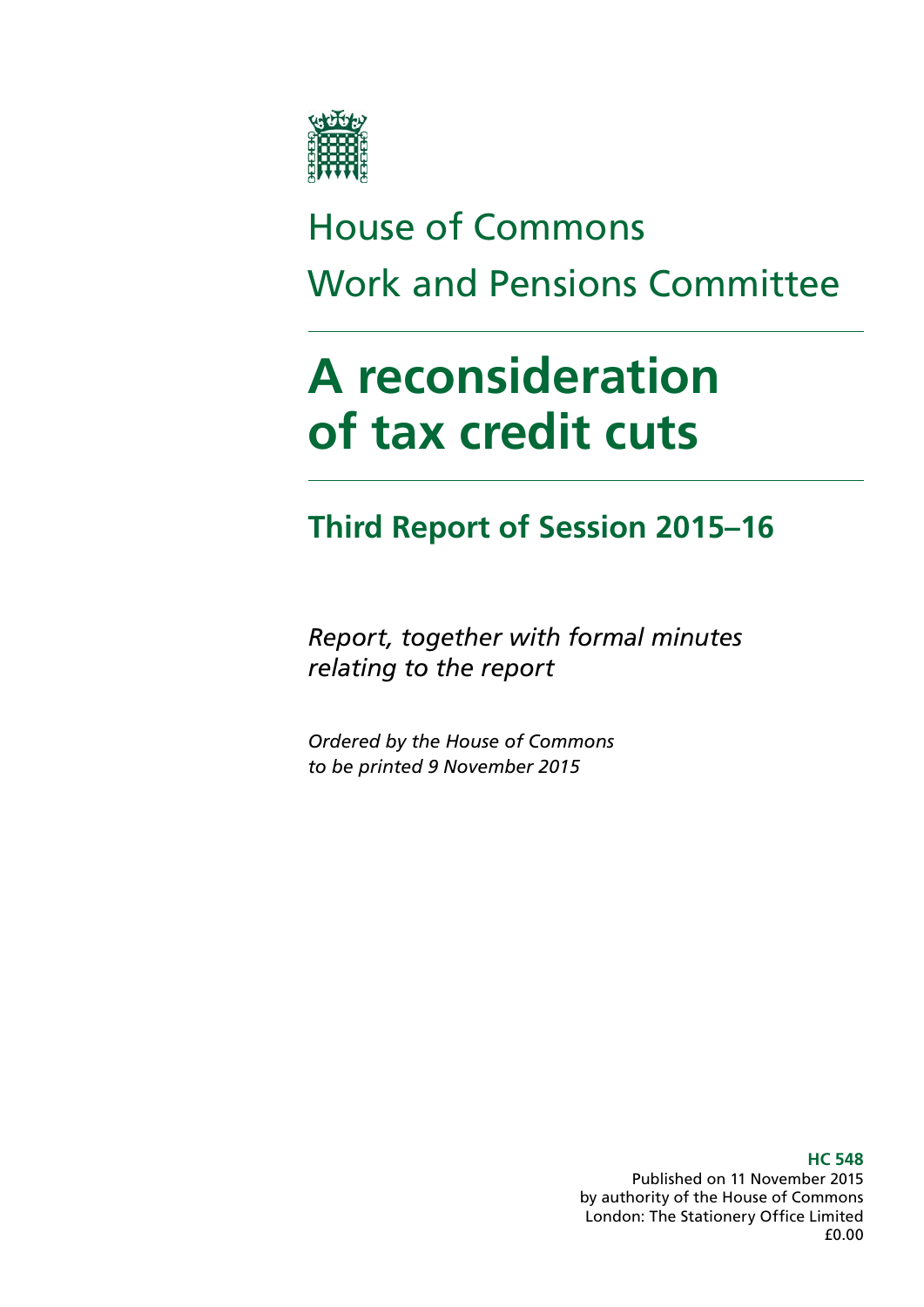### **The Work and Pensions Committee**

The Work and Pensions Committee is appointed by the House of Commons to examine the expenditure, administration, and policy of the Department for Work and Pensions and its associated public bodies.

### **Current membership**

[Rt Hon Frank Field MP](http://www.parliament.uk/biographies/commons/frank-field/478) (*Labour, Birkenhead*) (Chair) [Heidi Allen MP](http://www.parliament.uk/biographies/commons/heidi-allen/4516) (*Conservative, South Cambridgeshire*) [Mhairi Black MP](http://www.parliament.uk/biographies/commons/mhairi-black/4421) (*Scottish National Party, Paisley and Renfrewshire South*) [Ms Karen Buck MP](http://www.parliament.uk/biographies/commons/ms-karen-buck/199) (*Labour, Westminster North*) [John Glen MP](http://www.parliament.uk/biographies/commons/john-glen/4051) (*Conservative, Salisbury*) [Richard Graham MP](http://www.parliament.uk/biographies/commons/richard-graham/3990) (*Conservative, Gloucester*) [Mrs Emma Lewell-Buck MP](http://www.parliament.uk/biographies/commons/mrs-emma-lewell-buck/4277) (*Labour, South Shields*) [Steve McCabe MP](http://www.parliament.uk/biographies/commons/steve-mccabe/298) (*Labour, Birmingham, Selly Oak*) [Craig Mackinlay MP](http://www.parliament.uk/biographies/commons/craig-mackinlay/4529) (*Conservative, South Thanet*) [Jeremy Quin MP](http://www.parliament.uk/biographies/commons/jeremy-quin/4507) (*Conservative, Horsham*) [Craig Williams MP](http://www.parliament.uk/biographies/commons/craig-williams/4438) (*Conservative, Cardiff North*)

### **Powers**

The committee is one of the departmental select committees, the powers of which are set out in House of Commons Standing Orders, principally in SO No 152. These are available on the internet via [www.parliament.uk](http://www.parliament.uk).

### **Publication**

Committee reports are published on the Committee's website at [www.parliament.uk/workpencom](http://www.parliament.uk/workpencom) and by The Stationery Office by Order of the House.

Evidence relating to this report is published on the [inquiry page](http://www.parliament.uk/business/committees/committees-a-z/commons-select/work-and-pensions-committee/inquiries/parliament-2015/tax-credits-15-16/) of the Committee's website.

### **Committee staff**

The current staff of the Committee are Adam Mellows-Facer (Clerk), Margaret McKinnon (Second Clerk), James Clarke (Committee Specialist), Rod McInnes (Committee Specialist), Rachael Savage (Committee Specialist), Abigail Slade (Committee Specialist), Andrew Wallace (Senior Committee Assistant), Alison Pickard (Committee Assistant), and Jessica Bridges-Palmer (Media Officer).

### **Contacts**

All correspondence should be addressed to the Clerk of the Work and Pensions Committee, House of Commons, London SW1A 0AA. The telephone number for general enquiries is 020 7219 8976; the Committee's email address is [workpencom@parliament.uk.](mailto:workpencom@parliament.uk)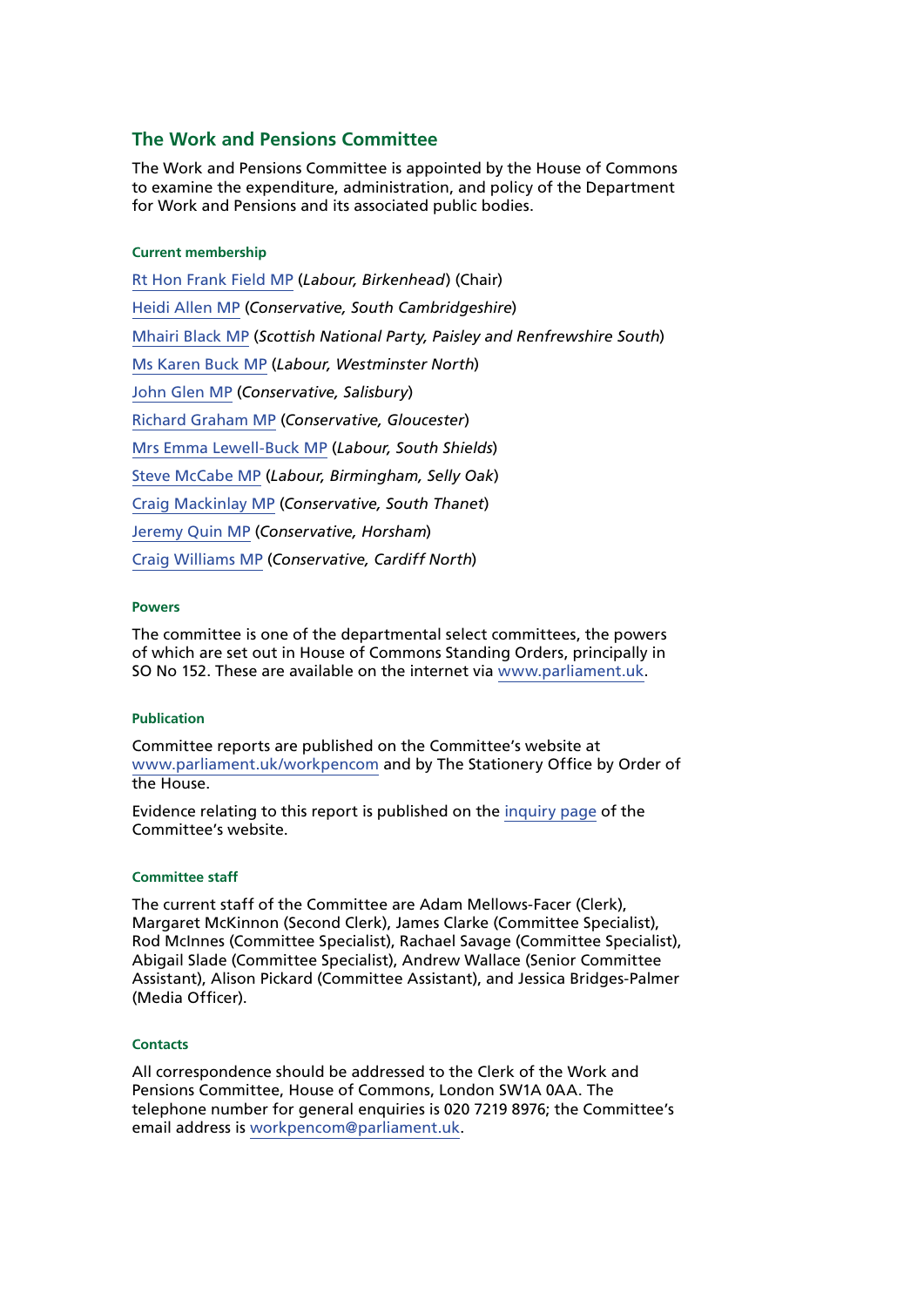# **Contents**

|                         | <b>Summary</b>                             | 3              |
|-------------------------|--------------------------------------------|----------------|
| 1                       | <b>Introduction</b>                        | 4              |
| $\overline{\mathbf{2}}$ | <b>Effects of the proposed reforms</b>     | 6              |
|                         | Tax credits                                | 6              |
|                         | Losses                                     | 6              |
|                         | Incentives to work                         | $\overline{7}$ |
|                         | <b>Budget package</b>                      | 7              |
|                         | Personal allowance                         | $\overline{7}$ |
|                         | <b>National Living Wage</b>                | 8              |
|                         | Childcare                                  | 10             |
|                         | Total effects of the package               | 10             |
|                         | Treasury analysis                          | 14             |
|                         | 8 out of 10                                | 14             |
|                         | Distributional analysis                    | 14             |
|                         | Conclusions                                | 15             |
| 3                       | <b>Mitigation</b>                          | 17             |
|                         | Lower taxes and higher wages               | 17             |
|                         | <b>Taxes</b>                               | 17             |
|                         | Wages                                      | 18             |
|                         | "The answer to tax credits is tax credits" | 19             |
|                         | Changes to tax credits                     | 20             |
|                         | Structural adjustments                     | 20             |
|                         | Gradual implementation                     | 23             |
|                         | Protecting existing claimants              | 25             |
|                         | Fiscal wriggle-room                        | 26             |
|                         | Conclusions                                | 27             |
| 4                       | <b>Wider context</b>                       | 28             |
|                         | <b>Universal Credit</b>                    | 28             |
|                         | The wider welfare system                   | 29             |
|                         | Beyond working age benefits                | 29             |
|                         | A debate on the future of welfare          | 30             |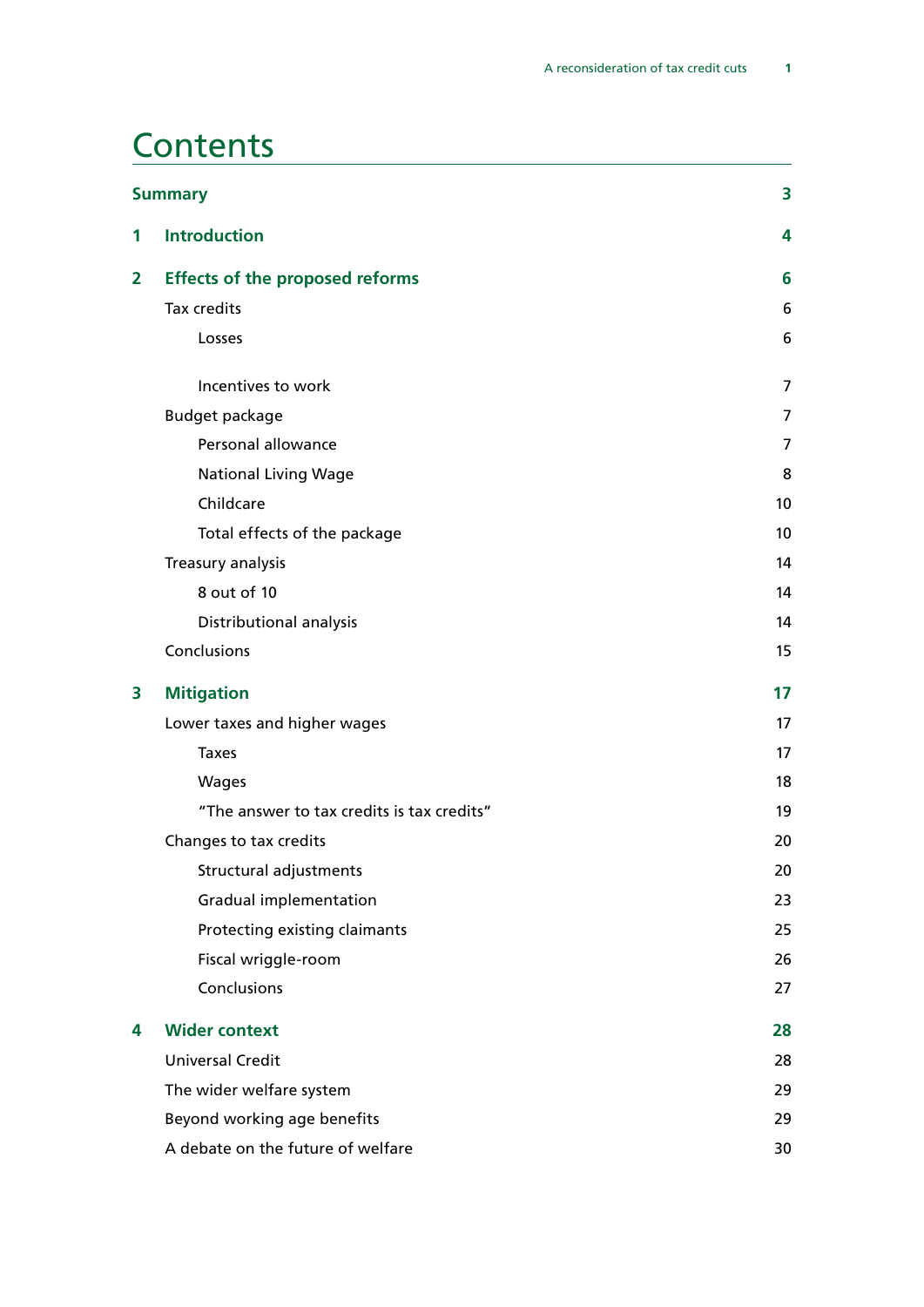| <b>Conclusions and recommendations</b>                                        | 31 |
|-------------------------------------------------------------------------------|----|
| Annex: detailed analysis of effects of reform options on an indicative family | 33 |
| <b>Formal Minutes</b>                                                         | 35 |
| <b>Witnesses</b>                                                              | 36 |
| <b>Published written evidence</b>                                             | 37 |
| List of Reports from the Committee during the current Parliament              | 38 |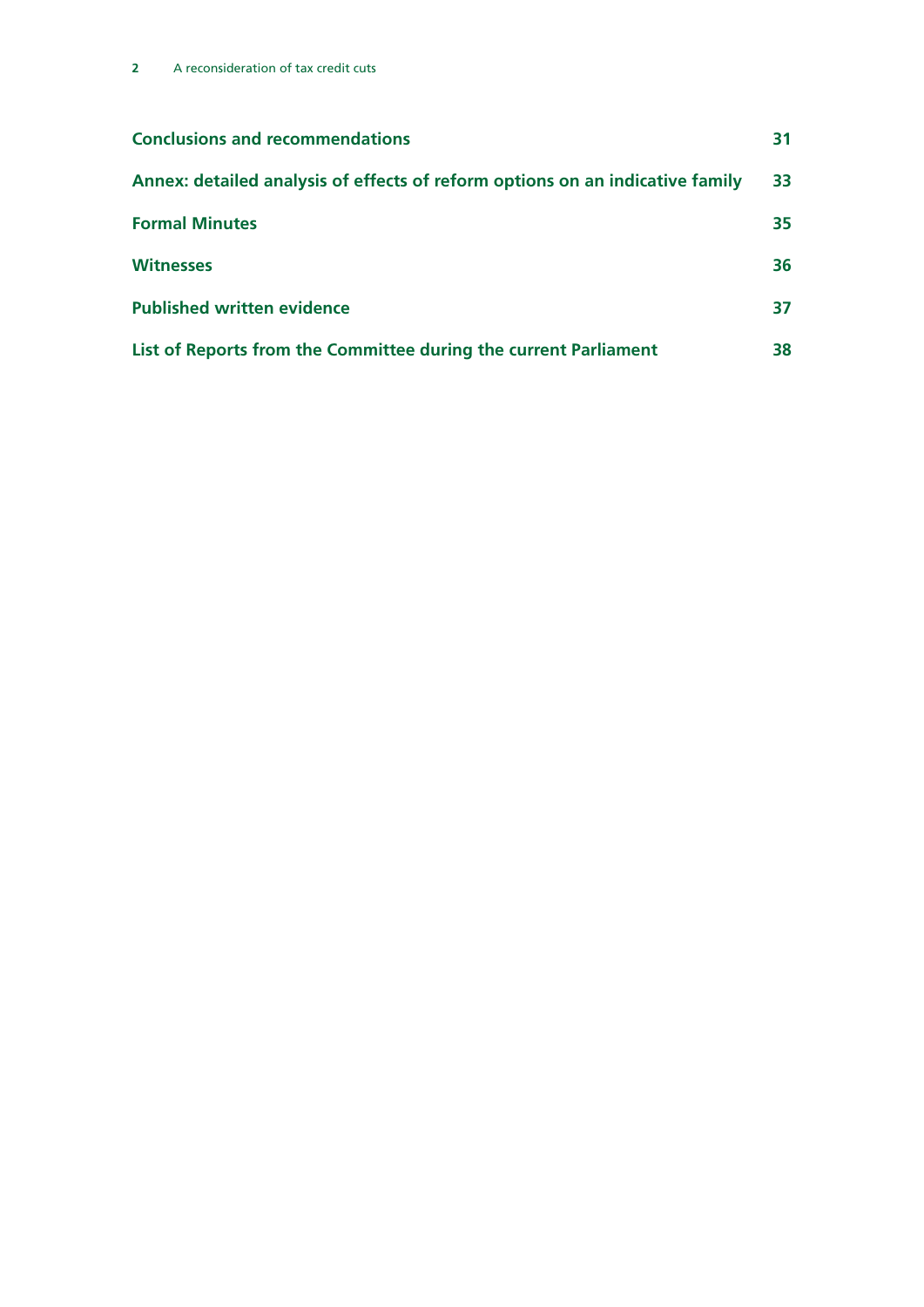# <span id="page-4-0"></span>Summary

The 2015 Summer Budget proposed cuts to in-work tax credits of £4.4 billion in 2016-17. Even when combined with the welcome increase in the income tax personal allowance and the National Living Wage, these cuts would cost the average affected family £1,100, a reduction in income that many cannot afford. There is now general agreement that it would be right for the Chancellor to rethink reforms that went too far and too fast and may have most impact on those in work and striving to succeed.

The Chancellor has pledged to bring forward transitional measures in his Autumn Statement and there is widespread expectation that he may be willing to forgo some fiscal savings in the short term. In this Report, we consider the various mitigation options open to him.

Our analysis has been hampered by the inaccessibility of data about the effects of both the original proposals and potential mitigations. Government should do more to make data available, not least because it makes for better policy.

Some facts about mitigation are very clear. Increases in the income tax personal allowance and the National Living Wage should not be confused with compensation for tax credit cuts. These welcome measures help a large share of the population, but that share excludes many of those subject to the cuts. The benefits to those who are helped are generally dwarfed by the cuts, especially in 2016-17. Acceleration of those changes, or alterations to national insurance, will not wash as solutions. The Chancellor should also resist the temptation to raid Universal Credit: this would either shift the burden to different low income families or undermine the objective of making work pay. The only efficient and effective immediate means of mitigating the tax credit cuts lie within the tax credit system.

There is, however, no magic bullet in the tax credit system. Something has to give: household incomes, work incentives or fiscal savings. We recommend that, if these major changes cannot be satisfactorily mitigated now, it would be better to pause any major reforms until 2017-18. This would enable a necessary and ambitious debate about the future of working age benefits, and their position in a sustainable welfare system. This Report starts that debate.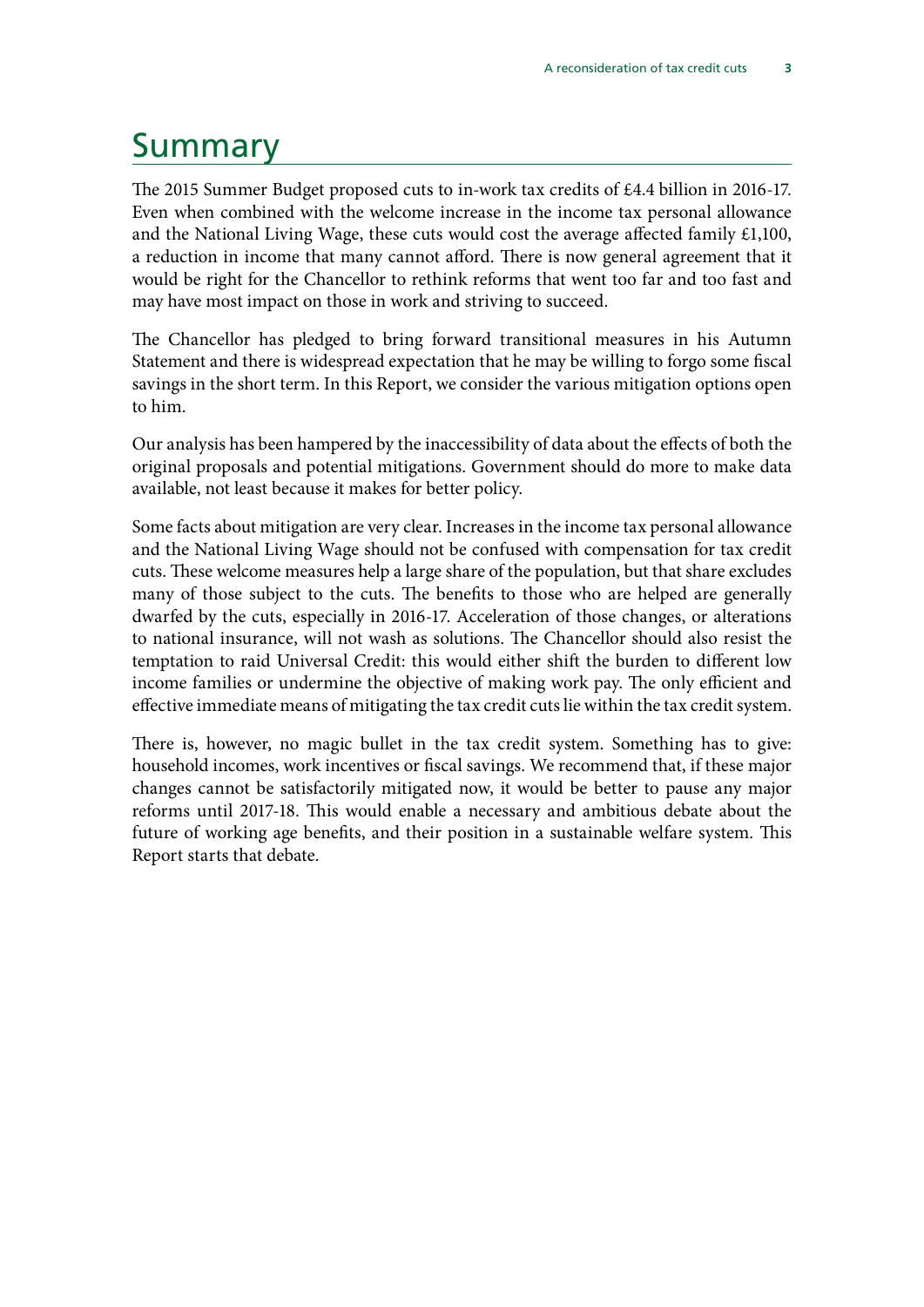# <span id="page-5-0"></span>1 Introduction

1. Tax credits are benefits paid on a family basis, taking into account combined income and circumstances. They currently comprise Child Tax Credit (CTC), which is payable to lower income families with children, and Working Tax Credit (WTC), which is payable to families in low-paid work. A childcare element enables some WTC claimant families with children to get help with childcare costs. In April 2015, 4.6 million families containing 7.6 million children were receiving tax credits. Of these families, 3.3 million (72% of the total) included someone in work, of which 2.7 million also included at least one child.<sup>1</sup>

2. How much a family receives in tax credits depends on factors including:

- the number of dependent children, and whether any are disabled;
- the number of hours worked by the adults, and whether those adults are disabled;
- whether the family is incurring costs for eligible childcare; and
- the family's income from earnings and other sources.

Tax credits are means-tested, so that above certain income *thresholds* the amount received falls as family income increases. The rate at which the tax credit award falls is known as the *taper rate*.

3. Tax credits, along with means-tested benefits, are to be replaced by Universal Credit (UC) but, even under the most optimistic timetables for the introduction of UC, some people will still be in receipt of tax credits in 2020.<sup>2</sup>

4. Total UK expenditure on tax credits is forecast to be £29.5 billion in 2015–16. Expenditure on tax credits increased significantly in real terms between 1999 and 2010.<sup>3</sup>

5. In his Summer 2015 Budget, the Chancellor announced several major changes to the tax credit system. The Welfare Reform and Work Bill contains provisions, in relation to new claims from April 2017, to limit tax credit and UC payments related to the number of children in a family to two children and abolish higher payments for the first child.<sup>4</sup> Further proposed reforms were published in draft statutory instruments.<sup>5</sup> These changes, effective from April 2016 and the focus of this Report, include:

- an increase the tax credit taper rate from 41% to 48%; and
- a reduction in the tax credit income threshold for working families from  $£6,420$  to £3,850.<sup>6</sup>

6. The proposed April 2016 measures reduce public expenditure by around  $\pounds 4.4$  billion in 2016-17 and contribute to the Government's manifesto commitment to reduce welfare

<sup>1</sup> HMRC, [Tax Credits Provisional Statistics: April 2015](https://www.gov.uk/government/statistics/personal-tax-credits-provisional-statistics-2013-to-2009)

<sup>2</sup> National Audit Office, [Universal Credit: progress](https://www.nao.org.uk/wp-content/uploads/2014/11/Universal-Credit-progress-update.pdf) update, HC 786, 26 November 2014

<sup>3</sup> DWP, [Benefit expenditure and caseload tables,](https://www.gov.uk/government/collections/benefit-expenditure-tables) September 2015

<sup>4</sup> [Welfare Reform and Work Bill 2015-16](file://hpap03f/DIS_Rdf$/mellowsfacera/Desktop/services.parliament.uk/bills/2015-16/welfarereformandwork/documents.html)

<sup>5</sup> [Tax Credits \(Income Thresholds and Determination of Rates\) \(Amendment\) Regulations 2015](http://www.legislation.gov.uk/ukdsi/2015/9780111138946/contents)

<sup>6</sup> The draft regulations also reduce the tax credit income threshold for families eligible for CTC only (and therefore not working sufficient hours to be eligible for WTC) from £16,105 to £12,125 a measure which will affect relatively few families.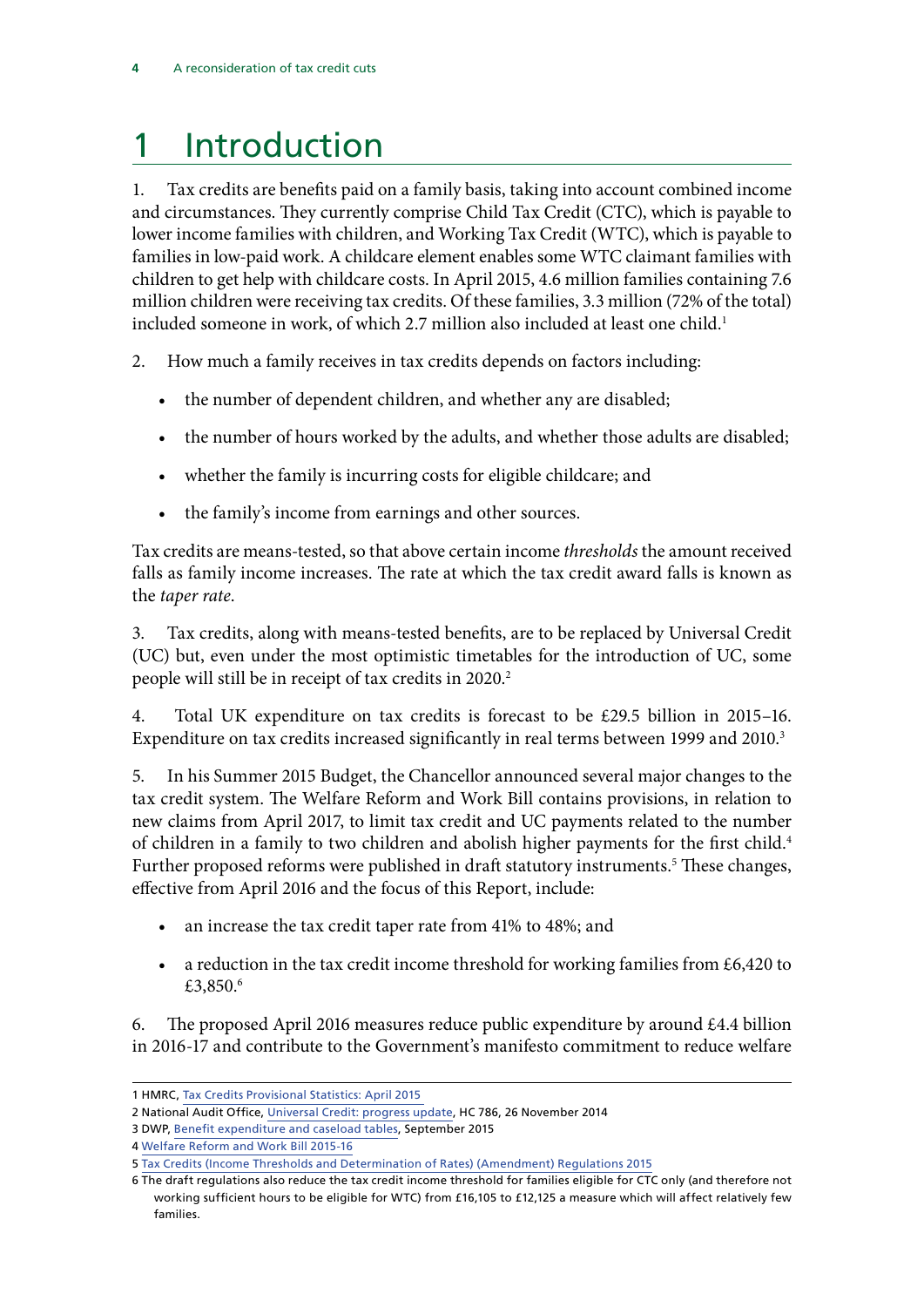spending by  $£12$  billion by 2020-21.<sup>7</sup> The Budget also included the introduction of a "National Living Wage" (NLW) for the over-25s, which will be  $\text{\pounds}7.20$  an hour in 2016-17, and a rise in the income tax personal allowance from  $£10,600$  to  $£11,000$ .<sup>8</sup>

7. Concerns were widely expressed that the tax credit changes would result in large and sudden falls in income for some in-work families and would contradict the Government's stated objective to "make work pay".<sup>9</sup> The absence of adequate data about the cuts meant that many organisations were ill-equipped to analyse their effects. The Resolution Foundation and the Institute for Fiscal Studies (IFS) were two prominent exceptions and we invited them to give oral evidence to us.<sup>10</sup> Even they were limited in how much they could help. We are very grateful for their time and subsequent support.

8. On 26 October 2015 the Government was defeated in the House of Lords on two motions on the statutory instruments introduced to give effect to the tax credit changes.<sup>11</sup> The Chancellor responded by announcing he would bring forward measures in his Autumn Statement on 25 November to lessen the impact on families during the transition.<sup>12</sup>

9. This Report sets out the distributional effects of the package of measures announced in the Budget and explores potential options for mitigating their effects on in-work families. While none of us would design the welfare system we currently have from scratch, and our proposals of how it might ideally look would differ greatly, we seek to respond practically, pragmatically and across party lines to an immediate need. Our conclusions and recommendations are in **bold type**.

<sup>7</sup> HM Treasury, [Summer Budget 2015 Red Book,](https://www.gov.uk/government/uploads/system/uploads/attachment_data/file/443232/50325_Summer_Budget_15_Web_Accessible.pdf) HC 264, July 2015, table 2.1 and [The Conservative Party Manifesto 2015](http://www.conservatives.com/manifesto), p8

<sup>8</sup> HM Treasury, [Summer Budget 2015 Red Book,](https://www.gov.uk/government/uploads/system/uploads/attachment_data/file/443232/50325_Summer_Budget_15_Web_Accessible.pdf) HC 264, July 2015

<sup>9</sup> See, for example, debate in the House of Commons on Tax Credits, HC Deb, 29 October 2015, Cols 530-608

<sup>10</sup> See, for example, Resolution Foundation, [Higher ground: who gains from the National Living Wage?](http://www.resolutionfoundation.org/publications), September 2015 and IFS, [New analysis of the potential compensation provided by the new 'National Living Wage' for changes to the](http://www.ifs.org.uk/publications/7980) [tax and benefit system,](http://www.ifs.org.uk/publications/7980) September 2015

<sup>11</sup> [HL Deb, 26 October 2015, Cols 976-1043](http://www.publications.parliament.uk/pa/ld201516/ldhansrd/index/151026.html)

<sup>12</sup> HC Deb, 27 October 2015, Col 177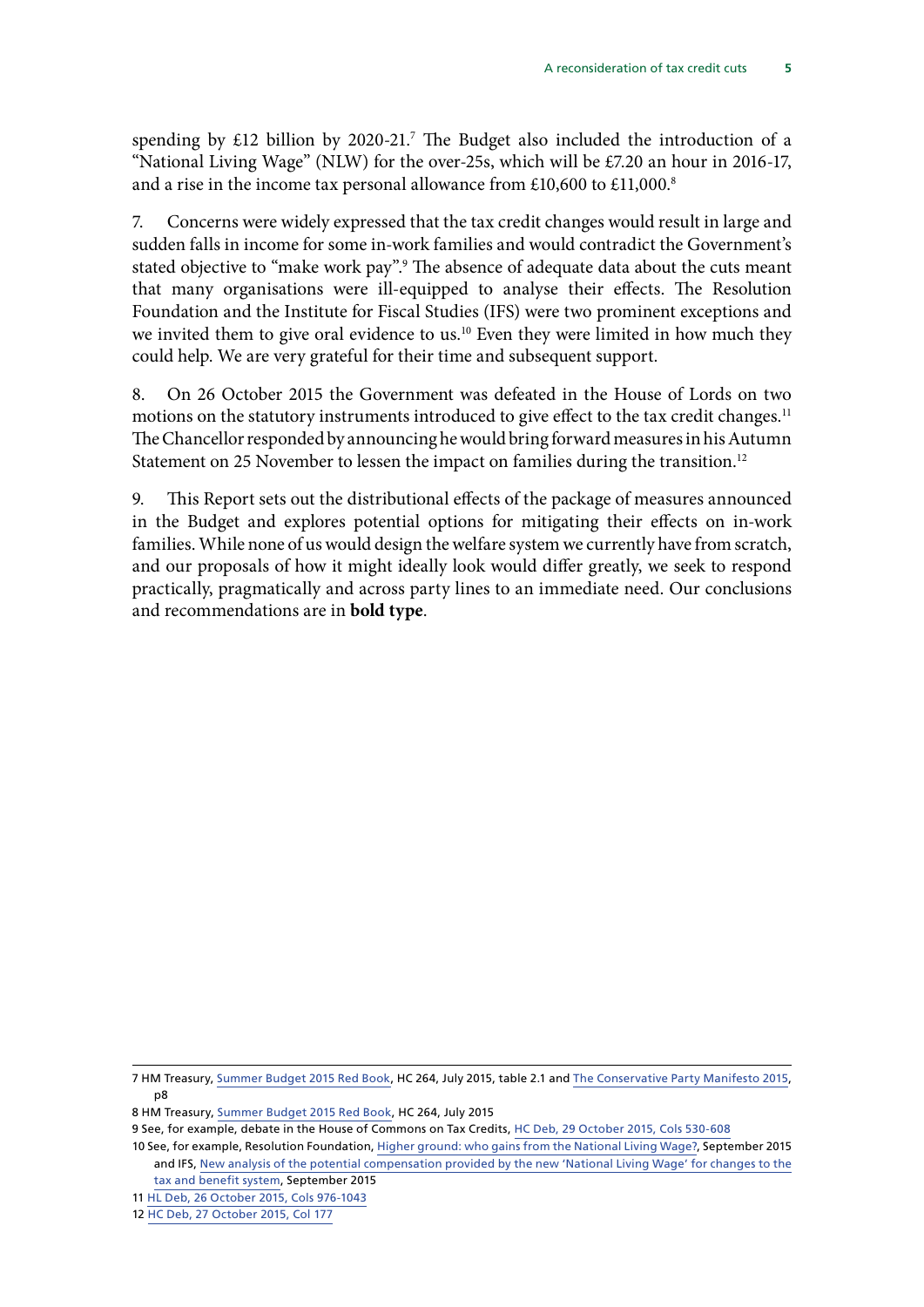# <span id="page-7-0"></span>2 Effects of the proposed reforms

### **Tax credits**

### *Losses*

10. The proposed cuts would affect 3.3 million families, of which 2.7 million (including 1.2 million lone parent families) have a total of 5.2 million children.<sup>13</sup> On average, affected families will lose approximately  $£1,300$  in tax credits in 2016–17 compared with 2015–16.<sup>14</sup>

11. The losses will not be spread evenly across affected families. The highest losses, of more than £2,600, will be incurred by families with relatively high gross incomes and circumstances that result in additional support, such as multiple children and childcare costs. Table 1 below details the example of a family with two school-age children and one earner working 35 hours per week at different levels of gross income. If the earner is paid £7.20 per hour,<sup>15</sup> equivalent to £13,100 per year, the family will lose £1,701 in tax credits, 7.8% of net income. Losses as a share of total net income peak at more than 10% for those with family incomes in the mid £20,000s.<sup>16</sup>

|                    |                                             |        | Reduction in tax credit award |
|--------------------|---------------------------------------------|--------|-------------------------------|
| Gross<br>earnings: | Equivalent to:                              | £      | % of net<br>income (a)        |
| £6,420             | current tax credit income threshold         | £1,234 | 6.5%                          |
| £10,000            |                                             | £1,484 | 7.1%                          |
| £12,200            | 35 hrs pw on £6.70 National Minimum Wage    | £1,638 | 7.6%                          |
| £13,100            | 35 hrs pw on £7.20 National Living Wage     | £1,701 | 7.8%                          |
| £20,000            |                                             | £2,184 | $9.2\%$                       |
| £25,000            |                                             | £2,534 | 10.1%                         |
| £26,520            | level at which tax credit loss is maximised | £2,641 | 10.3%                         |
| £27,000            |                                             | £2,447 | 9.5%                          |
| £27,190            | Median full-time salary, UK                 | £2,369 | $9.2\%$                       |
| £30,000            |                                             | £1,217 | 4.6%                          |

### **Table 1: Illustration of tax credit losses in 2016/17: Single-earner family with two schoolage children**

(a) Net income from earnings (after tax/NI), tax credits (no childcare element claimed) and Child Benefit.

Source: Work and Pensions Committee calculations

13 HMRC, [Tax Credits Provisional Statistics: April 2015](https://www.gov.uk/government/statistics/personal-tax-credits-provisional-statistics-2013-to-2009)

14 This is a simple division of the £4.4 billion savings from the reforms between 3.3 million families.

<sup>15</sup> The National Living Wage in 2016-17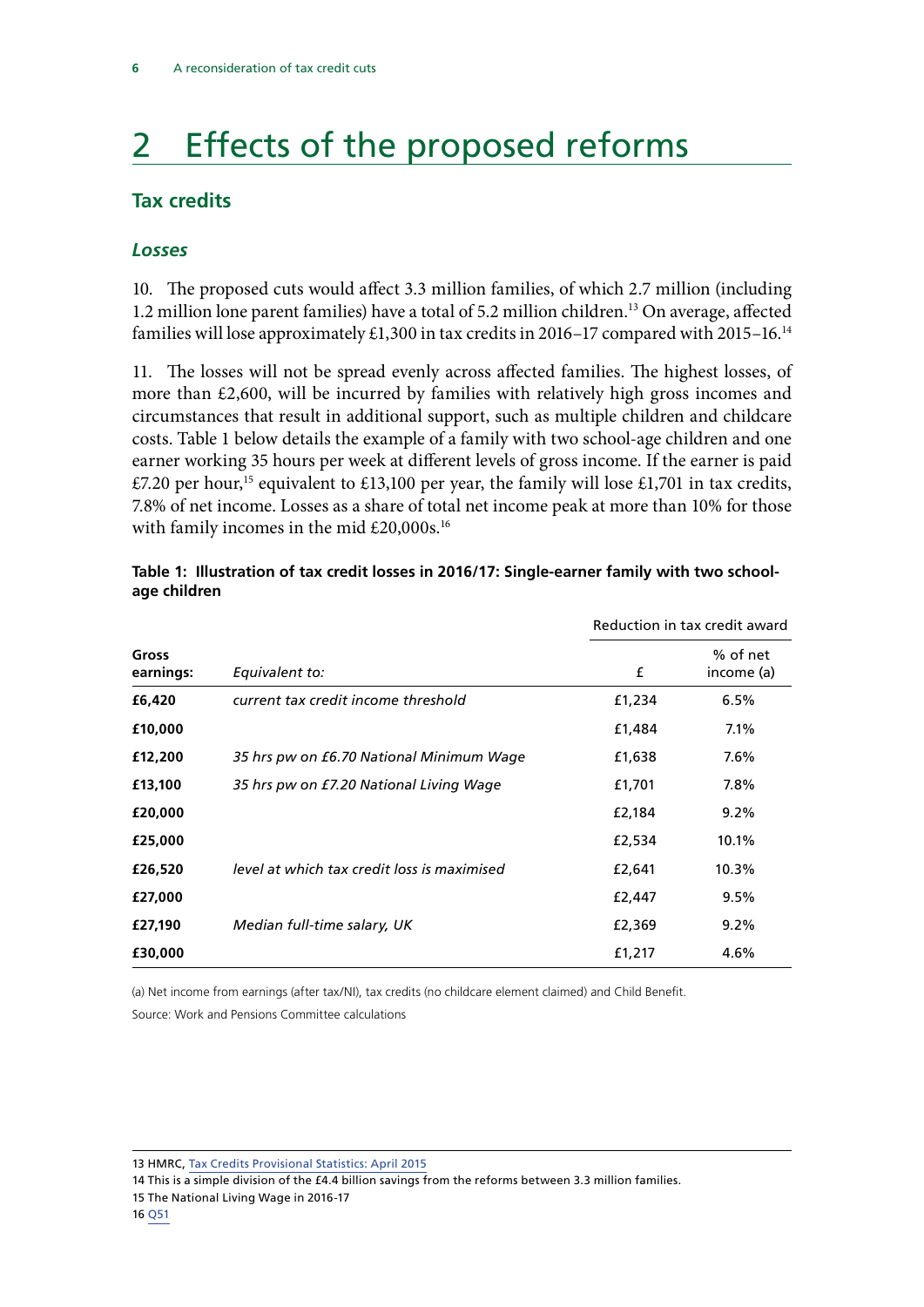### <span id="page-8-0"></span>*Incentives to work*

12. The proposed changes also affect incentives to work. The IFS told us that the effects on the incentives to move *into* work were complex and varied markedly depending on individual circumstances.<sup>17</sup> The picture regarding the incentives to earn more, either through working more hours or being paid more per hour, was far clearer. The increased taper rate of 48% combined with income tax, national insurance (NI) and implications for housing benefit meant that many individuals would keep just 7p of an additional  $£1$  in earnings or, put another way, they faced a *marginal deduction rate* of 93%.<sup>18</sup> Gingerbread told us that tax credits had been "vital in making it pay to work" in noting current record levels of employment among lone parents. The proposed cuts, they said, threatened this.<sup>19</sup>

### **Budget package**

13. We explored the extent to which the tax credit cuts would be compensated for, both in 2016-17 and over the next five years, by other measures announced in the 2015 Summer Budget. These measures included:

- an increase in the income tax personal allowance from £10,600 to £11,000 in 2016- 17 and the Government's pledge it will reach £12,500 by 2020;<sup>20</sup>
- the introduction of a National Living Wage (NLW) for those aged 25 and over, which will begin at £7.20 an hour in 2016-17 and is projected to rise to £9.35 by 2020–21;<sup>21</sup> and
- an increase in the free childcare entitlement for working parents of three and four year olds from 15 hours to 30 hours a week from September 2017.<sup>22</sup>

### *Personal allowance*

### *Small gains relative to cuts*

14. The gains from the personal allowance increase are small relative to the typical tax credit losses. At best, an individual can benefit by £80 in 2016-17.<sup>23</sup> A household with two earners with incomes over £11,000 (and therefore among the biggest cash losers from the tax credit cuts) could gain double that, £160. Should the personal allowance reach £12,500 by 2020-21, a household could gain at most £760 relative to 2015-16 from the personal allowance increase.24

<sup>17</sup> [Q37](file://hpap03f/DIS_Rdf$/mellowsfacera/Desktop/data.parliament.uk/writtenevidence/committeeevidence.svc/evidencedocument/work-and-pensions-committee/tax-credits/oral/23508.html)

<sup>18</sup> [Q37](file://hpap03f/DIS_Rdf$/mellowsfacera/Desktop/data.parliament.uk/writtenevidence/committeeevidence.svc/evidencedocument/work-and-pensions-committee/tax-credits/oral/23508.html)

<sup>19</sup> Gingerbread written evidence ([TXC000](http://www.parliament.uk/business/committees/committees-a-z/commons-select/work-and-pensions-committee/inquiries/parliament-2015/tax-credits-15-16/publications/n)2)

<sup>20</sup> HM Treasury, [Summer Budget 2015 Red Book](https://www.gov.uk/government/uploads/system/uploads/attachment_data/file/443232/50325_Summer_Budget_15_Web_Accessible.pdf), HC 264, July 2015, para 1.131. This pledge was not costed in table 2.1 of the Red Book, the "scorecard", which followed default uprating assumptions.

<sup>21</sup> HM Treasury, [Summer Budget 2015 Red Book,](https://www.gov.uk/government/uploads/system/uploads/attachment_data/file/443232/50325_Summer_Budget_15_Web_Accessible.pdf) HC 264, July 2015, paras 1.121 and 1.122

<sup>22</sup> HM Treasury, [Summer Budget 2015 Red Book,](https://www.gov.uk/government/uploads/system/uploads/attachment_data/file/443232/50325_Summer_Budget_15_Web_Accessible.pdf) HC 264, July 2015, para 1.163

<sup>23 20%</sup> of the £400 increase

<sup>24</sup> An individual could benefit by up to £380, 20% of the increase in the personal allowance. A two-earner household could therefore benefit by up to £760.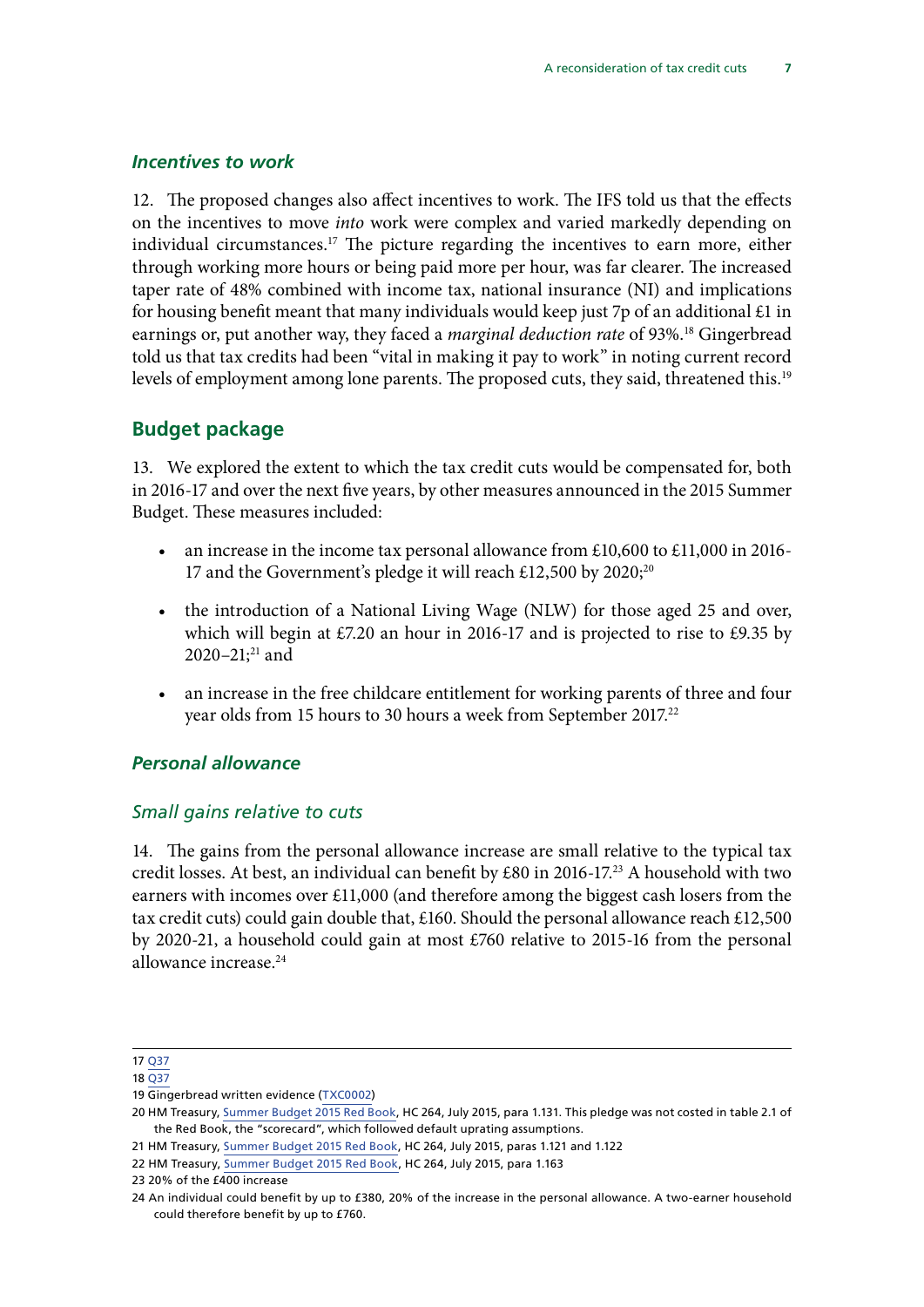### <span id="page-9-0"></span>*Large beneficiary population excluding many tax credit recipients*

15. Those benefits are also spread across a large population which excludes a high proportion of those facing tax credit cuts. The increase in the personal allowance in 2016–17 benefits all income tax payers with incomes of up to £122,000, a total of 29 million people.25 A large proportion of in-work tax credit recipients, however, will not benefit as they do not earn enough to pay income tax. Torsten Bell, Director of the Resolution Foundation, wrote:

In April you will only pay income tax if you individually earn more than £11,000, but you will start to lose tax credits if your household earns as little as £3,850. In some ways these are different tribes and you cannot compensate one entirely by giving money to the other.<sup>26</sup>

16. The personal allowance was "a very badly targeted tool" for compensating families affected by the tax credit cuts.<sup>27</sup> Of households in receipt of in-work tax credits, 43% have incomes of less than £10,000.<sup>28</sup> Add to that single-earner households with incomes between £10,000 and £11,000 and dual-income households with combined incomes of over £10,000 but with neither earner having an income of more than £11,000, at best half of families facing tax credit cuts will benefit from the personal allowance increase.

### *National Living Wage*

### *Small gains to those on tax credits*

17. From April 2016, someone working 35 hours per week on the new National Living Wage (NLW) would earn £13,100, compared with £12,200 on the current National Minimum Wage (NMW). Some commentators have claimed that the NLW may also have ripple effects as wages higher up the distribution are adjusted to maintain pay differentials.29 These spill-overs were not, however, a notable feature of the introduction of the NMW and the Chair of the Low Pay Commission, George Bain, has been reported as saying predictions of ripple effects relating to the NLW are optimistic, suggesting that the squeezing of pay differentials was more likely.<sup>30</sup> Even with its arguably generous assumptions, the Office for Budget Responsibility (OBR) projects that the total increase in gross wages across the economy attributable to the NLW will, on a £9.35 rate by 2020-21, be "almost £4 billion", less than the £4.4 billion cuts in tax credits in 2016-17.31

18. Owing to the high marginal deduction rates we set out earlier in this chapter, people on tax credits will tend to take home only a small proportion of any wage increase, including those that result from the NLW. Paul Johnson, the Director of the IFS, told us that "many of those gaining anything from the new NLW will be far from fully compensated for the

25 HMRC Policy Paper, [Income Tax: personal allowance and basic rate limit for 2016 to 2017,](https://www.gov.uk/government/publications/income-tax-personal-allowance-and-basic-rate-limit-for-2016-to-2017/income-tax-personal-allowance-and-basic-rate-limit-for-2016-to-2017) 8 July 2015

<sup>26</sup> Resolution Foundation blog, 21 October 2015, [We can't \(tax\) cut our way out of the tax credit problem,](http://www.resolutionfoundation.org/media/blog/we-cant-tax-cut-our-way-out-of-the-tax-credit-problem/) by Torsten Bell 27 [Q52](file://hpap03f/DIS_Rdf$/mellowsfacera/Desktop/data.parliament.uk/writtenevidence/committeeevidence.svc/evidencedocument/work-and-pensions-committee/tax-credits/oral/23508.html)

<sup>28</sup> [Q51](file://hpap03f/DIS_Rdf$/mellowsfacera/Desktop/data.parliament.uk/writtenevidence/committeeevidence.svc/evidencedocument/work-and-pensions-committee/tax-credits/oral/23508.html)

<sup>29</sup> The Office for Budget Responsibility's forecasts of ripple effects in its [Economic and Fiscal Outlook July 2015](http://budgetresponsibility.org.uk/economic-fiscal-outlook-july-2015/) project spill-over effects to the 25th percentile of the earnings distribution. These estimates are based on Butcher, Manning and Dickens (2012) Minimum Wages and Wage Inequality: Some Theory and an Application to the UK, Discussion Paper (Low Pay Commission; University of Sussex; London School of Economics).

<sup>30</sup> [Q15,](file://hpap03f/DIS_Rdf$/mellowsfacera/Desktop/data.parliament.uk/writtenevidence/committeeevidence.svc/evidencedocument/work-and-pensions-committee/tax-credits/oral/23508.html) Resolution Foundation, [More than a minimum: The review of the minimum wage – Final Report](http://www.resolutionfoundation.org/publications/minimum-review-minimum-wage-final-report/) (the Bain Review) and The Times, 26 October 2015, [Don't drag Queen into tax credits row, PM told](http://www.thetimes.co.uk/tto/news/politics/article4596391.ece), by Francis Elliott

<sup>31</sup> OBR, [Economic and Fiscal Outlook July 2015,](http://budgetresponsibility.org.uk/economic-fiscal-outlook-july-2015/) para B10, [Q17](file://hpap03f/DIS_Rdf$/mellowsfacera/Desktop/data.parliament.uk/writtenevidence/committeeevidence.svc/evidencedocument/work-and-pensions-committee/tax-credits/oral/23508.html) and IFS, [Summer post-Budget briefing 2015](http://www.ifs.org.uk/uploads/publications/budgets/Budgets%202015/Summer/opening_remarks.pdf)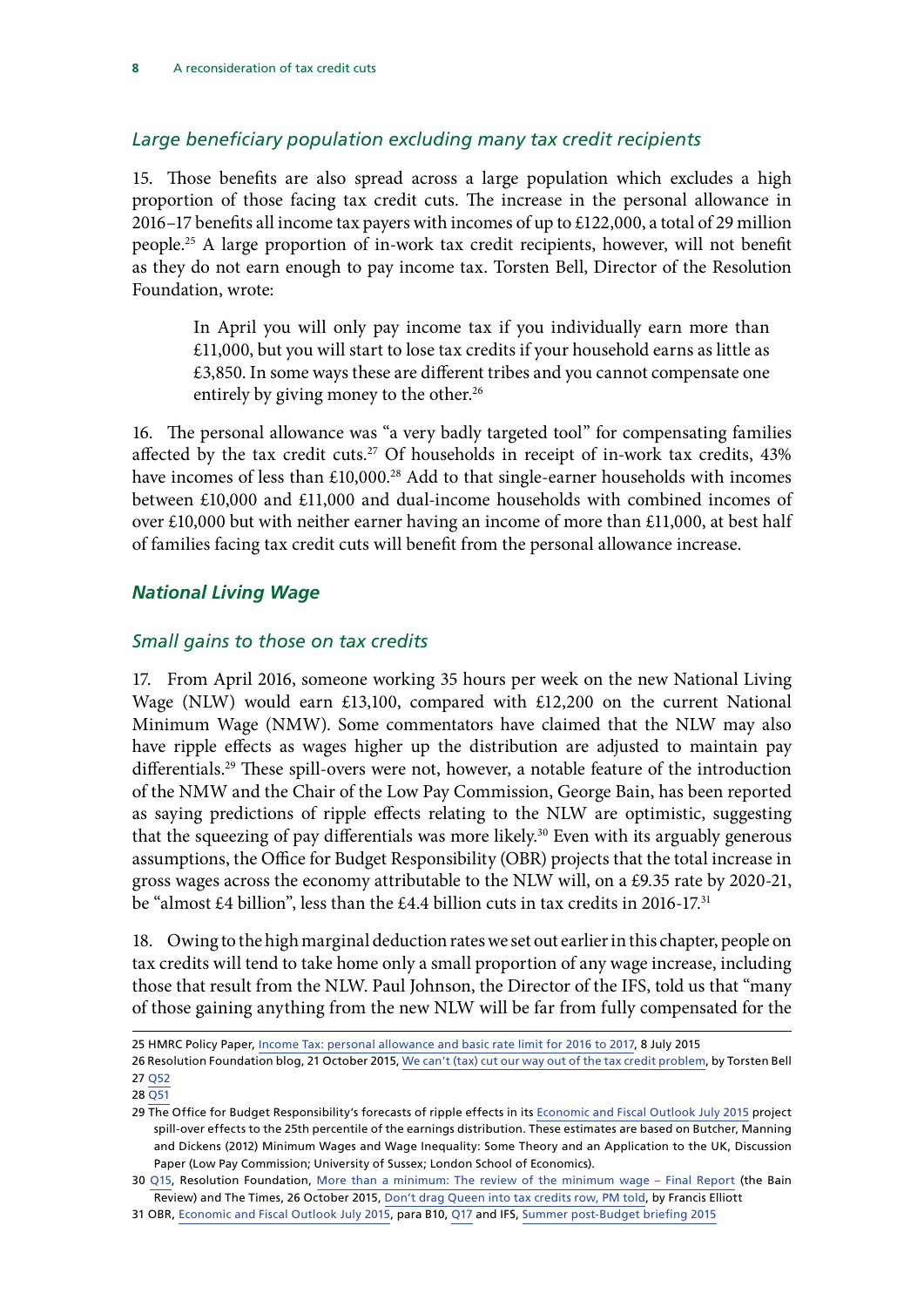tax credit cuts".32 For example, someone working 35 hours per week earning the NMW in 2015-16 and the NLW in 2016-17 as the single earner in a household with two school age children would see their gross pay increase by £900 in 2016-17. However, they would pay an additional £100 in income tax (after taking into account the increase in the personal allowance) and £108 in NI and under the current tax credit tapering system the family's tax credit award would be reduced by £369 as a result of their increased earnings. As a result, the £900 increase in gross pay would translate into a £323 increase in the family's net income (not taking any housing benefit implications into account). However, the Summer Budget changes to the threshold and taper result in a further £1,701 cut in the tax credit award, leaving the family £1,378 worse off in net terms.

### *Just a third of tax credit recipients benefit*

19. We also heard that the majority of tax credit recipients will not benefit at all from the NLW: there was a "population overlap issue". Tax credit recipients who are self-employed or aged under 25 will not be entitled to the NLW so will not benefit directly. Of the working population aged over 25, just 4% are currently paid the NMW and therefore stand to gain the most from the NLW.33 The IFS estimate that "about a third of the losers from the tax credit changes would gain" from the NLW by 2020-21.34

20. The Venn diagram below illustrates the limited overlap between households subject to tax credit cuts and those who benefit from increases in the personal allowance and the  $NLM:$ <sup>35</sup>

### **Working households in 2016-17: illustration of overlap between households gaining from personal allowance and/or NLW and those losing from tax credit cuts personal allowance and/or NLW and those losing from tax credit cuts**



<sup>32</sup> IFS written evidence ([TXC0001\)](http://data.parliament.uk/writtenevidence/committeeevidence.svc/evidencedocument/work-and-pensions-committee/tax-credits/written/24051.html)

<sup>33</sup> [Q22](file://hpap03f/DIS_Rdf$/mellowsfacera/Desktop/data.parliament.uk/writtenevidence/committeeevidence.svc/evidencedocument/work-and-pensions-committee/tax-credits/oral/23508.html)

<sup>34</sup> [Q24](file://hpap03f/DIS_Rdf$/mellowsfacera/Desktop/data.parliament.uk/writtenevidence/committeeevidence.svc/evidencedocument/work-and-pensions-committee/tax-credits/oral/23508.html)

<sup>35</sup> The relative sizes of the circles and degrees of overlap are approximations.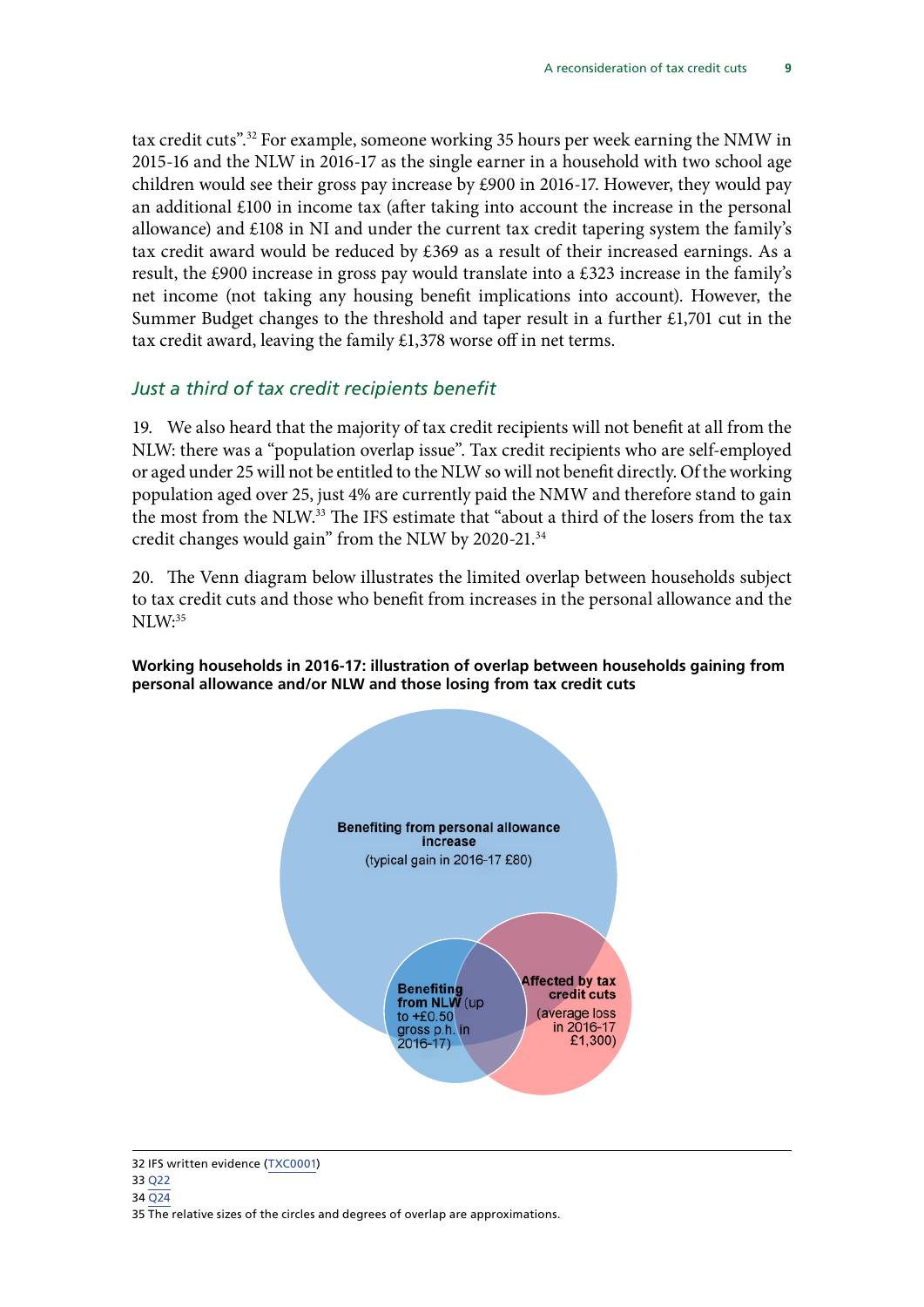### <span id="page-11-0"></span>*Childcare*

21. We heard that the expansion of free childcare would benefit an even smaller subset of those subject to tax credit cuts. Fewer than 10% of tax credit claimants make a childcare claim for a child aged under five.<sup>36</sup> As the measure applies to three and four year olds only, the proportion that would benefit would therefore be far lower still. Torsten Bell explained that those tax credit recipients who benefited would already have 70% of their childcare costs funded by the taxpayer, meaning they would only stand to enjoy an additional subsidy worth approximately £385 per year. The biggest beneficiaries of the expansion of free childcare would be families with incomes *above* the limit for tax credit support. Mr Bell concluded that it was "not a compensation tool" for the tax credit cuts.<sup>37</sup>

### *Total effects of the package*

22. The Resolution Foundation told us that the combination of the increase in the personal allowance and the introduction of the NLW would be worth £200 on average to WTC recipient families in 2016-17. Given average tax credit cuts were £1,300, such families would, on average, be around  $£1,100$  worse off as a result of the package.<sup>38</sup> The IFS confirmed that, on average, families subject to tax credit cuts would remain worse off as a result of the Budget measures by 2020-21.39

23. These averages mask considerable variation between individual families. The IFS told us that it was not hard to come up with a set of circumstances that would result in a family on tax credits gaining from the combined Summer Budget measures:

If you have a couple both working 35 or 40 hours a week, they are going to gain from the personal allowance, they are going to gain from the increase in the living wage, and they might be right at the top of the tax credit taper and so they have a relatively small amount to lose.<sup>40</sup>

However, he stressed that such cases were the exception rather than the rule:

There are people who will gain but they are in the minority. It is the case that the significant majority of tax credit claimants, even when you put all of those things together, will be worse off. $41$ 

24. The Resolution Foundation analysed the effects of the combination of the tax credit cuts, personal allowance increase and NLW in 2016, by income percentile across all households. As the chart below demonstrates, the losses from the package are concentrated towards the bottom of the income distribution.<sup>42</sup>

- 38 [Q5](file://hpap03f/DIS_Rdf$/mellowsfacera/Desktop/data.parliament.uk/writtenevidence/committeeevidence.svc/evidencedocument/work-and-pensions-committee/tax-credits/oral/23508.html)
- $39$  [Qq 10-11](file://hpap03f/DIS_Rdf$/mellowsfacera/Desktop/data.parliament.uk/writtenevidence/committeeevidence.svc/evidencedocument/work-and-pensions-committee/tax-credits/oral/23508.html) 40 [Q17](file://hpap03f/DIS_Rdf$/mellowsfacera/Desktop/data.parliament.uk/writtenevidence/committeeevidence.svc/evidencedocument/work-and-pensions-committee/tax-credits/oral/23508.html)
- 41 [Q17](file://hpap03f/DIS_Rdf$/mellowsfacera/Desktop/data.parliament.uk/writtenevidence/committeeevidence.svc/evidencedocument/work-and-pensions-committee/tax-credits/oral/23508.html)

<sup>36</sup> HMRC, [Tax Credits Provisional Statistics: April 2015, table 4.4](https://www.gov.uk/government/statistics/personal-tax-credits-provisional-statistics-2013-to-2009)

<sup>37</sup> [Q21](file://hpap03f/DIS_Rdf$/mellowsfacera/Desktop/data.parliament.uk/writtenevidence/committeeevidence.svc/evidencedocument/work-and-pensions-committee/tax-credits/oral/23508.html)

<sup>42</sup> [Resolution Foundation presentation on tax credit cuts,](http://www.slideshare.net/ResolutionFoundation/resolution-foundation-tax-credit-cuts-presentation) 5 November 2015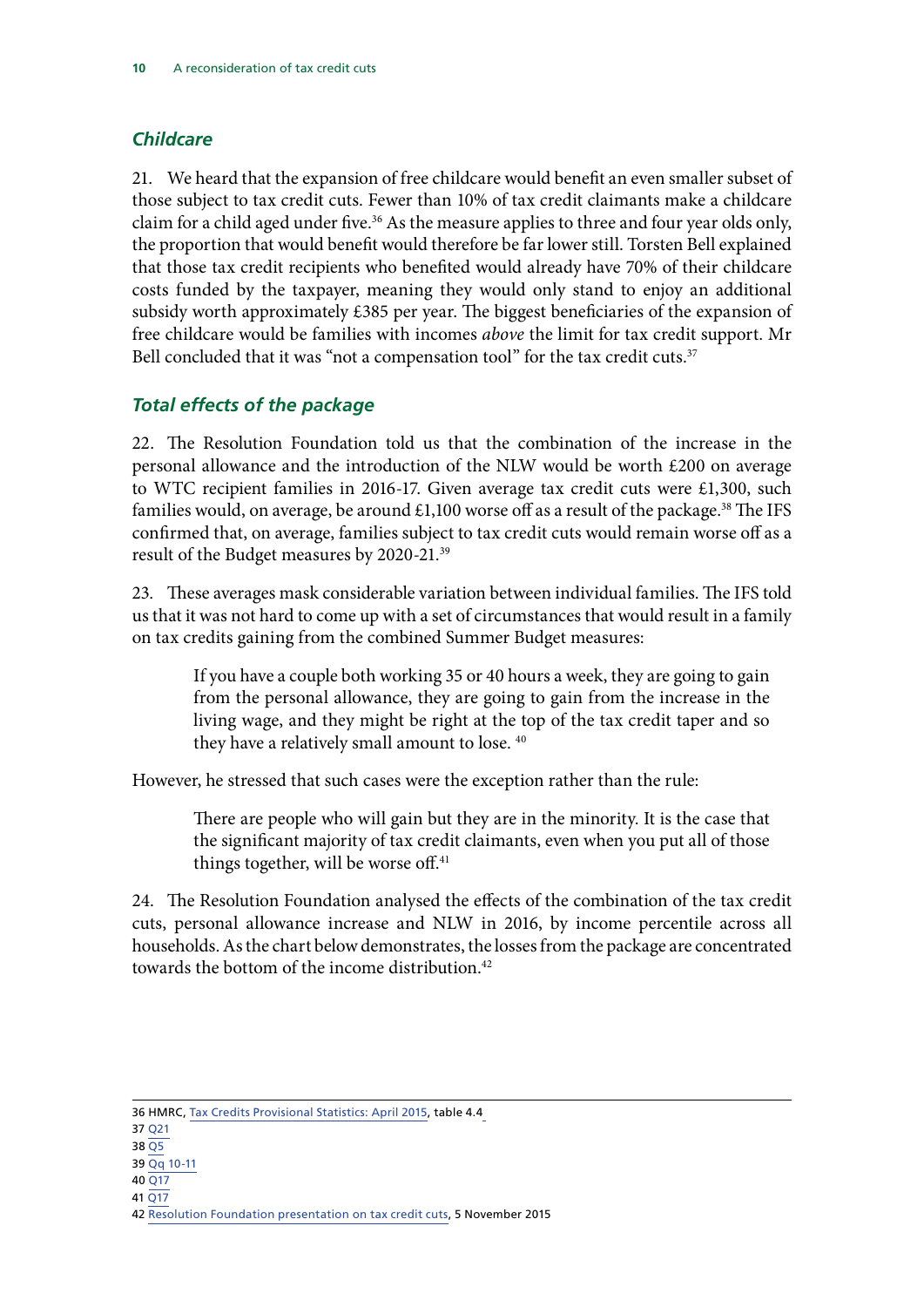

25. Policy in Practice, a welfare consultancy, undertook analysis of the numbers of families that would gain and lose from the combination of the tax credit cuts, personal allowance increases and the NLW. This was based on a sample of inwork families claiming housing benefit (HB) or council tax support as well as WTC. These benefits provide some automatic cushioning of the tax credit cuts, therefore the sample is biased towards mitigation. Policy in Practice found that 67% of such recipients would still be worse off in cash terms in 2020 compared to 2015. Even in the unlikely event that all such households with children aged three or four were better off in total as a result of additional free childcare, half of the total would still be worse off in 2020, even before inflation is taken into account.<sup>43</sup>

26. We asked the Resolution Foundation to conduct further similar analysis covering all 3.3 million families affected by the cuts.<sup>44</sup> Their calculations include the April 2016 tax credit cuts and increases in the personal allowance to £12,500 and the NLW to £9.35 per hour. They do not incorporate additional free childcare, but the Foundation estimates that, on average and in aggregate, that change would offset losses by around £30 per year.45 Other changes to tax credits due to be implemented in April 2017 are not included, meaning their estimates "are likely to understate the scale of losses".<sup>46</sup> The table below details their findings:

<sup>43</sup> Policy in Practice blog, 26 October 2015, [Five reasons the Lords should vote to block tax credit proposals today](http://policyinpractice.co.uk/five-reasons-the-lords-should-vote-to-block-tax-credit-proposals-today/), by Deven Ghelani

<sup>44</sup> [Letter from Rt Hon Frank Field MP to Torsten Bell,](http://www.parliament.uk/business/committees/committees-a-z/commons-select/work-and-pensions-committee/inquiries/parliament-2015/tax-credits-15-16/publications/n) 26 October 2015

<sup>45</sup> Resolution Foundation written evidence [\(TXC0003](http://www.parliament.uk/business/committees/committees-a-z/commons-select/work-and-pensions-committee/inquiries/parliament-2015/tax-credits-15-16/publications/))

<sup>46</sup> The analysis assumes that the current Tax Credit system remains fully in place in each year to 2020. 'Flow' measures affecting new claims relating to the family element and families with more than 2 children are not accounted for, so these estimates are likely to understate the scale of losses. Modelling is undertaken on a full entitlement basis, therefore the number of families with small losses or gains may be overstated as those with low entitlements are least likely to actually claim. Estimates of the number of affected families are calibrated to match published caseload estimates by HMRC. The income tax personal allowance is uprated in accordance with table 2.1 of the Summer Budget 2015 Red Book until 2020-21, when it is increased further to £12,500. The effect of an additional 15 hours of free childcare for parents of a 3 or 4 year old are not accounted for in these estimates due to data quality, but on average and in the aggregate we would expect this to offset losses by around £30 a year. According to HMRC caseload statistics only 10% (270,000) of working families entitled to tax credits with a child under 5 receive support from the childcare element, not all of these children will be aged 3 or 4.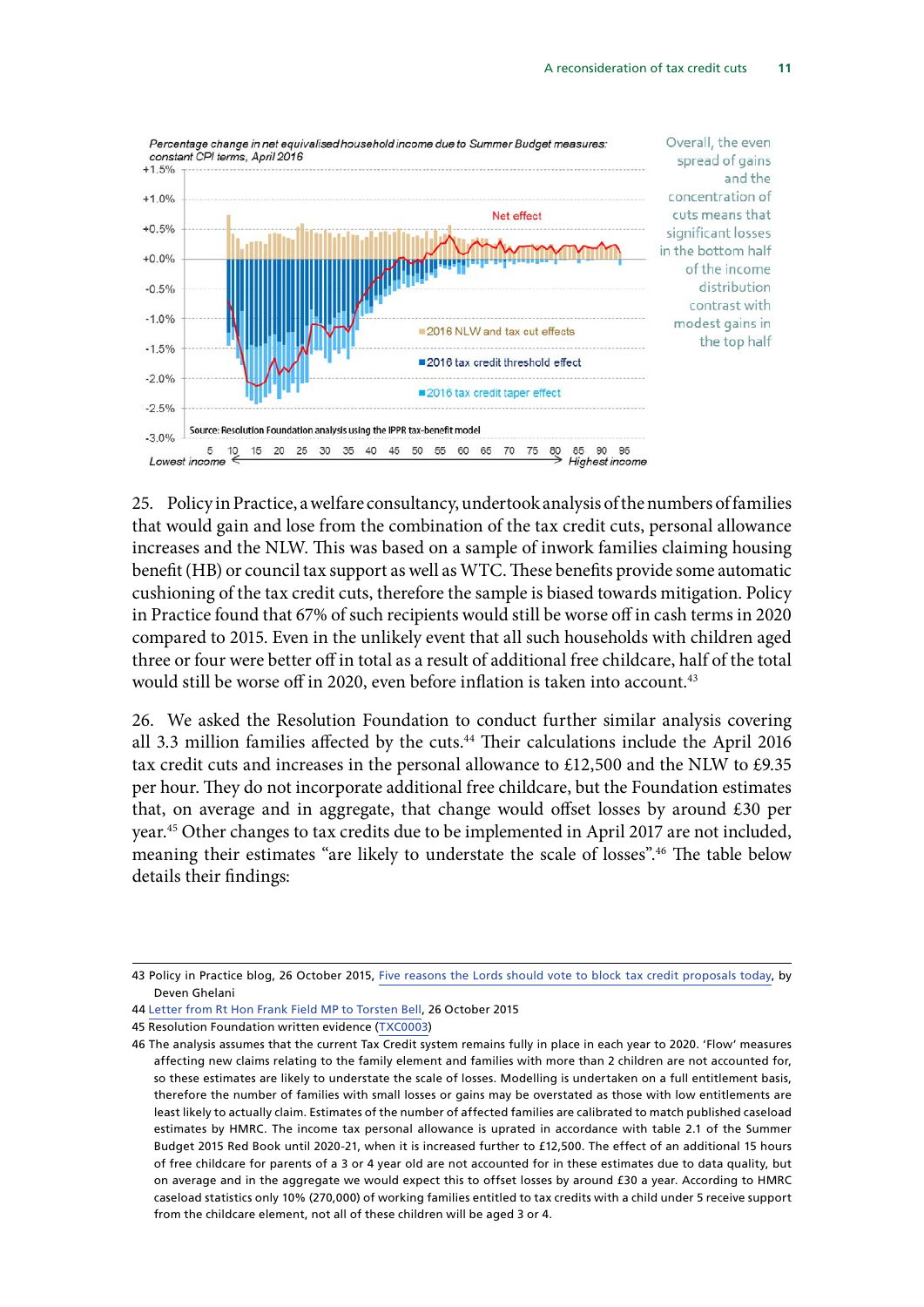### **Table 2**

### **Resolution Foundation estimates of the gainers and losers from Summer Budget policy measures relative to 2016 before the Summer Budget**

| millions                                                       | 2016-17          | 2017-18 | 2018-19 | 2019-20 | 2020-21 |
|----------------------------------------------------------------|------------------|---------|---------|---------|---------|
| Number of working families in receipt of<br><b>Tax Credits</b> | 3.3 <sub>1</sub> | 3.3     | 3.3     | 3.3     | 3.3     |
| Number of losers                                               | 3.1              | 3.0     | 2.9     | 2.8     | 2.5     |
| of which:                                                      |                  |         |         |         |         |
| Families with children                                         | 2.6              | 2.5     | 2.4     | 2.4     | 2.2     |
| <b>Families without children</b>                               | 0.5              | 0.5     | 0.4     | 0.4     | 0.4     |
| Number of gainers                                              | 0.2              | 0.3     | 0.4     | 0.5     | 0.7     |
| of which:                                                      |                  |         |         |         |         |
| Families with children                                         | 0.1              | 0.2     | 0.3     | 0.3     | 0.5     |
| <b>Families without children</b>                               | 0.0              | 0.1     | 0.1     | 0.2     | 0.2     |
| Percentage of losers                                           | 95%              | 92%     | 87%     | 85%     | 78%     |
| Percentage of gainers                                          | 5%               | 8%      | 13%     | 15%     | 22%     |

### **Real term gains and losses from Summer Budget policy measures relative to 2016 before the Summer Budget**

| Constant CPI terms              | 2016-17 |       | 2017-18 2018-19 2019-20 |                                         | 2020-21 |
|---------------------------------|---------|-------|-------------------------|-----------------------------------------|---------|
| Average annual loss for losers  |         |       |                         | -£1,200 -£1,300 -£1,400 -£1,500 -£1,500 |         |
| Average annual gain for gainers | +£200   | +£300 | +£400                   | +£600                                   | +£700   |

Source: Resolution Foundation analysis for the Work and Pensions Committee, using the IPPR tax-benefit model

27. The Resolution Foundation estimates that, of the 3.3 million families affected by the tax credit cuts, around 700,000, or 22%, would be better off in real terms in 2020–21 than they would have been in 2016-17 in the absence of the Summer Budget package. The remaining 2.5 million, or 78%, would still be worse off in 2020–21.47

<sup>47</sup> Resolution Foundation written evidence ([TXC000](http://www.parliament.uk/business/committees/committees-a-z/commons-select/work-and-pensions-committee/inquiries/parliament-2015/tax-credits-15-16/publications/)3). Figures do not sum due to rounding. The data suggest just under 2.55 million losing, and around 733,000 gaining, families in 2020-21, though the data should not be considered accurate to this degree of precision.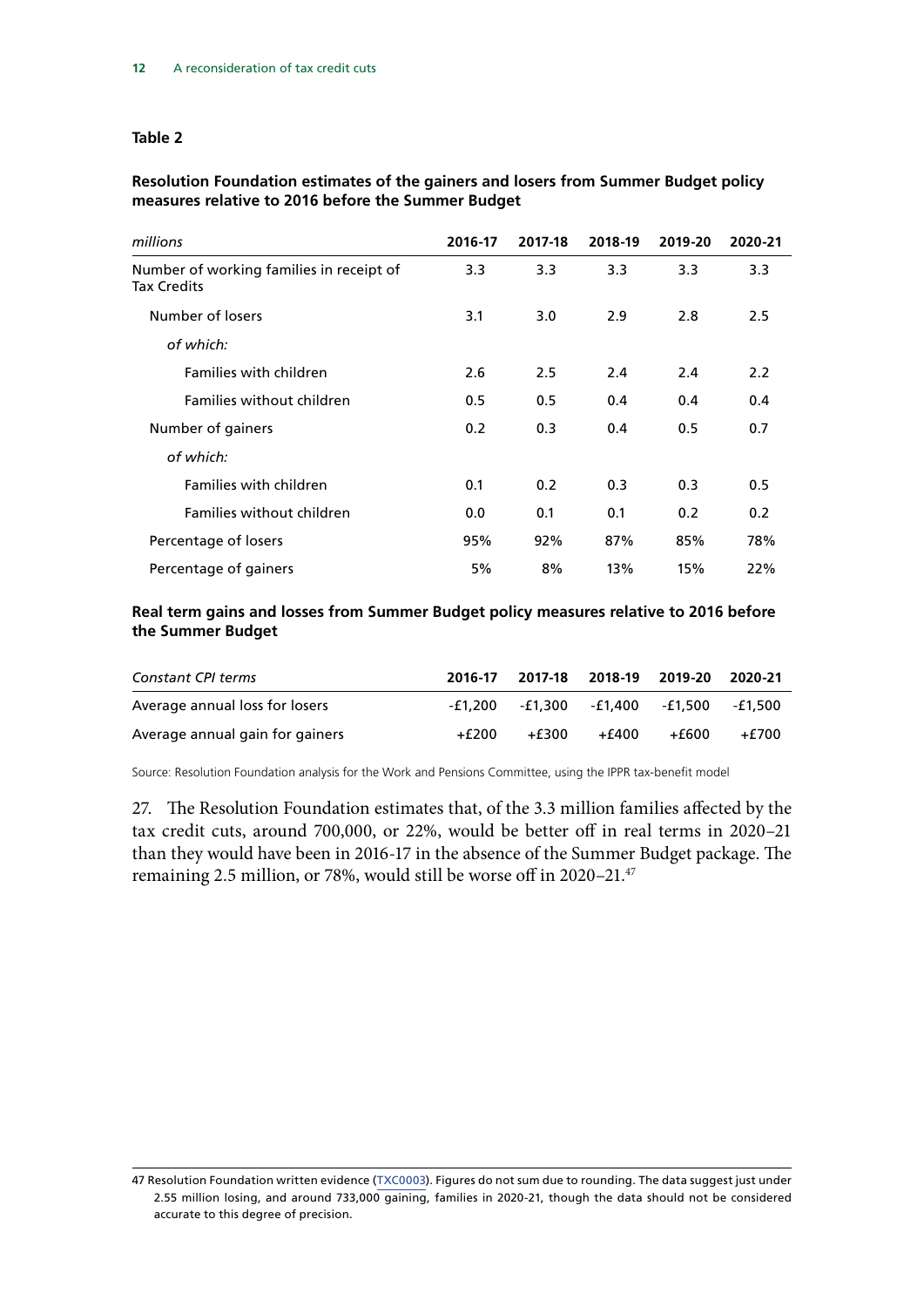### **In-work families on tax credits gaining or losing in real terms from Summer Budget policy In-work families on tax credits gaining or losing in real terms measures** (relative to 2016-17 without Summer Budget measures) with Summer Budget measures)



Source: Resolution Foundation analysis for Work and Pensions Committee. Assumes tax credit Source: Resolution Foundation analysis for Work and Pensions Committee. Assumes tax credit system fully in place in each system function function function function  $\frac{1}{2}$ . Based on computation families in the condition  $\frac{1}{2}$ . Based on colored  $\frac{1}{2}$ . year to 2020-21. Based on cohort of 3.3 million working families in tax credits (April 2015 caseload)<br>'

28. The average income increase for families who gain from the combined package would be £200 in 2016-17. By 2020-21 this would rise to £700 in 2016-17 prices for the larger group who would be better off by that point. The average losses for families who lose out are higher: such families would experience an income fall of £1,200 in 2016-17 and £1,500 by 2020-21 in 2016-17 prices.<sup>48</sup>



**Effect of Summer Budget measures on working families affected the 2016-17 tax credit Effect of Summer Budget measures on working families**  cuts (real-terms change in income relative to 2016-17 without Summer Budget measures)

Source: Resolution Foundation analysis for Work and Pensions Committee. Assumes tax credit Source: Resolution Foundation analysis for Work and Pensions Committee. Assumes tax credit system fully in place in each system fully in the fully in the international commutation  $\frac{1}{2}$ . Based on cohort of 3.3 million working families in the credit (April 2015 caselead). year to 2020-21. Based on cohort of 3.3 million working families in tax credits (April 2015 caseload)<br>'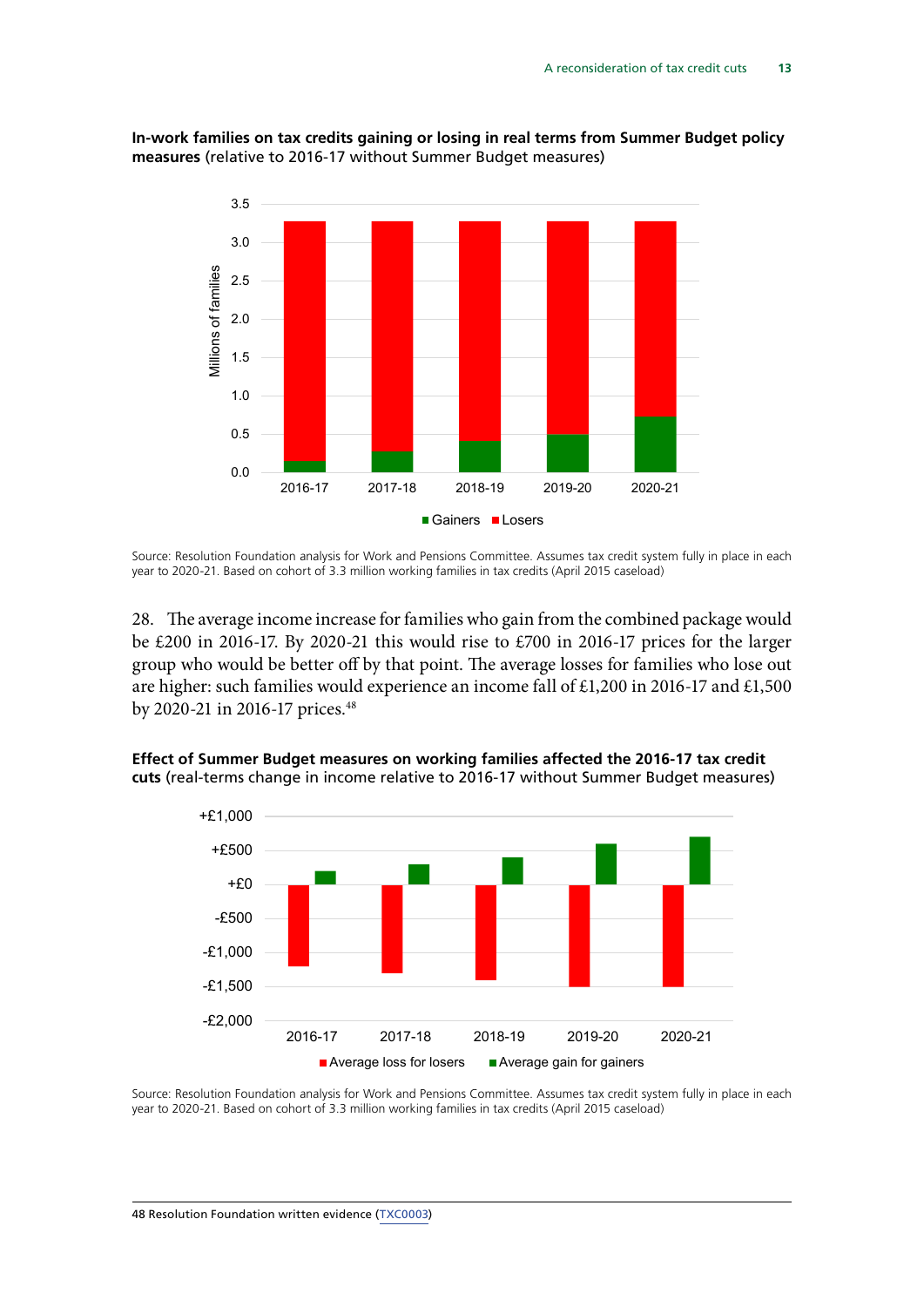### <span id="page-15-0"></span>**Treasury analysis**

### *8 out of 10*

29. The Summer Budget *Red Book* pointed to the benefits of the package of measures to working households:

By 2017-18, 8 out of 10 working households will be better off as a result of the income tax Personal Allowance, living wage and welfare (including tax credits) changes in this Budget. On average, these households will be £130 per year better off.49

This statistic has repeatedly been used by Ministers in response to questions about the tax credit changes.<sup>50</sup>

30. We asked independent experts about the figure. Paul Johnson told us that it was "in the right ballpark because most working households will have gained a little bit" from the income tax changes. However, he continued that "most of those losing will be the tax credit recipients, which would equate to something like two in 10".<sup>51</sup> The eight out of ten are broadly those who will *not* be subject to tax credit cuts.

### *Distributional analysis*

31. The Treasury presentation of the effects of the Summer Budget policy changes on different income groups, the *distributional analysis*, differed from that in previous Budget analyses. Most notably, data were presented for five income *quintiles*, rather than the standard ten *deciles*, and the analysis incorporated assumptions about the performance of the economy that were not directly linked to Budget measures.

32. The Treasury has been widely pressed to produce more extensive distributional analysis. The House of Lords Secondary Legislation Scrutiny Committee asked the Treasury for more information on the regulations which contained the April 2016 tax credit cuts.52 An Impact Assessment was published in response, which included some unconventional distributional analysis.<sup>53</sup> The Committee was unimpressed. In a letter to the Chancellor, the Chair wrote:

the Committee was concerned that the assessment could have done more to set out the short-term impact on household incomes; and also that the presentation of some of the material, notably on distribution, was difficult to understand, even for those used to economic analyses.<sup>54</sup>

33. In response to a Treasury Committee request for the standard distributional analysis produced in previous Budgets, the Treasury published an assessment by quintile

<sup>49</sup> HM Treasury, [Summer Budget 2015 Red Book,](https://www.gov.uk/government/uploads/system/uploads/attachment_data/file/443232/50325_Summer_Budget_15_Web_Accessible.pdf) HC 264, July 2015, para 1.66

<sup>50</sup> For example, House of Commons written questions [12704](http://www.parliament.uk/business/publications/written-questions-answers-statements/written-question/Commons/2015-10-20/12704) (answered 26 October 2015) and [10783](http://www.parliament.uk/business/publications/written-questions-answers-statements/written-question/Commons/2015-10-09/10783) (answered 20 October 2015), and Rt Hon Matthew Hancock MP on BBC Radio 4 Today Programme, 26 October 2015.

<sup>51</sup> [Q2](file://hpap03f/DIS_Rdf$/mellowsfacera/Desktop/data.parliament.uk/writtenevidence/committeeevidence.svc/evidencedocument/work-and-pensions-committee/tax-credits/oral/23508.html)

<sup>52</sup> [Draft Tax Credits \(Income Thresholds and Determination of Rates\) \(Amendment\) 2015 Regulations](http://www.legislation.gov.uk/ukdsi/2015/9780111138946)

<sup>53</sup> HM Treasury, [The Tax Credits \(Income Threshold and Determination of Rates\) \(Amendment\) Regulations 2015: Impact](http://www.parliament.uk/documents/lords-committees/Secondary-Legislation-Scrutiny-Committee/DraftTaxCreditsRegs2015-ImpactAssessment.pdf) [Assessment,](http://www.parliament.uk/documents/lords-committees/Secondary-Legislation-Scrutiny-Committee/DraftTaxCreditsRegs2015-ImpactAssessment.pdf) 12 October 2015

<sup>54</sup> Letter from Rt Hon. Lord [Trefgarne to the Chancellor](http://www.publications.parliament.uk/pa/ld201516/ldselect/ldsecleg/38/3806.htm), 12 October 2015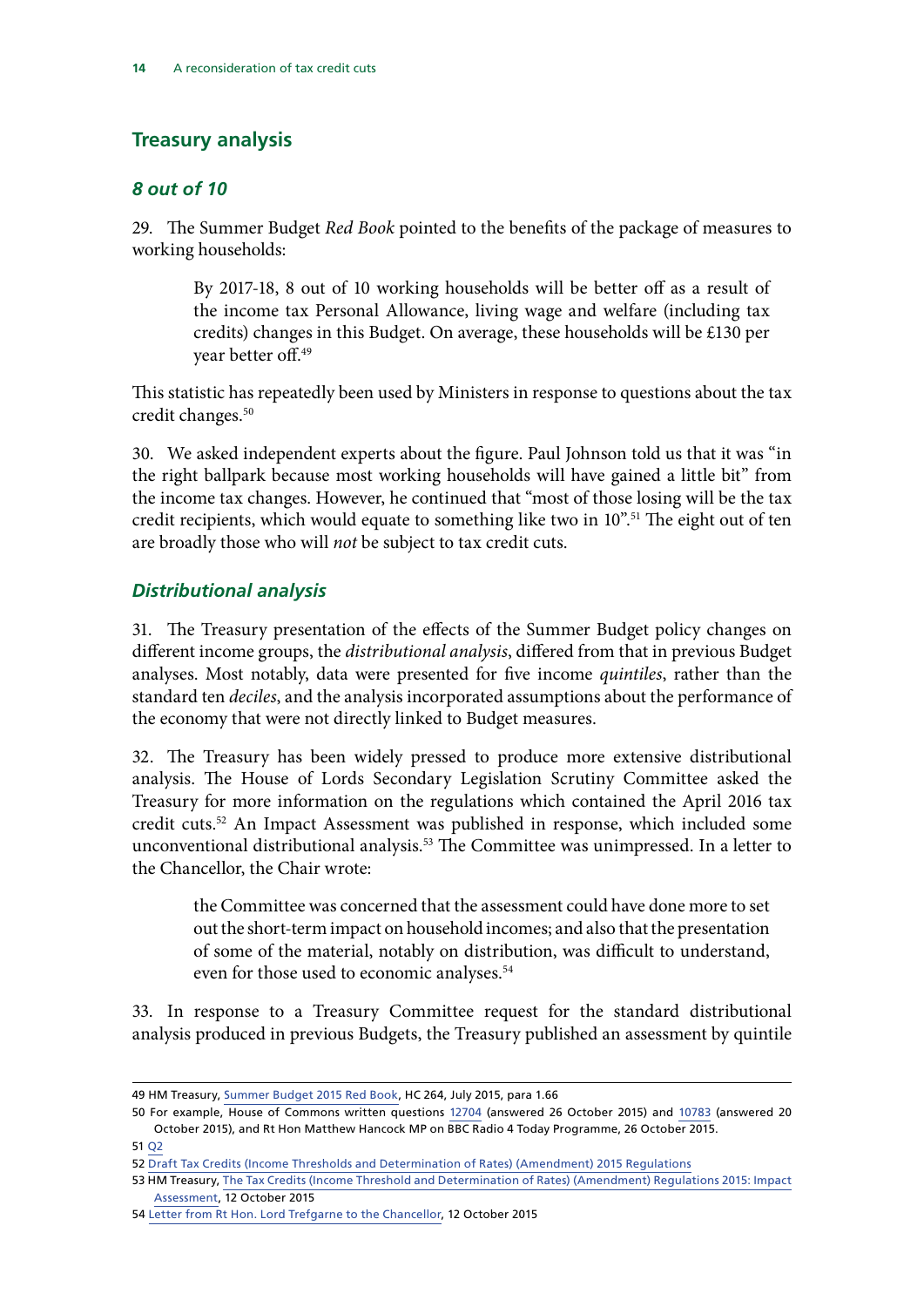<span id="page-16-0"></span>of the cumulative effect of policy measures between 2010-11 and 2017-18.55 While this was interesting, it was not what that Committee asked for. The Chair of the Treasury Committee twice wrote to the Chancellor reiterating his request for the standard data.<sup>56</sup> This information has not been forthcoming.

34. We wrote to the Chancellor asking for a basic distributional analysis of the impact of the Summer Budget measures on households claiming tax credits alone.<sup>57</sup> This information, too, has not been forthcoming. As we note in Chapter 4, the Government has also not provided data on flows on and off tax credits, which are essential to understanding the impact of lessening the impact of cuts on existing claimants only.

35. We asked senior think tank representatives who used to work in the Treasury about the absence of the established distributional analysis. Paul Johnson noted:

There are quite a lot of interesting numbers in the impact analysis but it is interesting that there is not the kind of straight forward distributional chart that you would expect to see.<sup>58</sup>

Torsten Bell concurred, noting that the Budget:

does not provide the normal simple distributional chart over 10 deciles of what the impact will be. You take from that what you will.<sup>59</sup>

We heard that the Treasury's economic model could clearly produce the standard distributional analysis if they chose to do so.

### **Conclusions**

36. **The proposed changes to tax credits in April 2016 will result in very substantial cuts to the incomes of working families, including many with children. There is now general agreement that it would be right for the Chancellor to rethink reforms that went too far and too fast and may have most impact on those in work and striving to succeed. Furthermore, by increasing the rate of withdrawal in taxes and benefits to as much as 93% of additional income, the cuts run against the Government's objective of making work pay.**

37. **The Summer Budget also included an increase in the income tax personal allowance, the gradual introduction of a higher minimum wage and an expansion of free childcare. These measures are welcome. However, they should not be confused with mitigation for the tax credit cuts; they benefit very different parts of the working population. The majority of working families affected by the proposed cuts would still be worse off in 2020-21 as a consequence of the Budget package. We therefore welcome the Chancellor's commitment to additional measures to lessen the impact of the tax credit cuts.**

<sup>55</sup> [HM Treasury, Summer Budget 15: Draft distributional analysis on previous basis](https://www.gov.uk/government/publications/summer-budget-15-draft-distributional-analysis-on-previous-basis)

<sup>56</sup> [Letter from Rt Hon Andrew Tyrie MP to the Chancellor](http://www.parliament.uk/documents/commons-committees/treasury/150810%20-%20Chair%20to%20George%20Osborne%20MP%20-%20Summer%20Budget%202015.pdf) (HC 313, 10 August 2015) and [Letter from Rt Hon Andrew Tyrie](http://www.parliament.uk/documents/commons-committees/treasury/150928%20Chair%20to%20Chancellor%20-%20Distributional%20Analysis.pdf) [MP to the Chancellor](http://www.parliament.uk/documents/commons-committees/treasury/150928%20Chair%20to%20Chancellor%20-%20Distributional%20Analysis.pdf) (HC 313, 28 September 2015)

<sup>57</sup> [Letter from Rt Hon Frank Field MP to the Chancellor, 30 October 2015](http://www.parliament.uk/documents/commons-committees/work-and-pensions/Correspondence/Letter-to-George-Osborne-regarding-tax-credit-reforms-analysis.pdf)

<sup>58</sup> [Q27](file://hpap03f/DIS_Rdf$/mellowsfacera/Desktop/data.parliament.uk/writtenevidence/committeeevidence.svc/evidencedocument/work-and-pensions-committee/tax-credits/oral/23508.html)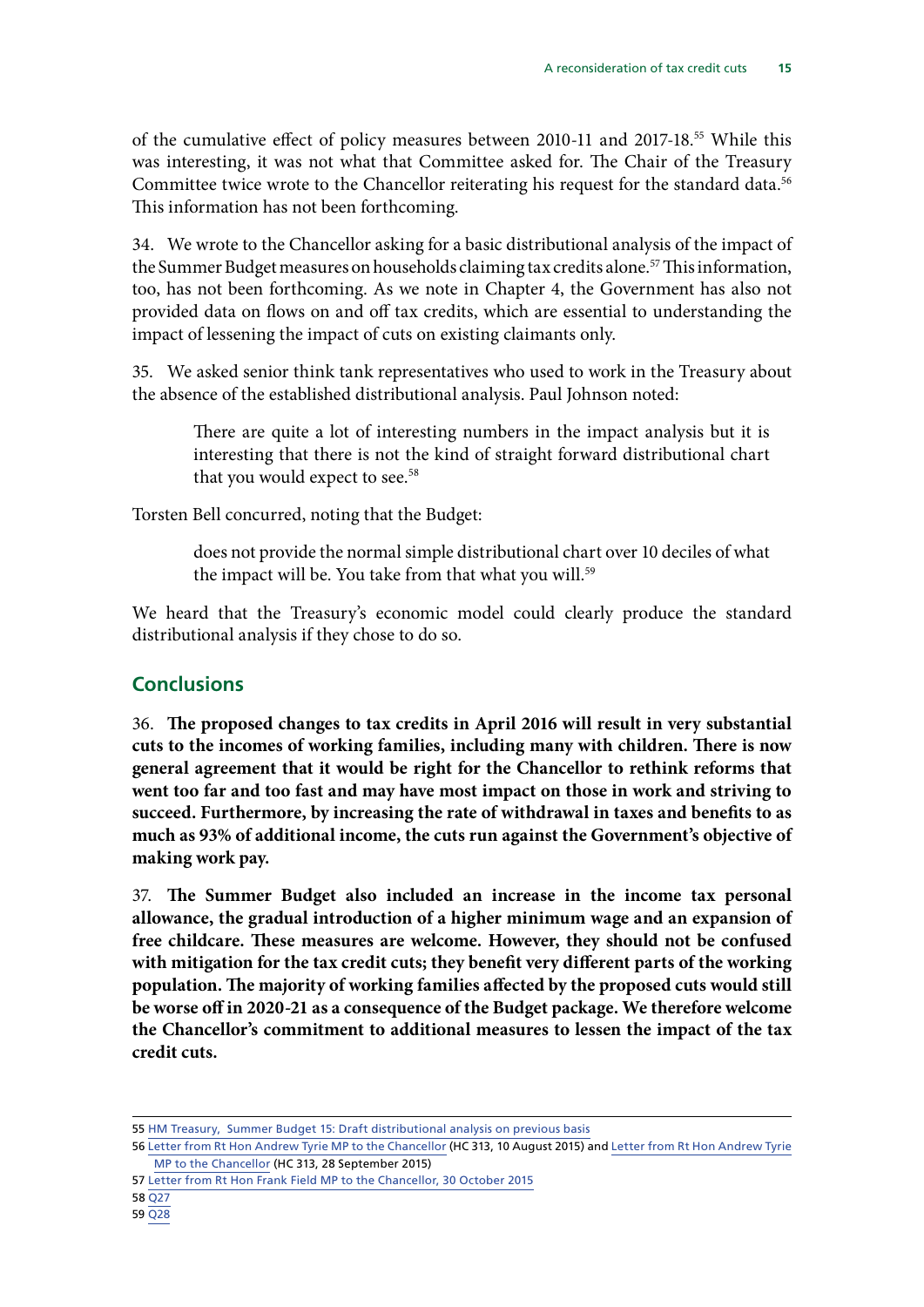38. **The Treasury has been unacceptably evasive in failing to provide data about the effects of its Summer Budget measures on different income groups. The Government ought also to have been more forthcoming with statistics about flows on and off tax credits. Their obfuscation is not consistent with effective scrutiny; nor is it consistent with effective policy-making.**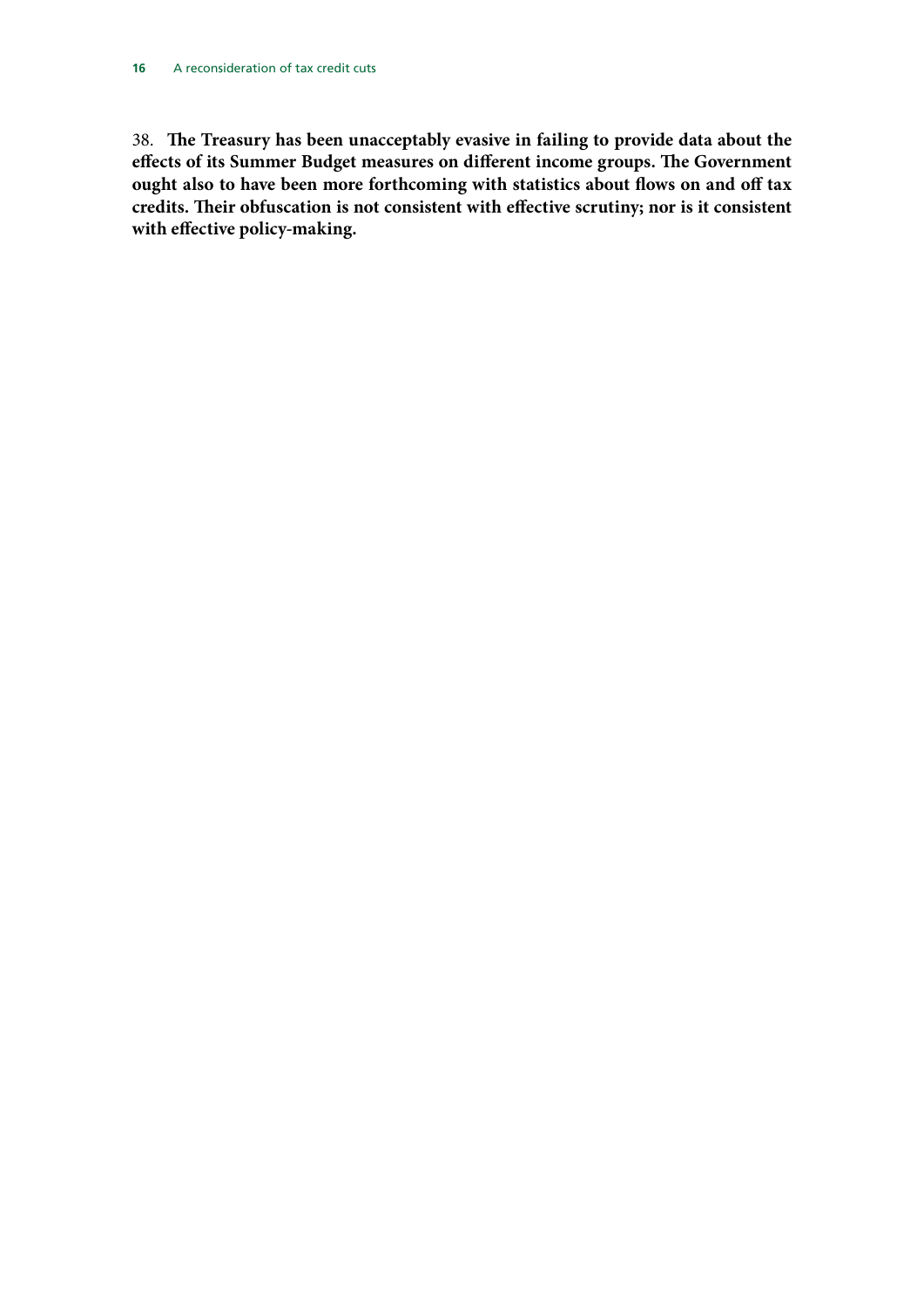# <span id="page-18-0"></span>3 Mitigation

39. Following the Government defeats in the House of Lords the Chancellor announced that he would:

continue to reform tax credits and save the money needed so that Britain lives within its means, while at the same time lessening the impact on families during the transition. I will set out these plans in the autumn statement. We remain as determined as ever to build the low tax, low welfare, high wage economy that Britain needs and the British people want to see.<sup>60</sup>

In this chapter we examine possible mitigation options.

### **Lower taxes and higher wages**

### *Taxes*

40. In the last chapter we described how the increase in the income tax personal allowance for 2016-17 was not well-targeted at those who lose from the tax credit cuts. Given that, it is unsurprising that a further, or accelerated, increase in the personal allowance would not be an effective means of mitigating those cuts. Furthermore, as it benefits nearly 30 million taxpayers, it would be extremely costly. The IFS told us:

To add £1,000 to the personal allowance costs a couple of billion pounds. It is very expensive to do and it is also not even nearly focused on the people who are losing from the tax credit changes. The vast majority of that money will go to people who are not on tax credits and those on tax credits will gain only a very small amount from it. So I think it is probably just a mistake to think of increasing the personal allowance as a way of compensating for changes in tax credits. If you were thinking about spending additional public money to support those who are losing tax credits, you certainly would not begin by looking at things like the personal allowance.<sup>61</sup>

41. We also examined potential mitigation through changing the NI threshold. Employees currently pay 12% Class 1 NI contributions on earnings between  $£8,060$ , the primary threshold, and  $£42,385.62$  The NI primary threshold is lower than the income tax personal allowance, meaning more low-paid employees would gain from increasing it. However, the NI primary threshold remains a poorly-targeted and costly device to offset tax credit cuts, given that over 20 million working-age adults make Class 1 NI contributions each year.<sup>63</sup> To achieve a net income increase of £100 for employees paying Class 1 NI contributions, meaning a dual income household could gain up to £200, would cost over £2 billion.<sup>64</sup> These gains would be diffuse: they would be spread across all working-age employees who earn over £155 per week, and only those earning over £171 a week for the whole year, or

### 61 [Q52](file://hpap03f/DIS_Rdf$/mellowsfacera/Desktop/data.parliament.uk/writtenevidence/committeeevidence.svc/evidencedocument/work-and-pensions-committee/tax-credits/oral/23508.html)

<sup>60</sup> [HC Deb, 27 October 2015, Col 177](http://www.publications.parliament.uk/pa/cm201516/cmhansrd/cm151027/debtext/151027-0001.htm)

<sup>62</sup> Annualised figures. National insurance of 2% is paid on earnings in excess of £42,385.

<sup>63</sup> In 2010-11, 26.3 million individuals paid Class 1 contributions [\(DWP Tabulation Tool\)](https://www.gov.uk/government/collections/dwp-statistics-tabulation-tool). In the year ending June 2015 there were 25.4 million employees aged 16-64 in the UK (ONS Annual Population Survey via [Nomis\)](https://www.nomisweb.co.uk/)

<sup>64</sup> According to [HMRC's ready reckoner of the direct effects of illustrative tax changes,](https://www.gov.uk/government/uploads/system/uploads/attachment_data/file/442579/Jul15_effectsIllustrativechanges_bulletin_Final.pdf) a £2-per-week increase in the Class 1 employee primary threshold costs around £260 million in 2016-17.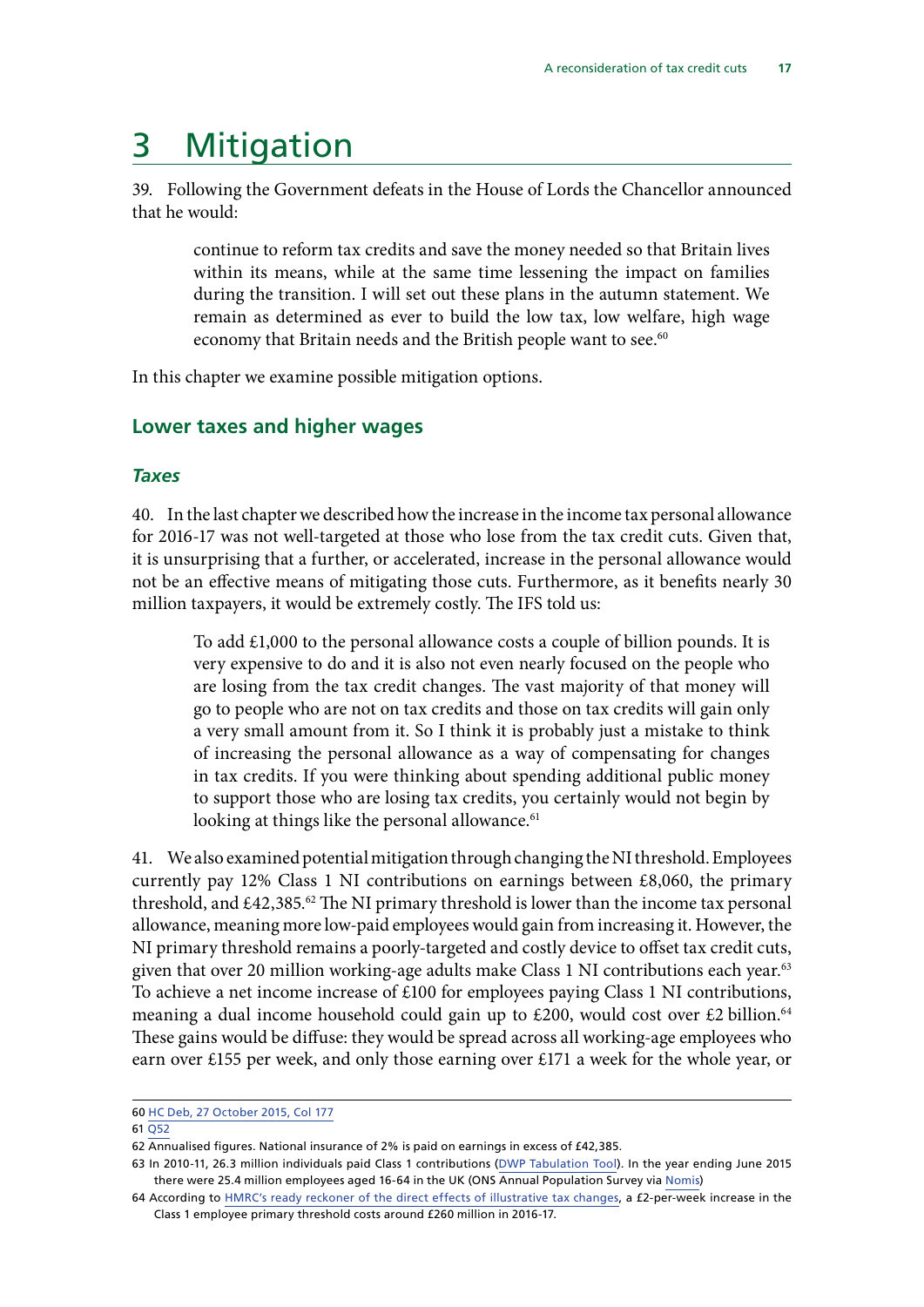<span id="page-19-0"></span>over £8,892 per year, would gain in full. HM Revenue and Customs statistics indicate that one million in-work families on tax credits have annual earnings below this level.<sup>65</sup>

42. In general, as they operate on an individual basis, the existing tax and national insurance systems are an inefficient means of providing targeted increases in household incomes or accounting for family circumstances. While tax remains individually assessed this will continue to be the case. There may be merit in reconsidering allowances within the tax system to enable it better to take family circumstances into account. Paul Johnson was dismissive of the existing tax and NI systems as a mechanism for mitigating the tax credit cuts:

the answer to your question of could you do anything with the tax system, could you do anything with national insurance, is no.<sup>66</sup>

### *Wages*

43. Similarly, having found in the last chapter that the NLW did not provide targeted compensation for families subject to the proposed tax credit cuts, it is not surprising that faster increases in the NLW would not be an effective mitigation strategy. Torsten Bell told us that, setting aside the negative impact on employment, even if the NLW were increased to £9.35 per hour in April 2016, families subject to the tax credit cuts would still lose out in net terms. This was because the additional income would be subject to the very high marginal deduction rates in the tax and benefit systems.<sup>67</sup>

44. We also considered the impact of general wage growth. The OBR forecasts average earnings growth of 4% per year until 2020-21, 22% in total over the next five years.<sup>68</sup> If someone earning £20,000 today were to experience this level of wage growth over the Parliament, their pay would rise to around £24,400 by 2020–21. However, even without the Summer Budget measures, almost three-quarters of this increase in gross pay would be automatically withdrawn from tax credit recipients through tax, NI and tax credit tapering. When the Summer Budget cuts are factored in, income in 2020-21 is likely to be lower *in cash terms* than in 2015-16, even allowing for the planned £12,500 personal allowance. For instance, a single-earner two-child family with earnings of £20,000 in 2015-16 rising to £24,400 in 2020-21, and receiving tax credits throughout this period, would be over £600 worse off in 2020–21 than 2015–16, even before inflation is taken into account. Wage growth will not, in general, compensate for the cuts, even by 2020-21.

<sup>65</sup> In April 2015, 753,900 in-work families receiving tax credits had income under £6,420 and 650,600 had income between £6,421 and £9,999. These figures will include some dual-earner households with total earnings above the threshold that would not benefit. [HMRC Child and Working Tax Credits Statistics April 2015](https://www.gov.uk/government/statistics/personal-tax-credits-provisional-statistics-2013-to-2009), table 6.

<sup>68</sup> OBR, [Economic and Fiscal Outlook July 2015](http://budgetresponsibility.org.uk/economic-fiscal-outlook-july-2015/), table 4.1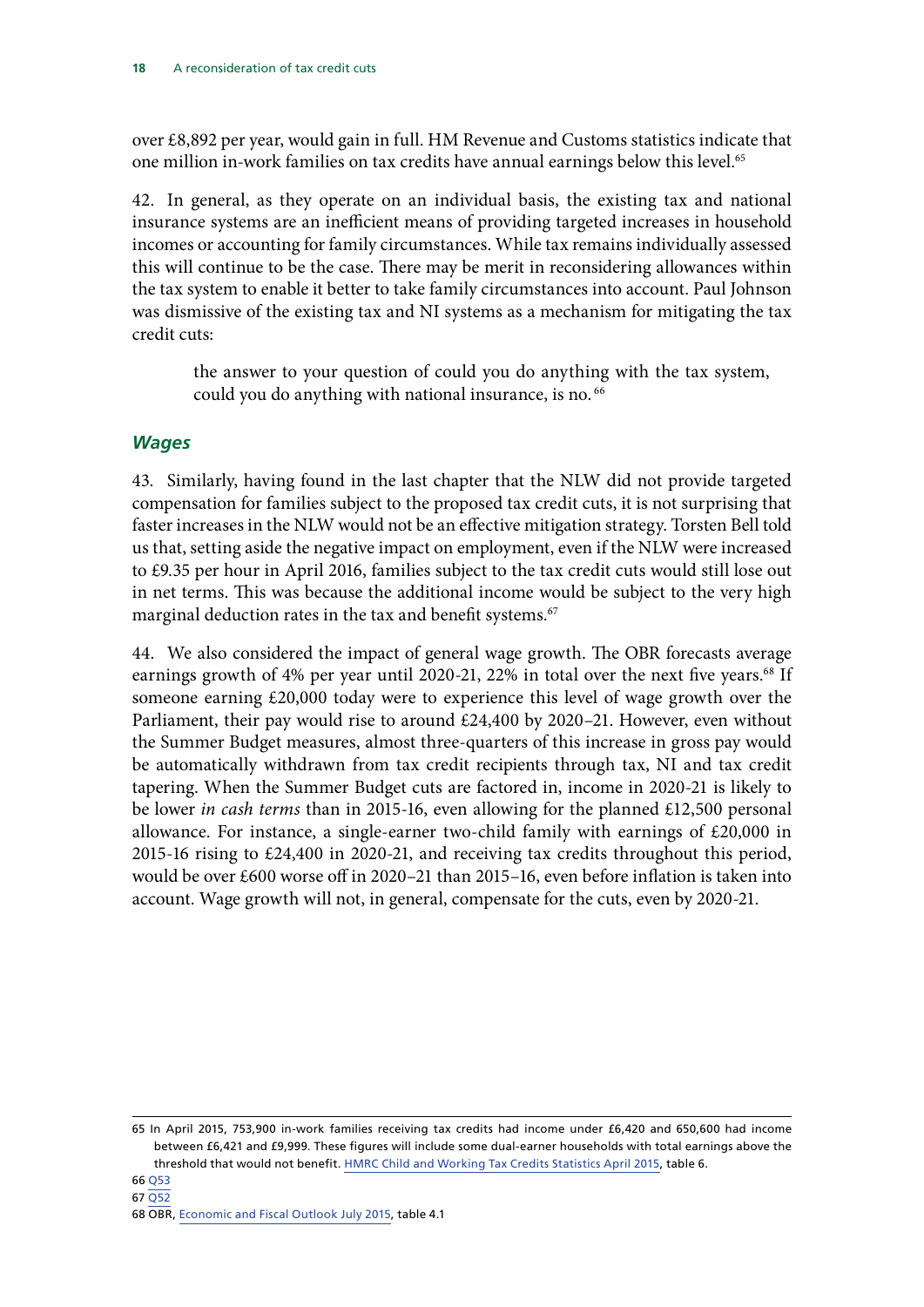### <span id="page-20-0"></span>**Table 3: Illustration of effects of wage growth and tax credit cuts on net income**

Single-earner family with two children

No childcare costs; earns £20,000 in 2015-16, rising each year with forecast average earnings growth All figures expressed in nominal (cash) terms except where specified

|                                                                                 | 2015-16 | 2016-17 | 2017-18 | 2018-19 | 2019-20 2020-21 |        |           | Change, 2015-16 to 2020-21 |                 |
|---------------------------------------------------------------------------------|---------|---------|---------|---------|-----------------|--------|-----------|----------------------------|-----------------|
|                                                                                 | f pa    | f pa    | f pa    | f pa    | f pa            | f pa   | f pa      | % cash<br>terms            | % real<br>terms |
| Gross earnings                                                                  | 20,000  | 20,720  | 21,528  | 22,389  | 23,330          | 24,356 | $+£4,356$ | $+22%$                     | $+12%$          |
| Net earnings                                                                    | 16,687  | 17,257  | 17,853  | 18,491  | 19,184          | 20,079 | $+£3,392$ | $+20%$                     | $+10%$          |
| Tax credit award                                                                | 5,317   | 2,787   | 2,400   | 1,986   | 1,535           | 1,252  | -£4,065   | $-76%$                     | -78%            |
| Child benefit                                                                   | 1,794   | 1,794   | 1,794   | 1,794   | 1,794           | 1,828  | $+£34$    | $+2%$                      | -7%             |
| <b>Total net income</b><br>(from earnings, tax<br>credits and child<br>benefit) | 23,798  | 21,838  | 22,046  | 22,270  | 22,513          | 23,159 | $-£639$   | $-3%$                      | $-11%$          |

Source: Work and Pensions Committee calculations. Average earnings growth and CPI inflation in each financial year based on latest OBR forecasts. £12,500 personal allowance assumed in 2020–21

45. Another way of raising family income is to work more hours. Changing working hours can, however, be difficult, especially in the short run. For example, Gingerbread told us that single parents face barriers to working longer hours:

juggling work and parenting whilst paying the bills including childcare costs, is a serious logistical and financial challenge. When children are younger, working hours are constrained by the greater need for parenting time. Even when children reach school age, ensuring they get to school and are looked after out of school hours and during the holidays is a major consideration.<sup>69</sup>

We also heard that employers, particularly small businesses, may not be able to respond quickly to offer longer working hours even if people are willing and able to work them.<sup>70</sup>

### *"The answer to tax credits is tax credits"*

46. We asked our witnesses whether accelerating the planned increases in *both* the income tax personal allowance and NLW would mitigate the cuts. Torsten Bell told us that even a £12,500 personal allowance and a £9.35 NLW combined would not be sufficient to compensate for the cuts. It would be also be very expensive:

a single earner couple on £15,000 with kids, they are working full time on the national living wage, even before you take into account the benefit cut later in the Parliament, would still lose £320 this April and it would cost the taxpayer  $£9$  billion to do it, which is twice the savings of tax credit in the first place.<sup>71</sup>

69 Gingerbread written evidence ([TXC0002](http://www.parliament.uk/business/committees/committees-a-z/commons-select/work-and-pensions-committee/inquiries/parliament-2015/tax-credits-15-16/publications/n))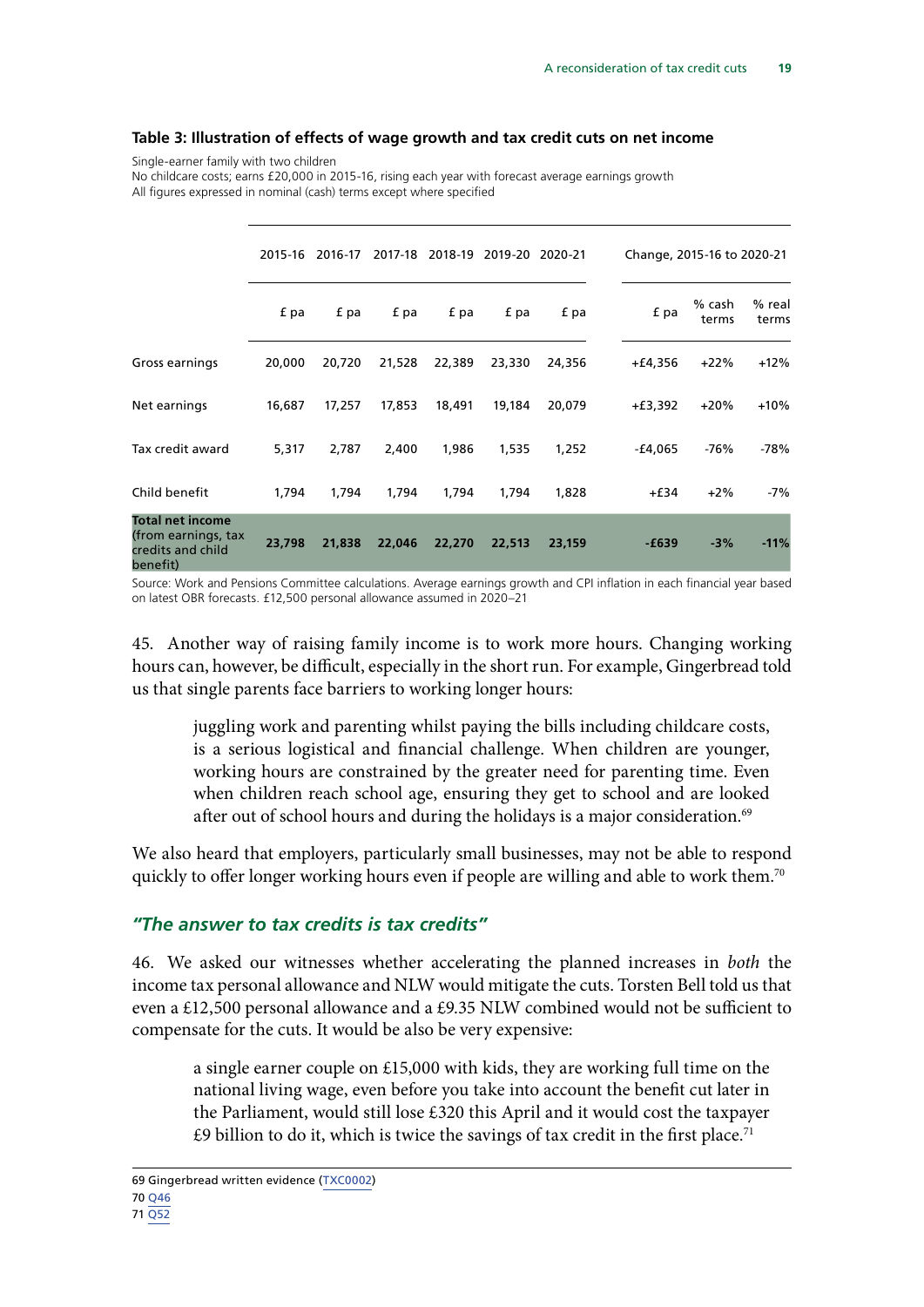<span id="page-21-0"></span>47. Mr Bell concluded "tax cuts and the living wage cannot compensate for these tax credit changes. That is not an option". Paul Johnson observed that "if you want to mitigate these changes to the tax credit system you probably have to do it through the tax credit system".<sup>72</sup> Mr Bell concurred: "The answer to tax credits is tax credits".<sup>73</sup>

48. **In the same way that the increase in the personal allowance and minimum wage announced in the Budget do not offer targeted respite from the tax credit cuts, further such changes are not the Chancellor's answer in the Autumn Statement. The gains are to individuals rather than households and are too diffuse to efficiently compensate families facing tax credit cuts. The way to focus on those households is to use the tax credits system. The answer to tax credits is tax credits.**

49. All the alternatives for mitigation we put forward in this Report are therefore focused on the tax credit system.

### **Changes to tax credits**

50. Various options for adjusting the tax credit system to mitigate the cuts are considered below. Throughout, we were aware that something has to give: "any given proposal can only achieve two of saving money, reducing poverty and improving work incentives",<sup>74</sup> what has often been referred to as the "iron law of welfare reform".<sup>75</sup>

51. We asked the IFS to validate our costings for threshold and taper adjustments. They responded:

We have run these scenarios through our tax and benefit model and we are in broad agreement with your results – certainly close enough for you to be able to publish these as good estimates.<sup>76</sup>

- 52. The alternatives for short-term reform within the tax credit system include:
	- structural adjustments to the threshold and taper rates to reduce the impact of cuts on the least well-off;
	- gradual introduction of cuts;
	- exempting existing claimants from some or all of the cuts; and
	- combinations of the above.

### *Structural adjustments*

53. The two major elements of the proposed cuts to tax credits in 2016-17 have different effects. The cut to the threshold is the more regressive measure as it imposes the same cash cut, £1,054, on all households receiving at least that amount in tax credits and with

<sup>72</sup> [Q53](file://hpap03f/DIS_Rdf$/mellowsfacera/Desktop/data.parliament.uk/writtenevidence/committeeevidence.svc/evidencedocument/work-and-pensions-committee/tax-credits/oral/23508.html)

<sup>73</sup> [Q55](file://hpap03f/DIS_Rdf$/mellowsfacera/Desktop/data.parliament.uk/writtenevidence/committeeevidence.svc/evidencedocument/work-and-pensions-committee/tax-credits/oral/23508.html)

<sup>74</sup> Resolution Foundation blog, 21 October 2015, [We can't \(tax\) cut our way out of the tax credit problem,](http://www.resolutionfoundation.org/media/blog/we-cant-tax-cut-our-way-out-of-the-tax-credit-problem/) by Torsten Bell 75 For example, [General Policies to Improve Employment Policies for All,](http://www.oecd.org/employment/emp/38569396.pdf) OECD Employment Outlook 2006

<sup>76</sup> IFS written evidence ([TXC0001\)](http://data.parliament.uk/writtenevidence/committeeevidence.svc/evidencedocument/work-and-pensions-committee/tax-credits/written/24051.html). The costings are static and therefore do not account for behavioural effects. We assume, for example, that people work the same number of hours before and after the changes.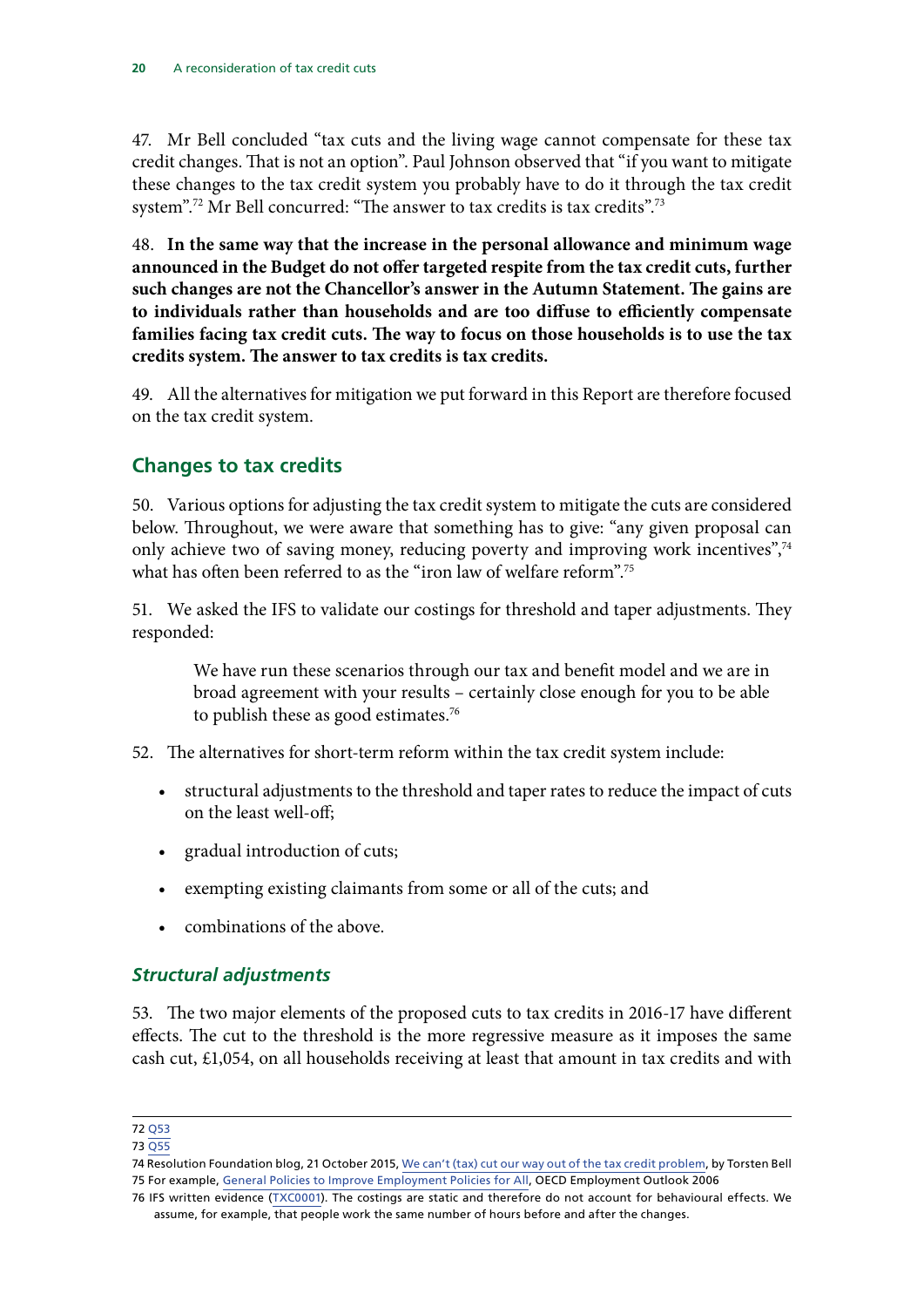incomes over  $\text{\pounds}6,420$ .<sup>77</sup> Poorer families lose disproportionately more. Changes to the threshold therefore offer the more effective means of lessening the impact on the worst off. Such adjustments, however, are expensive and the threshold cut accounts for £2.9 billion of the £4.4 billion planned savings.<sup>78</sup> The taper increase accounts for the remaining £1.5 billion. The impact of a change in the taper rises with income: it has most effect on the relatively well-off.

### *Protecting the least well-off*

54. We explored options for protecting the least well-off families from the effects of the proposed cuts. One was to maintain the current threshold of £6,420 and keep the current taper rate at 41% for incomes of up to a second threshold of £13,100, equivalent to annual pay one earner working full time at the NLW.79 For incomes above that level, the taper would revert to 48%. This would entirely protect families with gross incomes below £13,100 from cuts and maintain the planned cuts for families above that income level. However, we calculate this would only save £1.0 billion each year of the £4.4 billion currently planned.<sup>80</sup>

55. One potential means of increasing savings would be to apply a higher taper rate above the second threshold. In Example A below, the taper is 41% between the original and second threshold and 65% above the second threshold. A family earning less than £13,100 would be fully protected from the cuts, while families with incomes about that threshold would face progressively higher losses. We calculate this option would save around £2.7 billion instead of £4.4 billion.<sup>81</sup> The effects on an indicative family at different gross income levels are detailed in the Annex to this Report.

<sup>77</sup> For example, all full-time single earner families with two children and no additional entitlements and with incomes between £6,420 and £30,390 would be subject to the same cash cut in tax credits, £1,054, as a result of the threshold change alone.

<sup>78</sup> HM Treasury, [Summer Budget 2015 Red Book,](https://www.gov.uk/government/uploads/system/uploads/attachment_data/file/443232/50325_Summer_Budget_15_Web_Accessible.pdf) HC 264, July 2015, table 2.1

<sup>79</sup> Calculated as 35 hours at £7.20 per hour for 52 weeks.

<sup>80</sup> Work and Pensions Committee calculations validated by the IFS.

<sup>81</sup> This is a static costing. Owing to the high marginal deduction rates created it may raise less as people adjust working hours downwards.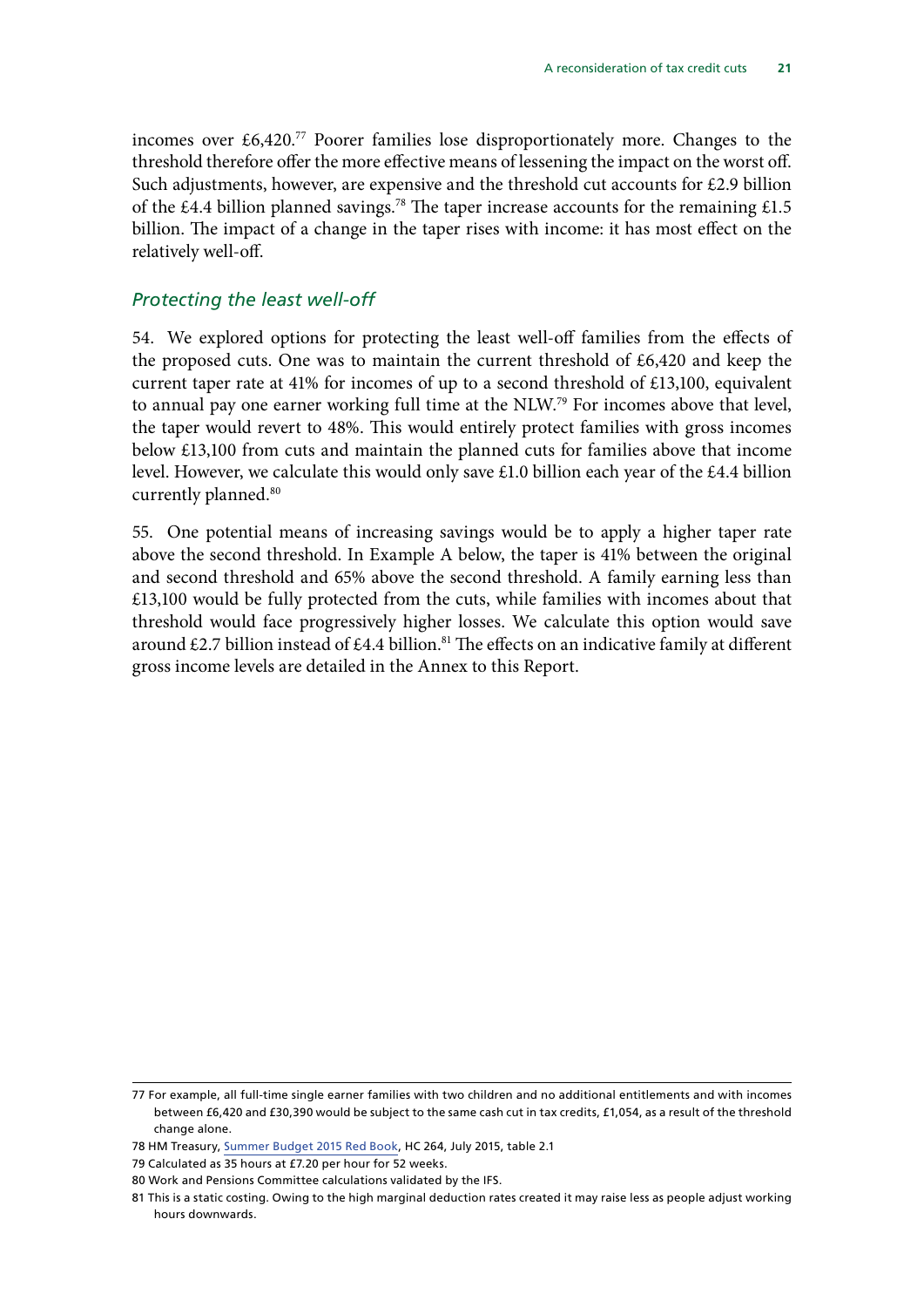

56. The increased taper for families earning above £13,100 would, however, result in a substantial deterioration of work incentives for families earning above this level: a taxpayer subject to a 65% tax credit taper would experience a 97% marginal deduction rate from each extra £1 earned, rising to 99% once housing benefit was taken into account. There would consequently be almost no financial gain from increased earnings.

### *Attempting cost neutrality*

57. Saving more money through in-work tax credits, or reducing the impact on work incentives, requires acceptance of cash losses at the lower end of the income scale. Example B is cost-neutral relative to the options set out in the Budget.<sup>82</sup> The lowest income households receive some limited protection against the cuts through an initial threshold of £4,475 (saving poorer families £300 each a year). There is an initial taper rate of 48% and a second taper rate of 56% above a second threshold of £13,100. The effects on an indicative family at different gross income levels are detailed in the Annex to this Report.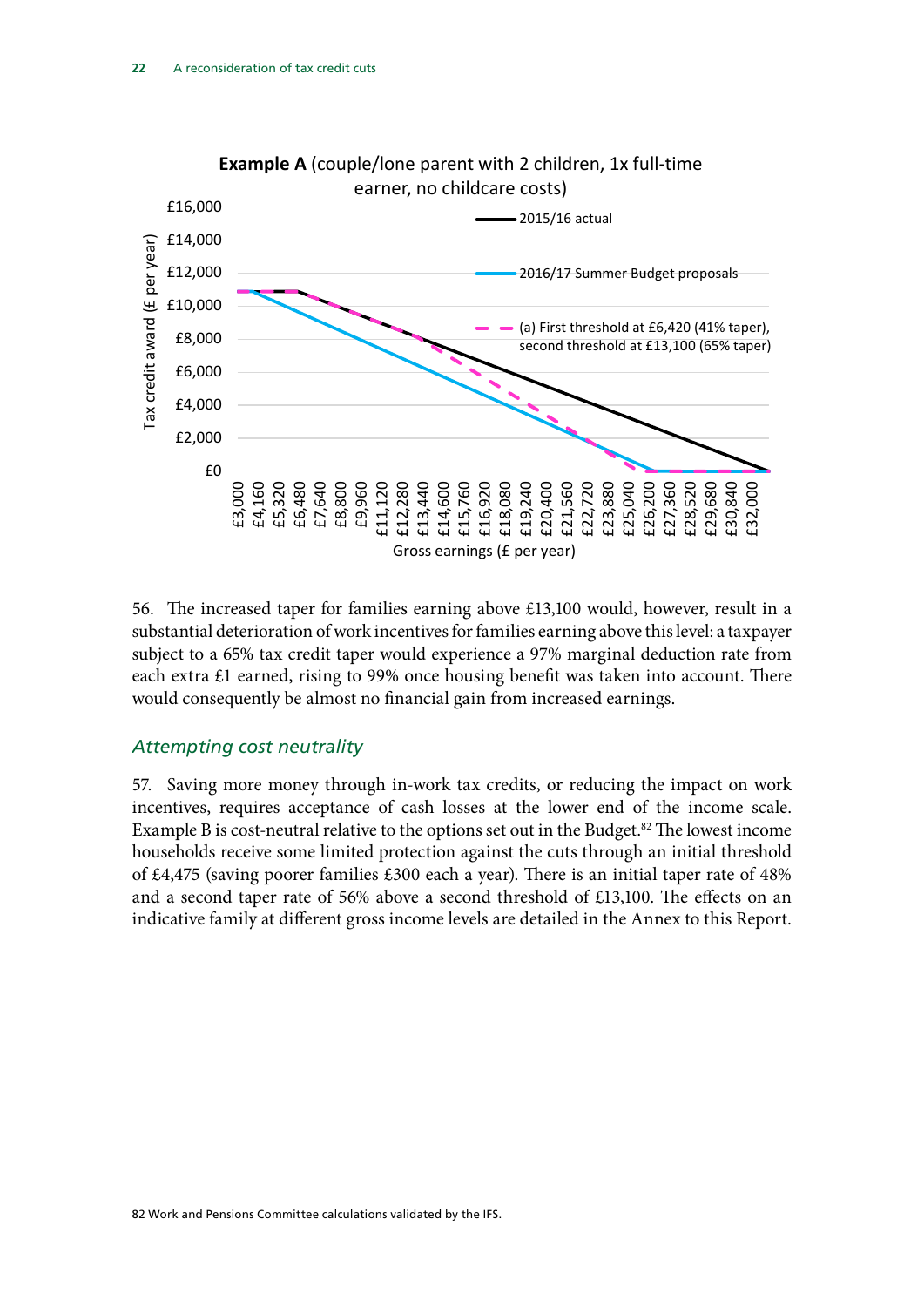<span id="page-24-0"></span>

58. This cost neutral option would still, by definition, result in average losses of £1,300 per affected family. These losses would simply be redistributed, further concentrating losses on claimant households higher up the income scale. Incentives to work would also be adversely affected above the second threshold by marginal deduction rates of 88% (96% with housing benefit). The IFS cautioned against further increasing taper rates, arguing they were "quite high enough".<sup>83</sup>

59. There is widespread expectation the Chancellor will consider saving less money from tax credits in the short run. Paul Johnson told us that the most obvious mitigation options were the phasing-in of changes:

the obvious thing is just to bring this in gradually, whether that means reducing work allowances by a little bit this year, a bit more next year and a bit more the year after, or doing it just for new claimants.

It is to such options we now turn.

### *Gradual implementation*

60. The options available to Government are a pause in implementation, slower implementation and protection for existing claimants. The first two of these approaches would give families more time to prepare for cuts to tax credits. For some, there may be opportunities to work more hours, or to benefit from wage increases. Protection for existing claimants would spare those currently reliant on tax credits from some or all of the proposed cuts.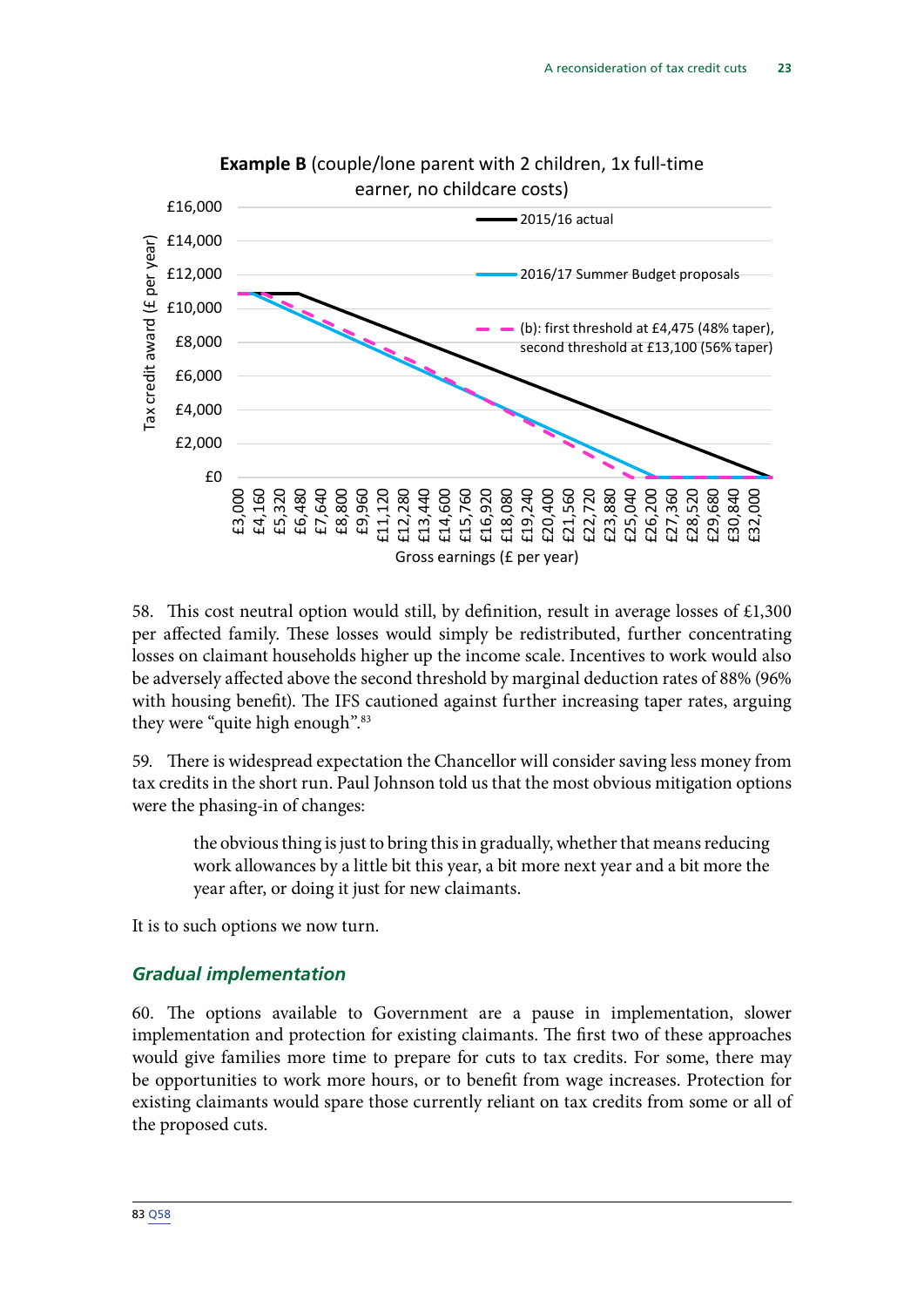### *A pause*

61. The simplest pause option is to delay the implementation of the cuts by one year. This would mean the Exchequer forgoing the  $\text{\pounds}4.4$  billion of savings in 2016-17, before reverting to the planned savings trajectory. Though the announcement of delayed cuts would have some behavioural impacts, the total distributional effects would be very similar to those should the cuts be introduced this year.

### *Gradual introduction*

62. In Example C, the changes to the threshold and taper are introduced evenly over two years. So, in 2016-17, the threshold is cut from £6,420 to £5,135 (rather than £3,850) and the taper is increased from 41% to 44.5% (rather than 48%). The cuts would then be made in full in 2017-18. For the vast majority of tax credit recipient families, this would simply halve the cash reduction in their tax credit award in 2016–17. The average income loss per family would be around £650. Commensurate with this, the savings to the Exchequer in that year would halve from £4.4 billion to around £2.2 billion.<sup>84</sup> In subsequent years they would revert to the Budget projections. The effects on an indicative family in 2016–17 at different gross income levels are detailed in the Annex to this Report.



63. An alternative would be to make the cuts incrementally over four years. This option was suggested by, among others, the Centre for Social Justice (CSJ) in a recent paper.<sup>85</sup> In Example D, a quarter of both the threshold cut and taper increase are made in 2016– 17, half in 2017-18 and three-quarters in 2018-19, before the changes are made in full in 2019–20. The average cuts for affected families would be around £300 in 2016–17 and would increase each year. The CSJ argued that this would avoid a "cliff edge" drop in incomes while giving "families more time to adjust to the changes and to benefit as the

84 Work and Pensions Committee calculations validated by the IFS. 85 Centre for Social Justice, [Reforming Tax Credits,](http://centreforsocialjustice.org.uk/UserStorage/pdf/Pdf%20reports/Reforming-Tax-Credits-full-report.pdf) November 2015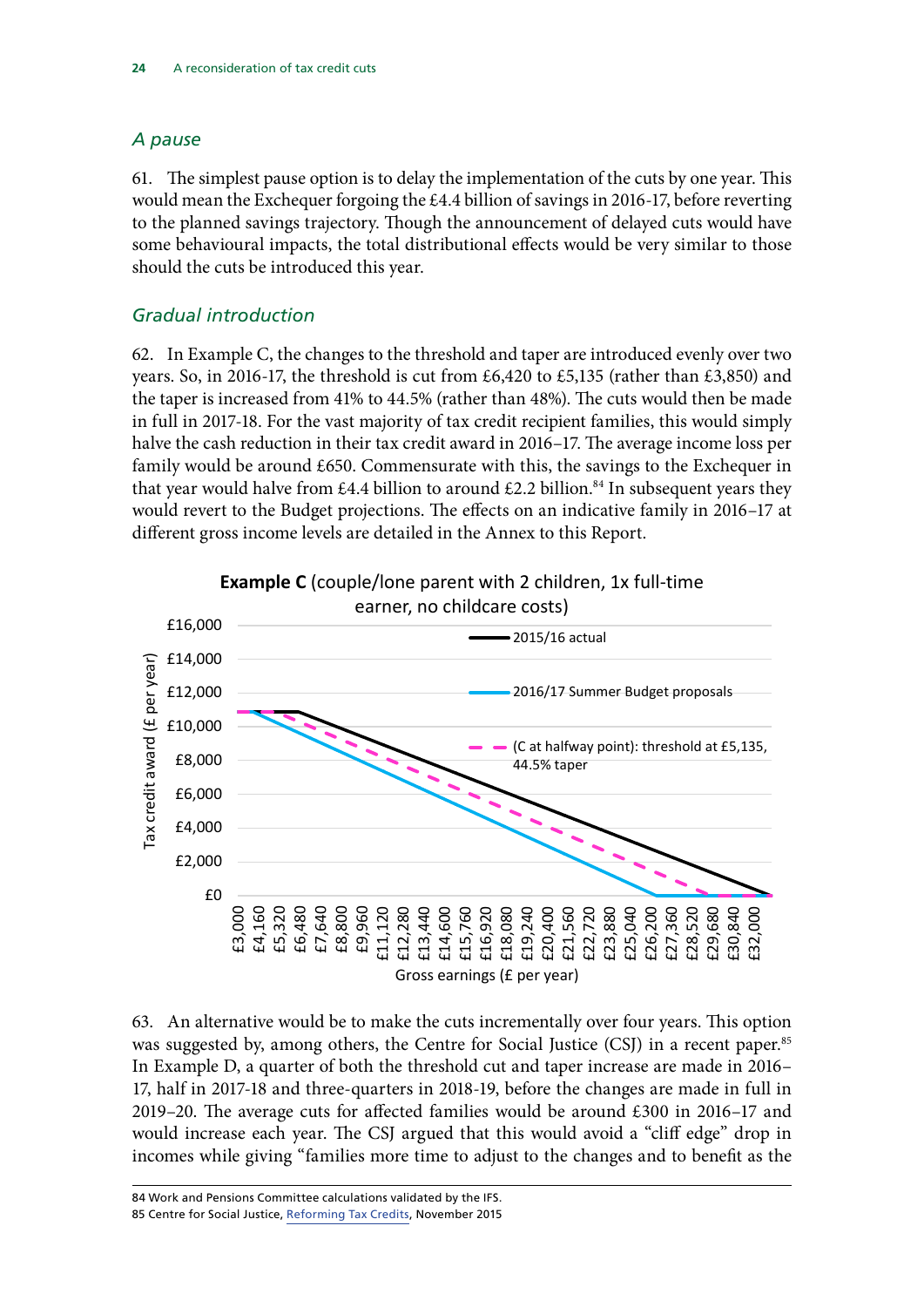<span id="page-26-0"></span>National Living Wage and income tax thresholds rise".<sup>86</sup> While £3.3 billion of the £4.4 billion of savings in 2016-17 would be foregone, the difference between new and existing plans would fall year-on-year before being eliminated to enable the single year savings planned in the Summer Budget by 2019–20.87 The effects on an indicative family at different gross income levels in each of the four years are detailed in the Annex to this Report.



### *Protecting existing claimants*

64. A further option is to protect existing tax credit claimants from some or all of the cuts. Estimating the costs of this relies on an understanding of the rates at which families flow on and off tax credits, as well as the typical duration of a claim. Surprisingly, especially given other planned tax credit changes have been restricted to new claimants, these data are not readily available. The Treasury failed to provide information in response to Parliamentary Questions.<sup>88</sup> We also wrote to Ministers in both the Treasury and the Department for Work and Pensions, which has responsibility for the transition from tax credits to UC, but even basic information has not been forthcoming.<sup>89</sup> The Government either does not have this important information or has chosen not to share it with us. Both of these alternatives are worrying.

65. In Example E, we model the potential impact of exempting existing claimants from the cuts over the next four years. This is based on our best available estimate of flow rates, derived from the Treasury's Impact Assessment of restricting access to the family element

87 Work and Pensions Committee calculations validated by the IFS.

88 House of Commons Parliamentary Questions [13615](http://www.parliament.uk/business/publications/written-questions-answers-statements/written-question/Commons/2015-10-27/13615/); [13616;](http://www.parliament.uk/business/publications/written-questions-answers-statements/written-question/Commons/2015-10-27/13616/) [13617](http://www.parliament.uk/business/publications/written-questions-answers-statements/written-question/Commons/2015-10-27/13617/); [13649](http://www.parliament.uk/business/publications/written-questions-answers-statements/written-question/Commons/2015-10-27/13649/); [13650;](http://www.parliament.uk/business/publications/written-questions-answers-statements/written-question/Commons/2015-10-27/13650/) [13651;](http://www.parliament.uk/business/publications/written-questions-answers-statements/written-question/Commons/2015-10-27/13651/) [13728;](http://www.parliament.uk/business/publications/written-questions-answers-statements/written-question/Commons/2015-10-27/13728/) [13729;](http://www.parliament.uk/business/publications/written-questions-answers-statements/written-question/Commons/2015-10-27/13729/) and [13730](http://www.parliament.uk/business/publications/written-questions-answers-statements/written-question/Commons/2015-10-27/13730/)

<sup>86</sup> Centre for Social Justice, [Reforming Tax Credits,](http://centreforsocialjustice.org.uk/UserStorage/pdf/Pdf%20reports/Reforming-Tax-Credits-full-report.pdf) November 2015

<sup>89</sup> [Letter from Rt Hon Frank Field MP to Damian Hinds MP](http://www.parliament.uk/documents/commons-committees/work-and-pensions/Correspondence/Letter-to-Damian-Hinds-MP-03-11-15-regarding-tax-credit-data.pdf), 3 November 2015 and letter from [Rt Hon Frank Field MP to](http://www.parliament.uk/business/committees/committees-a-z/commons-select/work-and-pensions-committee/inquiries/parliament-2015/tax-credits-15-16/publications/n) [Rt Hon Lord Freud,](http://www.parliament.uk/business/committees/committees-a-z/commons-select/work-and-pensions-committee/inquiries/parliament-2015/tax-credits-15-16/publications/n) 4 November 2015. See also oral evidence by Lord Freud on Benefit delivery, [Qq 248-252](http://www.parliament.uk/business/committees/committees-a-z/commons-select/work-and-pensions-committee/inquiries/parliament-2015/inquiry-name/), HC 372, 4 November 2015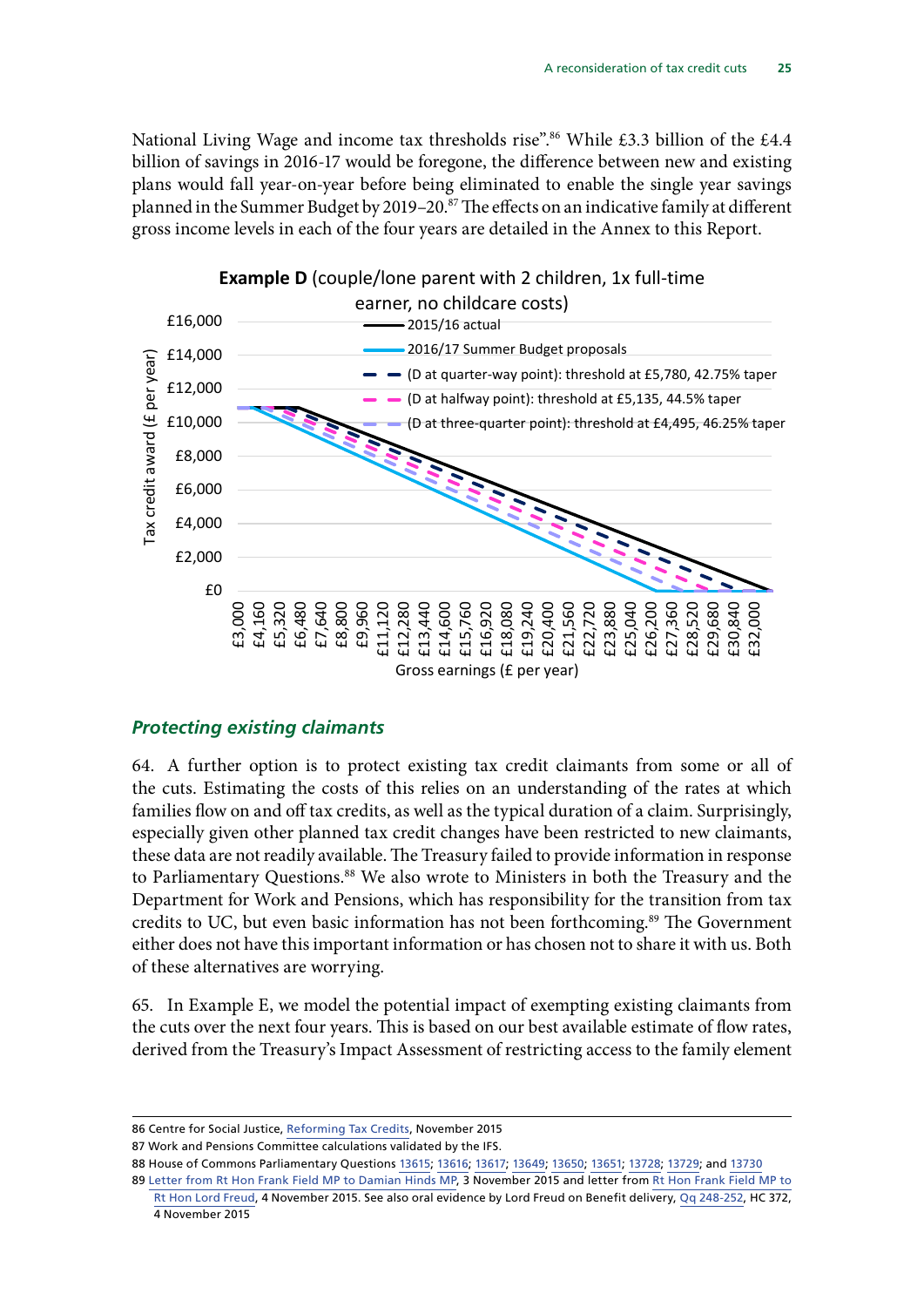<span id="page-27-0"></span>of CTC to existing claimants from April 2017.<sup>90</sup> This suggests that new claimants typically comprise 7.5% of total claimants in a given year. The costs to the Exchequer of this option would be greater, and less certain, than from the alternatives we have considered. We estimate that approximately £300-350 million of the £4.4 billion savings would be realised in 2016-17. The savings in 2017-18 would be approximately double that, £600-£700 million. Similar additional savings would be made in each subsequent year, with the actual path dependent on the progress of UC implementation.<sup>91</sup>





Source: Work and Pensions Committee calculations based on HM Treasury Summer Budget 2015 table 2.1 lines 41 & 42 (threshold and taper changes as announced). Transitional approach costed using projections of caseload on-flow/build up presented in HM Treasury Impact Assessment of changes to family element restriction from 2017 onwards (published 20 July 2015)

66. Applying the cuts to new claimants only would protect existing claimant families from sharp drops in income. However, the IFS cautioned that it would create "a very big incentive to stay on tax credits at the moment rather than risk moving off and coming back on again".<sup>92</sup>

### *Fiscal wriggle-room*

67. Mitigating the effects of the planned cuts to tax credits will most probably reduce the Chancellor's savings in the short run. We heard, however, that providing the savings are made by 2019-20, the Chancellor can make short-term concessions and still meet his fiscal commitments. The IFS told us:

I think if you do the same thing more gradually the answer is it has very little effect on the long-run public finances. The Chancellor has a target to get to

<sup>90</sup> HM Treasury and DWP, [Welfare Reform and Work Bill: Impact Assessment of Tax Credits and Universal Credit, changes](http://www.parliament.uk/documents/impact-assessments/IA15-006E.pdf) [to Child Element and Family Element,](http://www.parliament.uk/documents/impact-assessments/IA15-006E.pdf) July 2015

<sup>91</sup> The Resolution Foundation came to very similar costings in their [Presentation on tax credit cuts](http://www.slideshare.net/ResolutionFoundation/resolution-foundation-tax-credit-cuts-presentation), 5 November 2015 92 [Q53](file://hpap03f/DIS_Rdf$/mellowsfacera/Desktop/data.parliament.uk/writtenevidence/committeeevidence.svc/evidencedocument/work-and-pensions-committee/tax-credits/oral/23508.html)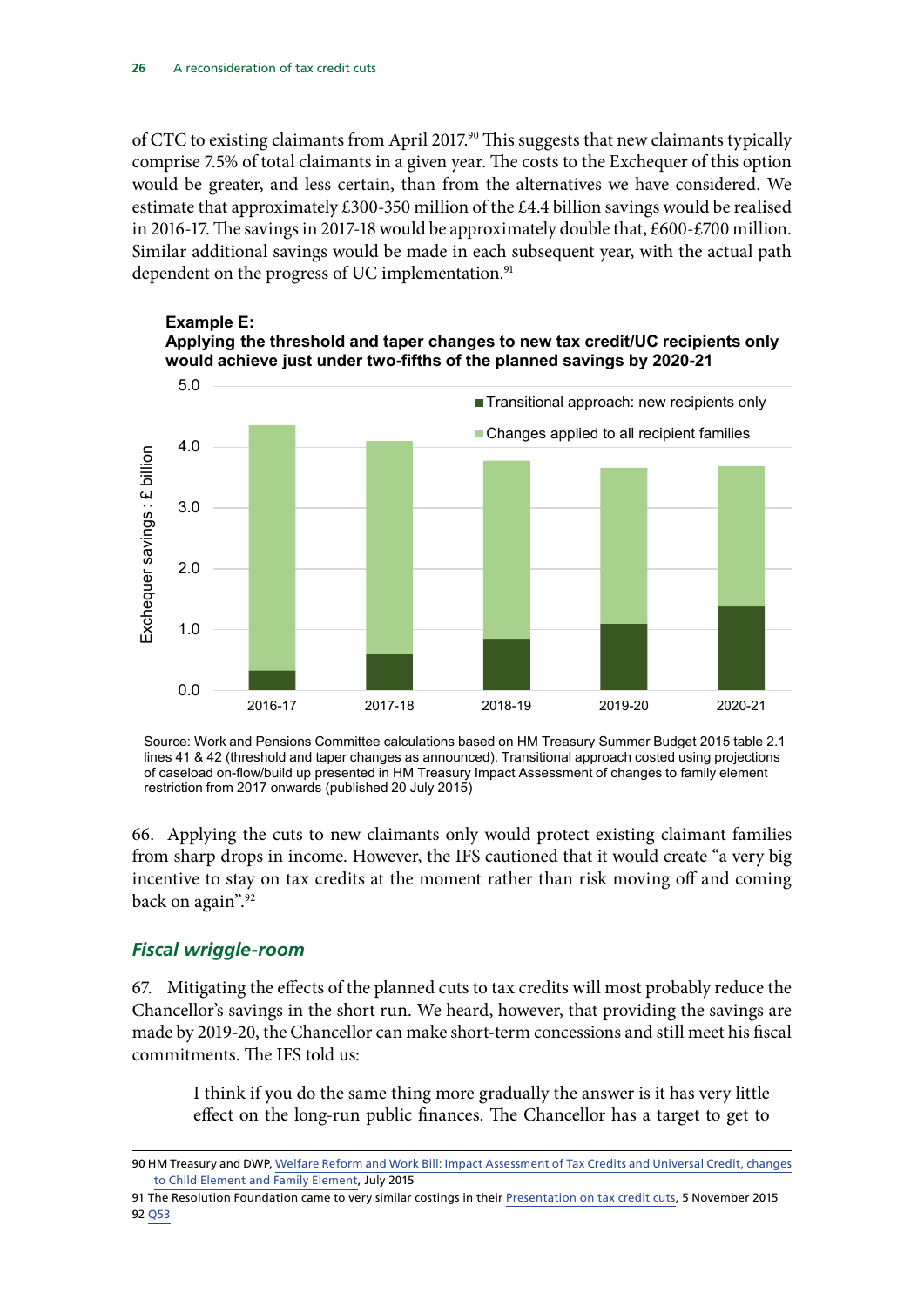<span id="page-28-0"></span>budget balance by the end of the decade and so what happens, whether it is  $£4$  billion or  $£2$  billion next year as long as it still has the  $£4$  billion at the end, makes not a great deal of difference.<sup>93</sup>

Torsten Bell added that a budget surplus of £10 billion was projected in 2019–20, meaning that the Chancellor had some "headroom" in meeting his commitments.<sup>94</sup> Continuing low interest rates may also provide flexibility.<sup>95</sup>

### *Conclusions*

68. **There is no magic bullet within the tax credit system. One of three things has to give: the impact on poverty, work incentives or the cost. If one accepts both that the proposed cuts to some families are too great and that the limits of damage to incentives to work have been reached with deduction rates of up to 93%, then a reduction in fiscal savings is inevitable.** 

69. **We note that the Government's commitments, both to cut working-age welfare expenditure and to achieve overall fiscal balance, are to be achieved by the end of the current Parliament. Their achievement would not be compromised by the phasing-in of the tax credit cuts.**

70. **In this Report we have set out a range of broad options that the Chancellor may wish to consider in formulating his Autumn Statement. In turn, our analysis should better equip the House to scrutinise the proposals he brings forward.**

71. **Given the scale of the proposed changes, there is no simple way to mitigate them. We recommend that if, indeed, the effects cannot be satisfactorily mitigated, the Government pause any reforms to tax credits until 2017–18. This would allow a broader discussion of the options in their proper context.**

<sup>93</sup> [Q70](file://hpap03f/DIS_Rdf$/mellowsfacera/Desktop/data.parliament.uk/writtenevidence/committeeevidence.svc/evidencedocument/work-and-pensions-committee/tax-credits/oral/23508.html)

<sup>94</sup> [Q70](file://hpap03f/DIS_Rdf$/mellowsfacera/Desktop/data.parliament.uk/writtenevidence/committeeevidence.svc/evidencedocument/work-and-pensions-committee/tax-credits/oral/23508.html)

<sup>95</sup> FT, 9 November 2015, [Low interest rates hand Osborne option to scale back cuts,](https://hopuk.sharepoint.com/sites/WorkandPensions/_layouts/15/WopiFrame.aspx?sourcedoc=%7b570E2029-F001-4612-BD5D-535D125A8816%7d&file=Tax%20credit%20analysis%20tables.xlsx&action=default) by George Parker, Chris Giles and Jim Pickard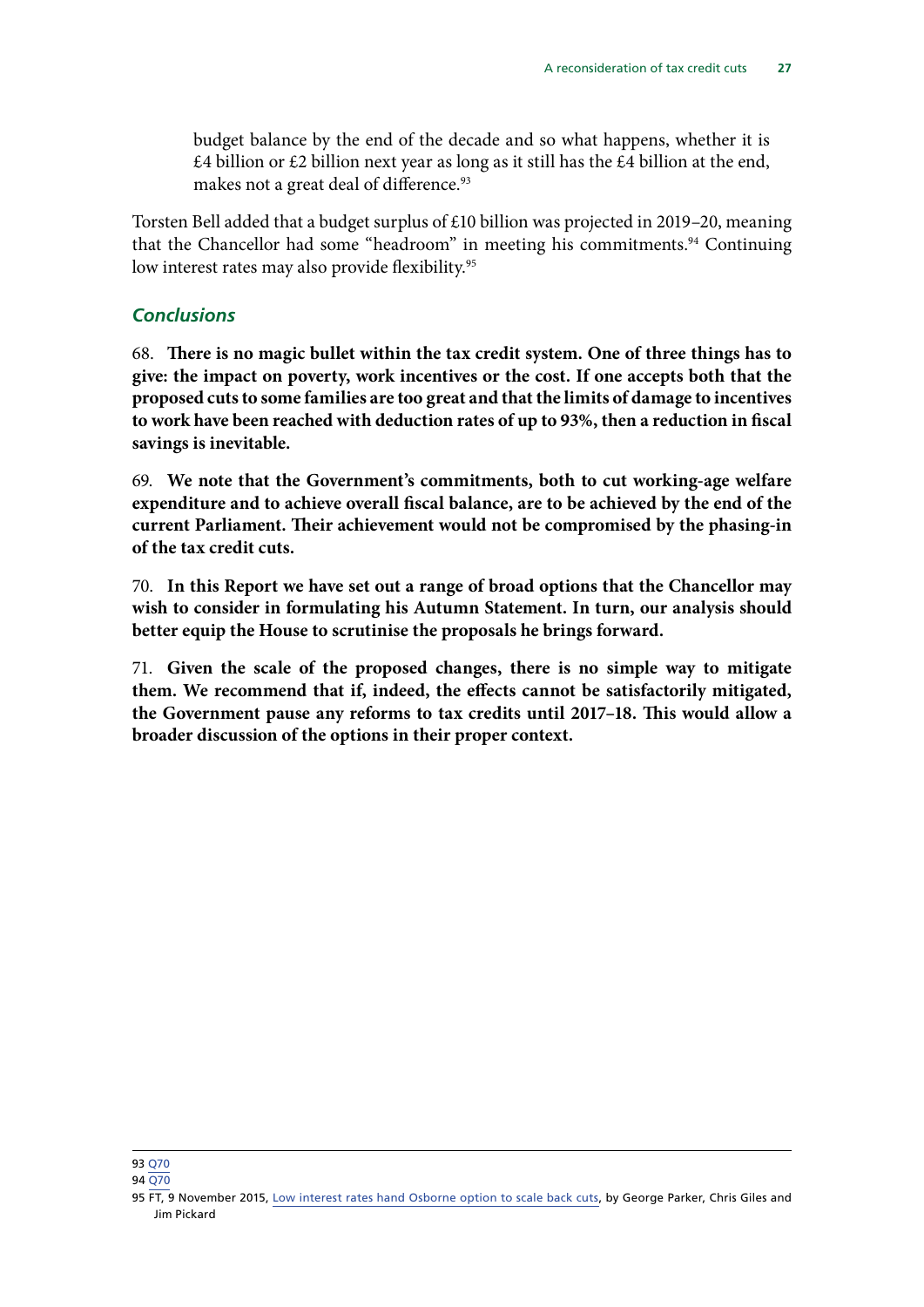# <span id="page-29-0"></span>4 Wider context

### **Universal Credit**

72. The proposed cuts to tax credits take place in the context of the ongoing rollout of Universal Credit (UC). This is expected to result in a more coherent welfare system with improved incentives to work.<sup>96</sup> The Government expects rollout to be complete by 2020–21.97 Should this planned timetable be met, the argument about tax credits is a shortterm one.<sup>98</sup> However, there are considerable risks to the rollout schedule which should caution against relying on UC to come to the rescue.<sup>99</sup>

73. Even in UC, however, marginal deduction rates will reach 76% and, following the Summer Budget, more earnings will be subject to tapering.<sup>100</sup> We heard concerns that the changes to UC were tantamount to accidentally making a "very, very large removal of the original purpose of that entire project".<sup>101</sup> Rt Hon Iain Duncan Smith MP, Secretary of State for Work and Pensions, countered that the highest marginal deduction rates in UC were still lower, and therefore provided greater incentives to work, than those in tax credits.102 Though work incentives in UC have been eroded, that is undeniably true.

74. It has been reported over recent days that the Chancellor is considering cuts to UC funding as an alternative fiscal saving to some of the tax credit cuts.<sup>103</sup> Again following the iron law of welfare reform, he could only achieve this through either imposing cuts on low income groups or reducing work incentives. A further reduction in UC thresholds would be a regressive move that would disproportionately affect poorer claimants. The *Daily Telegraph* reported on 5 November 2015 that the Chancellor is considering increasing the net income taper in UC from 65% to 75% "and perhaps even higher".104 A 75% taper would result in the marginal deduction rate faced by taxpayers claiming UC rising from 76.2% to 83.0%. Under such a system, only housing benefit claimants would face lower marginal deduction rates in UC than in the existing tax credit system. For other striving families, additional work would pay even less.

75. **We are concerned by reports that the Chancellor is considering further cuts to Universal Credit as a means of covering adjustments to his tax credit plans. Any such change would either just shift the burden of cuts to different low income families or further undermine the objective of making work pay by removing a higher share of earned income. The Government's flagship welfare reform will struggle to survive further dilution and still achieve its aims.**

<sup>96</sup> DWP, [Universal Credit: welfare that works,](https://www.gov.uk/government/uploads/system/uploads/attachment_data/file/48897/universal-credit-full-document.pdf) Cm 7957, November 2010

<sup>97</sup> Oral evidence by Lord Freud on Benefit delivery, [Qq 223-234,](http://www.parliament.uk/business/committees/committees-a-z/commons-select/work-and-pensions-committee/inquiries/parliament-2015/inquiry-name/) HC 372, 4 November 2015

<sup>98</sup> National Audit Office, [Universal Credit: progress](https://www.nao.org.uk/wp-content/uploads/2014/11/Universal-Credit-progress-update.pdf) update, HC 786, 26 November 2014

<sup>99</sup> Oral evidence by Lord Freud on Benefit delivery, [Qq 223-234](http://www.parliament.uk/business/committees/committees-a-z/commons-select/work-and-pensions-committee/inquiries/parliament-2015/inquiry-name/), HC 372, 4 November 2015

<sup>100</sup> [Q40](file://hpap03f/DIS_Rdf$/mellowsfacera/Desktop/data.parliament.uk/writtenevidence/committeeevidence.svc/evidencedocument/work-and-pensions-committee/tax-credits/oral/23508.html)

<sup>101</sup> [Q73](file://hpap03f/DIS_Rdf$/mellowsfacera/Desktop/data.parliament.uk/writtenevidence/committeeevidence.svc/evidencedocument/work-and-pensions-committee/tax-credits/oral/23508.html)

<sup>102</sup> Oral evidence by the Secretary of State on the Department for Work and Pensions Annual Report and Accounts, HC 507, 28 October 2015, [Q5](http://www.parliament.uk/documents/commons-committees/work-and-pensions/151028%20DWP%20ARA%20transcript.pdf)

<sup>103</sup> For example, The Times, 4 November 2015, [Hands off Universal Credit warns Duncan Smith,](http://www.thetimes.co.uk/tto/news/politics/article4604202.ece) by Sam Coates

<sup>104</sup> The Daily Telegraph, 4 November 2015, [Why does George Osborne have it in for the workers?,](http://www.telegraph.co.uk/news/politics/georgeosborne/11978065/Why-does-George-Osborne-have-it-in-for-the-workers.html) by Fraser Nelson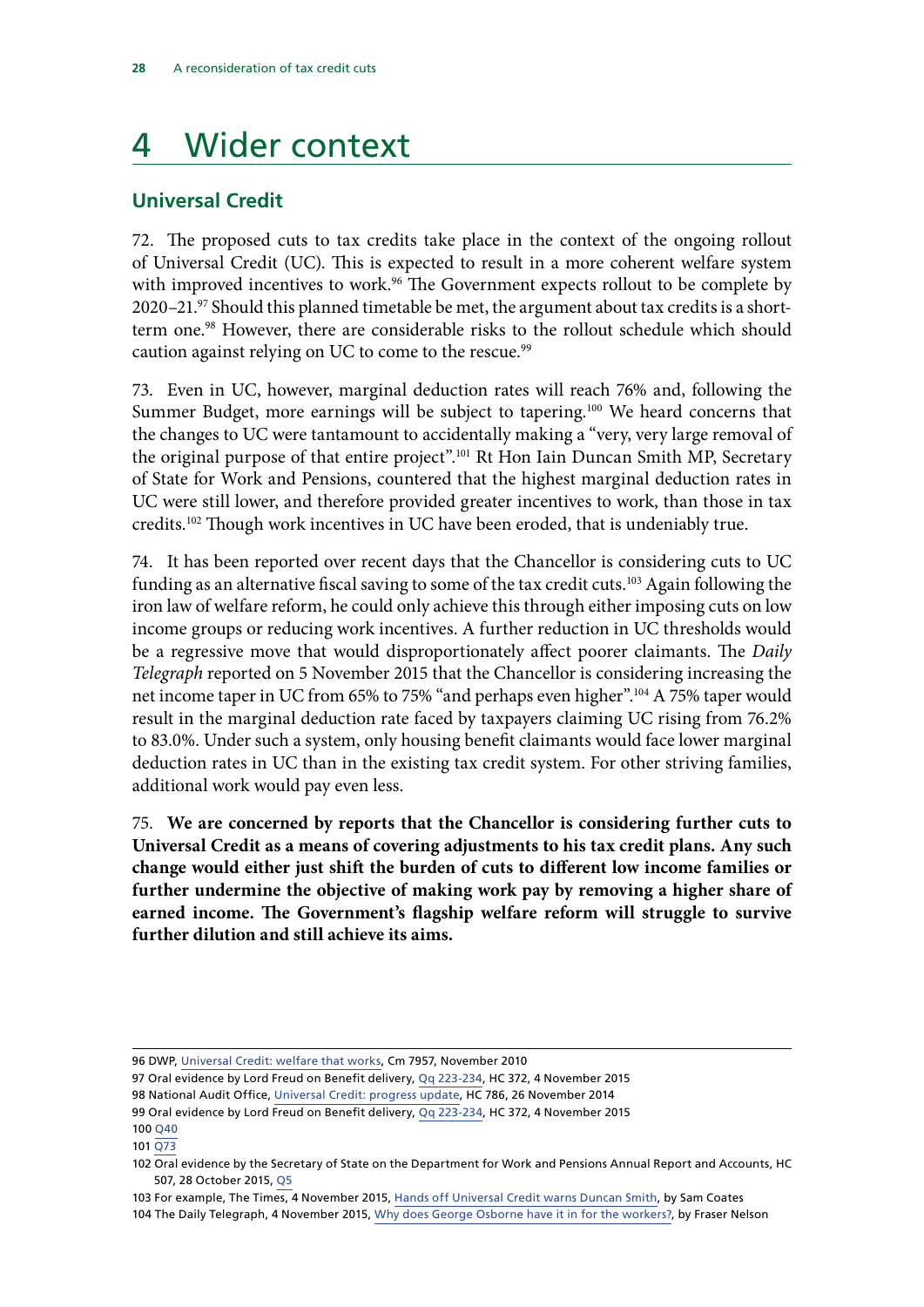### <span id="page-30-0"></span>**The wider welfare system**

76. Various proposals for how the wider working age welfare system might be used to mitigate the cuts have been made. The CSJ suggested discretionary payments could be used to provide short-term support to affected families.<sup>105</sup> We are currently conducting an inquiry into the local welfare safety net.<sup>106</sup> It is, however, already clear to us that relatively small sums of the order currently devolved to local authorities would not be adequate to compensate for such large cuts to so many families.<sup>107</sup>

77. We asked our witnesses whether there were other credible means of reaching the Government's objective of cutting £12 billion from working-age welfare expenditure by 2020-21. Paul Johnson was clear that there are no easy alternatives in, for example, housing benefit or disability living allowance. He suggested that more ambitious, but contentious, reforms might be considered:

You could abolish child benefit or roll it up within tax credits or universal credit. That would probably be the least distributionally regressive thing that you could do, but again there are lots of very good reasons why you might not want to do that.<sup>108</sup>

### **Beyond working age benefits**

78. There are limitless possible fiscal savings beyond working age benefits. We did not seek to conduct our own Budget or Spending Review. However, the notable option of reviewing the tax treatment of pensions stood out. Paul Johnson told us:

The way we treat pension savings for national insurance contributions is staggeringly generous in the sense that no national insurance contributions are ever paid on employer contributions to pensions. You could charge that upfront or you could charge it on pensions in payments and you could start doing that relatively quickly".<sup>109</sup>

79. Within the welfare system, it is clear that repeated savings are being sought from working age benefits while pensioner benefits remain protected. A combination of the generous "triple lock" system of state pension growth and the ageing population mean that pensioner benefits are projected to make up an ever greater proportion of both the welfare bill and total public expenditure.<sup>110</sup>

<sup>105</sup> Centre for Social Justice, [Reforming Tax Credits,](http://centreforsocialjustice.org.uk/UserStorage/pdf/Pdf%20reports/Reforming-Tax-Credits-full-report.pdf) November 2015

<sup>106</sup> Work and Pensions Committee, [Local welfare safety net inquiry](http://www.parliament.uk/business/committees/committees-a-z/commons-select/work-and-pensions-committee/inquiries/parliament-2015/welfare-safety-net-15-16/)

<sup>107</sup> Emergency local welfare assistance is now devolved to local authorities, replacing elements of DWP's discretionary Social Fund. In 2015-16 the Government identified £130 million for local welfare provision in grants to upper-tier local authorities in England, however, such services were to be met from existing budgets. In response to a consultation, the Government allocated an additional £74 million to such schemes. However, this funding was again not ringfenced and local authorities are free to spend more or less as they see fit. Written Statement ([HCWS246\)](http://www.parliament.uk/documents/commons-vote-office/February%202015/3rd%20February/1.DCLG-Local-govt-finance.pdf) by the Parliamentary Under Secretary of State for Communities and Local Government, Kris Hopkins MP, 3 February 2015.

<sup>110</sup> OBR, [Fiscal sustainability report](http://cdn.budgetresponsibility.independent.gov.uk/49753_OBR-Fiscal-Report-Web-Accessible.pdf) and [Welfare trends report](http://cdn.budgetresponsibility.independent.gov.uk/49754-OBR-Welfare-Accessible-v0.2.pdf), both June 2015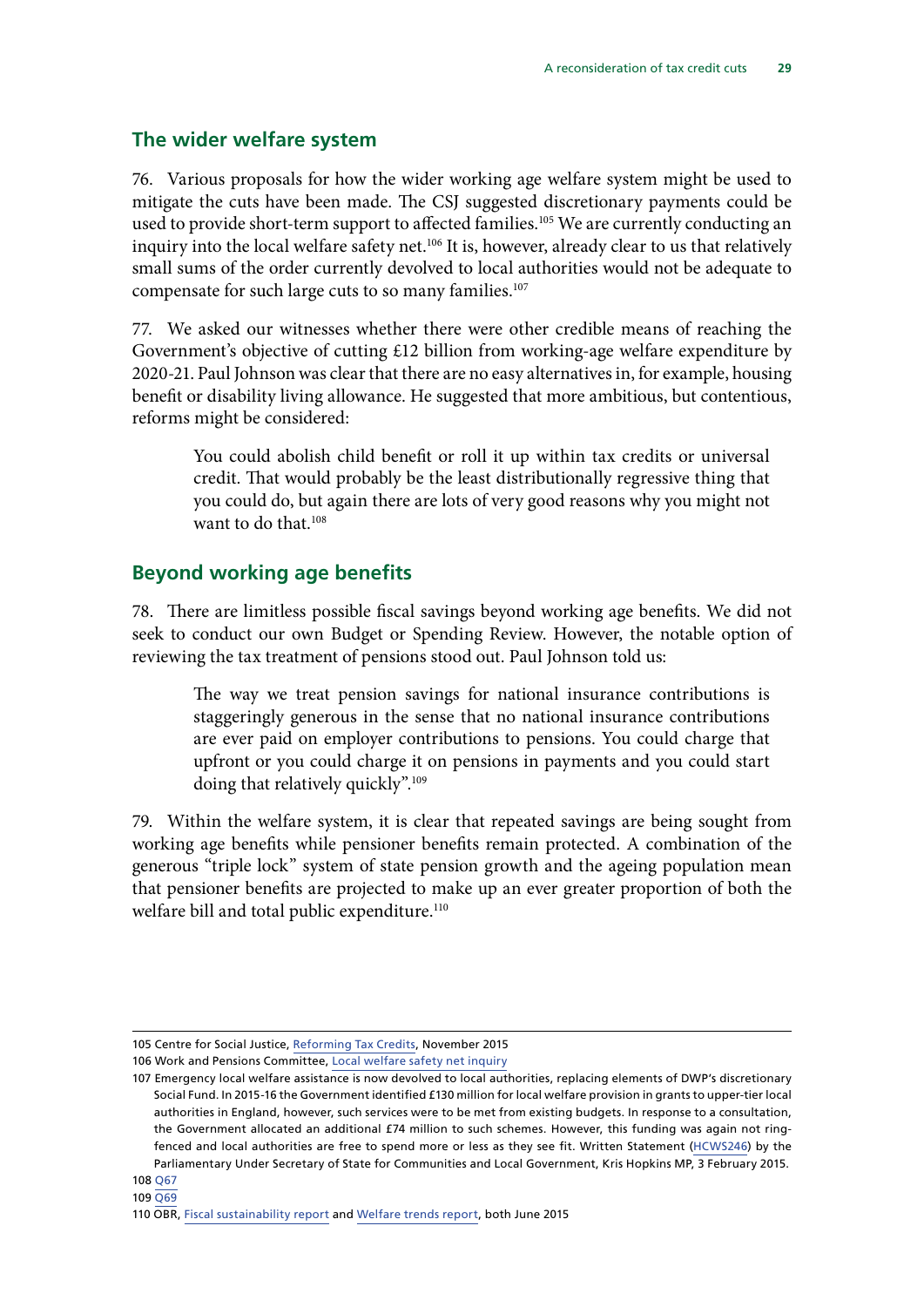### <span id="page-31-0"></span>**A debate on the future of welfare**

80. **A pause of a year in the implementation of any major reforms to tax credits would enable a necessary debate about the future of working age benefits, and their position in a sustainable welfare system. This would enable ambitious reforms, going beyond tweaks to a creaking system, to be considered.**

81. **This short inquiry has demonstrated that the Government is reaching the limits of cuts that can be made to the working-age welfare system, and particularly on those who are strivers. At the same time, spending on pensioner benefits will continue to rise sharply and, arguably, unsustainably. We will investigate the generational balance of welfare expenditure over the course of this Parliament.**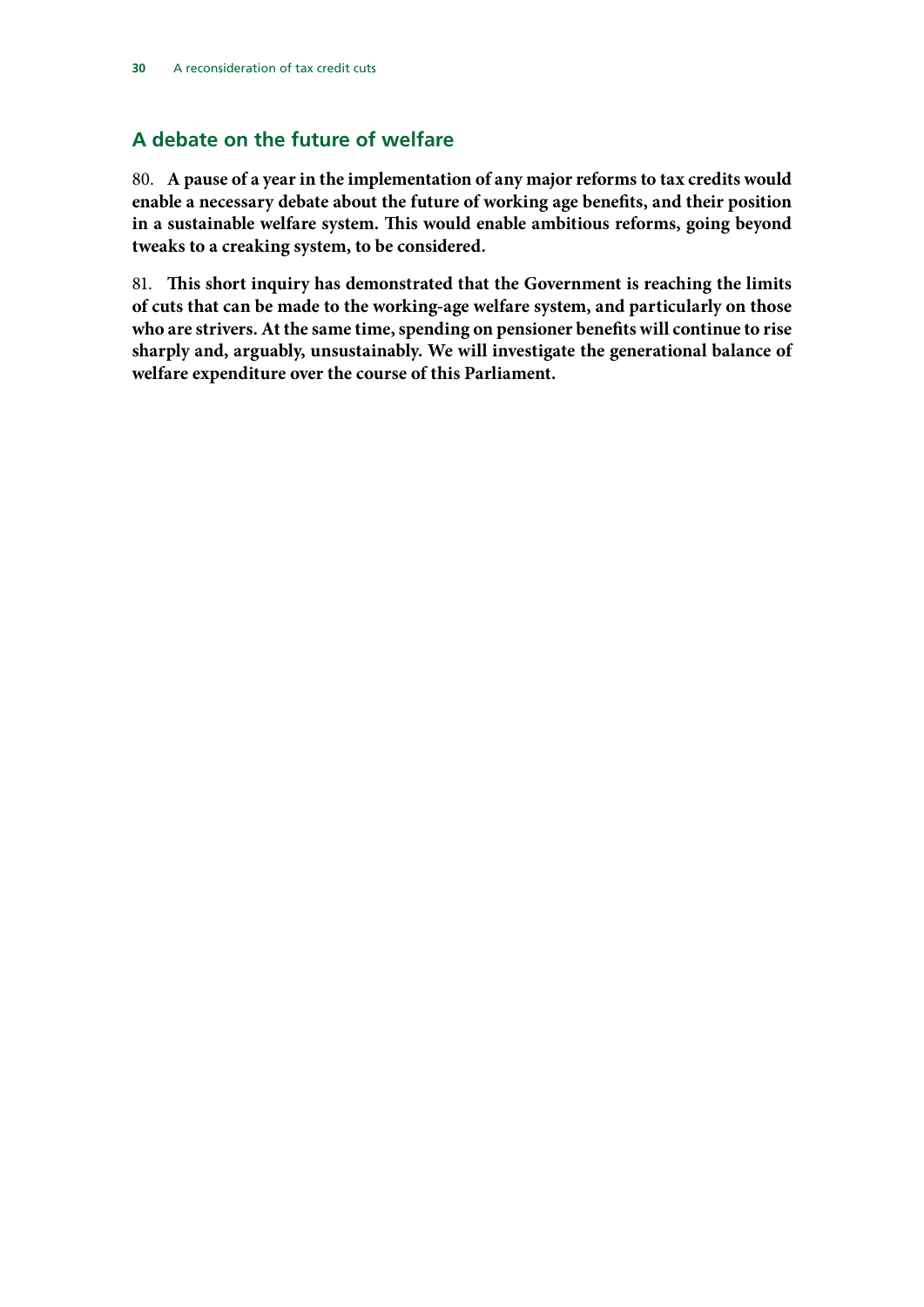# <span id="page-32-0"></span>Conclusions and recommendations

### Effects of the proposed reforms

- 1. The proposed changes to tax credits in April 2016 will result in very substantial cuts to the incomes of working families, including many with children. There is now general agreement that it would be right for the Chancellor to rethink reforms that went too far and too fast and may have most impact on those in work and striving to succeed. Furthermore, by increasing the rate of withdrawal in taxes and benefits to as much as 93% of additional income, the cuts run against the Government's objective of making work pay. (Paragraph 36)
- 2. The Summer Budget also included an increase in the income tax personal allowance, the gradual introduction of a higher minimum wage and an expansion of free childcare. These measures are welcome. However, they should not be confused with mitigation for the tax credit cuts; they benefit very different parts of the working population. The majority of working families affected by the proposed cuts would still be worse off in 2020-21 as a consequence of the Budget package. We therefore welcome the Chancellor's commitment to additional measures to lessen the impact of the tax credit cuts. (Paragraph 37)
- 3. The Treasury has been unacceptably evasive in failing to provide data about the effects of its Summer Budget measures on different income groups. The Government ought also to have been more forthcoming with statistics about flows on and off tax credits. Their obfuscation is not consistent with effective scrutiny; nor is it consistent with effective policy-making. (Paragraph 38)

### **Mitigation**

- 4. In the same way that the increase in the personal allowance and minimum wage announced in the Budget do not offer targeted respite from the tax credit cuts, further such changes are not the Chancellor's answer in the Autumn Statement. The gains are to individuals rather than households and are too diffuse to efficiently compensate families facing tax credit cuts. The way to focus on those households is to use the tax credits system. The answer to tax credits is tax credits. (Paragraph 48)
- 5. There is no magic bullet within the tax credit system. One of three things has to give: the impact on poverty, work incentives or the cost. If one accepts both that the proposed cuts to some families are too great and that the limits of damage to incentives to work have been reached with deduction rates of up to 93%, then a reduction in fiscal savings is inevitable. (Paragraph 68)
- 6. We note that the Government's commitments, both to cut working-age welfare expenditure and to achieve overall fiscal balance, are to be achieved by the end of the current Parliament. Their achievement would not be compromised by the phasing-in of the tax credit cuts. (Paragraph 69)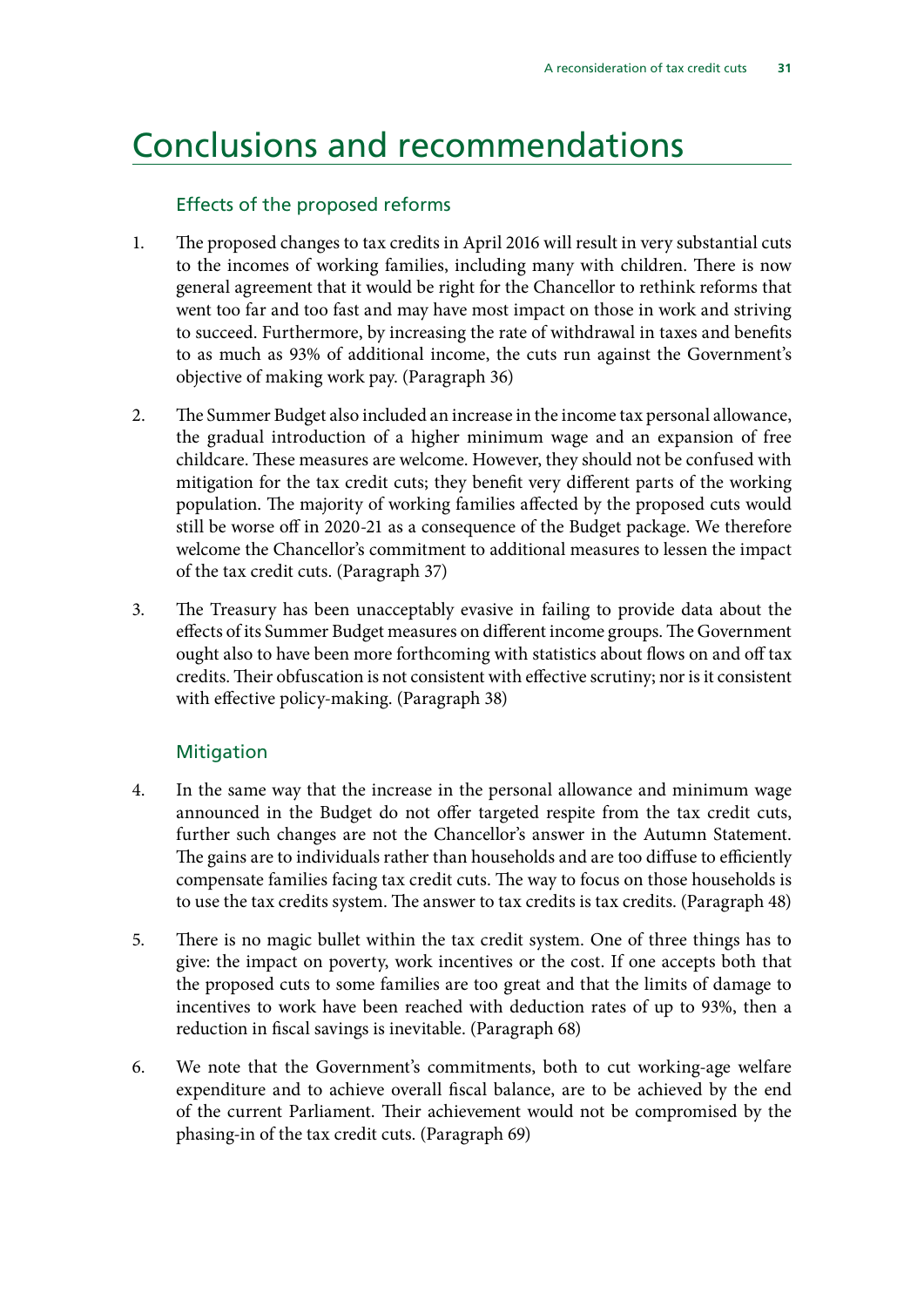- 7. In this Report we have set out a range of broad options that the Chancellor may wish to consider in formulating his Autumn Statement. In turn, our analysis should better equip the House to scrutinise the proposals he brings forward. (Paragraph 70)
- 8. Given the scale of the proposed changes, there is no simple way to mitigate them. We recommend that if, indeed, the effects cannot be satisfactorily mitigated, the Government pause any reforms to tax credits until 2017-18. This would allow a broader discussion of the options in their proper context. (Paragraph 71)

### Wider context

- 9. We are concerned by reports that the Chancellor is considering further cuts to Universal Credit as a means of covering adjustments to his tax credit plans. Any such change would either just shift the burden of cuts to different low income families or further undermine the objective of making work pay by removing a higher share of earned income. The Government's flagship welfare reform will struggle to survive further dilution and still achieve its aims. (Paragraph 75)
- 10. A pause of a year in the implementation of any major reforms to tax credits would enable a necessary debate about the future of working age benefits, and their position in a sustainable welfare system. This would enable ambitious reforms, going beyond tweaks to a creaking system, to be considered. (Paragraph 80)
- 11. This short inquiry has demonstrated that the Government is reaching the limits of cuts that can be made to the working-age welfare system, and particularly on those who are strivers. At the same time, spending on pensioner benefits will continue to rise sharply and, arguably, unsustainably. We will investigate the generational balance of welfare expenditure over the course of this Parliament. (Paragraph 81)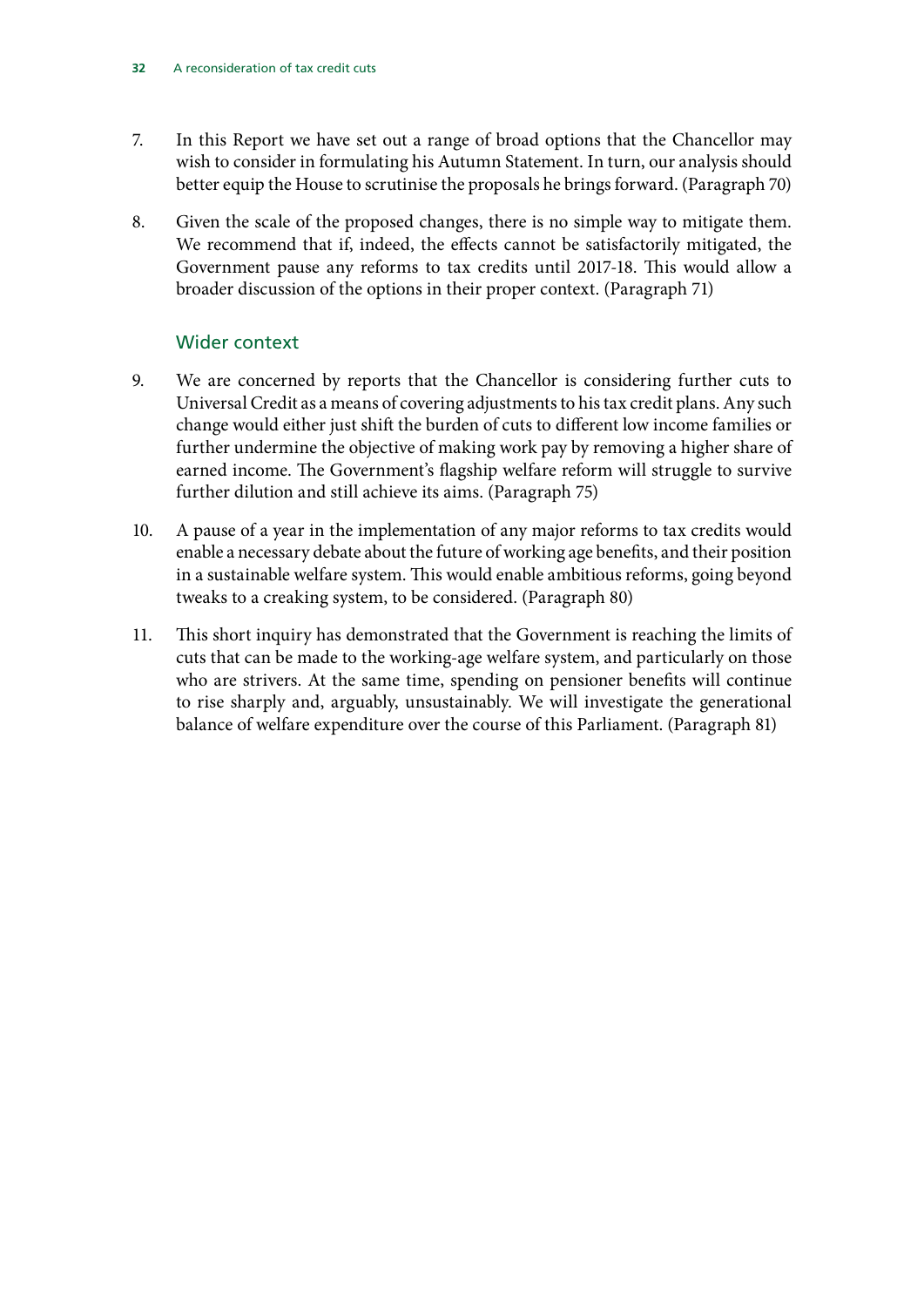<span id="page-34-0"></span>

| effects of reform options on an   |  |
|-----------------------------------|--|
|                                   |  |
|                                   |  |
|                                   |  |
|                                   |  |
| analysis of                       |  |
|                                   |  |
|                                   |  |
| Annex: detailed<br>ndicative fami |  |
|                                   |  |

# Illustration of the effect of different structural tax credit reform options in 2016-17 (Examples A-C) **Illustration of the effect of different structural tax credit reform options in 2016-17 (Examples A-C)**

Scenario: Single-earner family with two school-age children, working full-time, no childcare costs Scenario: Single-earner family with two school-age children, working full-time, no childcare costs

| taper: 48%<br>threshold:<br>£3,850<br>Award<br>C)<br>£7,933<br>£6,445<br>£5,533<br>£4,333<br>£3,133<br>£733<br>£253<br>£6,877<br>£9,651<br>$\widehat{\Theta}$<br>41%<br>threshold:<br>£6,420<br>Award<br>885<br>146<br>£8,515<br>£6,342<br>£9,417<br>£7,367<br>£5,317<br>£3,267<br>57<br>£2,447<br>$\Theta$<br>taper:<br>£10,8<br>£8,1<br>£2,8<br>current tax credit threshold<br>35 hrs pw on £6.70 NMW<br>35 hrs pw on £7.20 NLW<br>equivalent to:<br>earnings:<br>£10,000<br>£12,200<br>£20,000<br>£25,000<br>£26,000<br>£15,000<br>£27,000<br>£13,100<br>£17,500<br>£6,420<br>Gross |         |                             | Current<br><b>em</b><br>syst |    | Summer Budget<br>measures                    |                             | Reform example A                                         |                             | Reform example B                                         |                             | Reform example C                             |
|-----------------------------------------------------------------------------------------------------------------------------------------------------------------------------------------------------------------------------------------------------------------------------------------------------------------------------------------------------------------------------------------------------------------------------------------------------------------------------------------------------------------------------------------------------------------------------------------|---------|-----------------------------|------------------------------|----|----------------------------------------------|-----------------------------|----------------------------------------------------------|-----------------------------|----------------------------------------------------------|-----------------------------|----------------------------------------------|
|                                                                                                                                                                                                                                                                                                                                                                                                                                                                                                                                                                                         |         |                             |                              |    |                                              |                             | tapers: 48% and 65%<br>£6,420 and £13,100<br>thresholds: |                             | tapers: 48% and 56%<br>£4,475 and £13,100<br>thresholds: | £5,135                      | taper: 44.5%<br>threshold                    |
|                                                                                                                                                                                                                                                                                                                                                                                                                                                                                                                                                                                         |         |                             |                              |    | compared<br>to current<br>$\widehat{\Theta}$ | Award<br>$\widehat{\Theta}$ | compared<br>to current<br>$\Theta$                       | Award<br>$\widehat{\Theta}$ | to current<br>compared<br>$\mathbf{\Theta}$              | Award<br>$\widehat{\Theta}$ | compared<br>to current<br>$\widehat{\Theta}$ |
|                                                                                                                                                                                                                                                                                                                                                                                                                                                                                                                                                                                         |         |                             |                              |    | $-£1,234$                                    | £10,885                     | មី                                                       | £9,949                      | $-583-$                                                  | £10,313                     | $-572$                                       |
|                                                                                                                                                                                                                                                                                                                                                                                                                                                                                                                                                                                         |         |                             |                              |    | $-£1,484$                                    | £9,417                      | ឡ                                                        | £8,231                      | $-11,187$                                                | £8,720                      | -£697                                        |
|                                                                                                                                                                                                                                                                                                                                                                                                                                                                                                                                                                                         |         |                             |                              |    | $-51,638$                                    | £8,515                      | د5−                                                      | £7,175                      | $-51,341$                                                | E7,741                      | $-5774$                                      |
|                                                                                                                                                                                                                                                                                                                                                                                                                                                                                                                                                                                         |         |                             |                              |    | $-£1,701$                                    | £8,146                      | ٩                                                        | £6,743                      | $-51,404$                                                | £7,341                      | -£806                                        |
|                                                                                                                                                                                                                                                                                                                                                                                                                                                                                                                                                                                         |         |                             |                              |    | $-£1,834$                                    | £6,911                      | $-5456$                                                  | £5,679                      | $-£1,689$                                                | £6,495                      | $-5832$                                      |
|                                                                                                                                                                                                                                                                                                                                                                                                                                                                                                                                                                                         |         |                             |                              |    | $-52,009$                                    | £5,286                      | $-£1,056$                                                | £4,279                      | $-52,064$                                                | £5,383                      | -£960                                        |
|                                                                                                                                                                                                                                                                                                                                                                                                                                                                                                                                                                                         |         |                             |                              |    | $-2,184$                                     | £3,661                      | $-£1,656$                                                | £2,879                      | $-52,439$                                                | £4,270                      | $-£1,047$                                    |
|                                                                                                                                                                                                                                                                                                                                                                                                                                                                                                                                                                                         |         |                             |                              |    | $-5.534$                                     | £411                        | $-52,856$                                                | $E$ 79                      | $-£3,189$                                                | £2,045                      | $-51,222$                                    |
|                                                                                                                                                                                                                                                                                                                                                                                                                                                                                                                                                                                         |         |                             |                              |    | $-52,604$                                    | ဌ                           | -£2,857                                                  | ဌ                           | -£2,857                                                  | £1,600                      | $-£1,257$                                    |
|                                                                                                                                                                                                                                                                                                                                                                                                                                                                                                                                                                                         |         |                             |                              |    | £2,447                                       | ဌ                           | $-52,447$                                                | ဌ                           | $-52,447$                                                | £1,155                      | $-51,292$                                    |
|                                                                                                                                                                                                                                                                                                                                                                                                                                                                                                                                                                                         | £27,190 | Median full-time salary, UK | £2,369                       | ΕO | $-52,369$                                    | G                           | $-52,369$                                                | ဌ                           | $-52,369$                                                | £1,071                      | $-51,299$                                    |
| Ξ<br>£1,217<br>£30,000                                                                                                                                                                                                                                                                                                                                                                                                                                                                                                                                                                  |         |                             |                              |    | $-11,217$                                    | មី                          | $-51,217$                                                | មី                          | $-51,217$                                                | ဌ                           | $-51,217$                                    |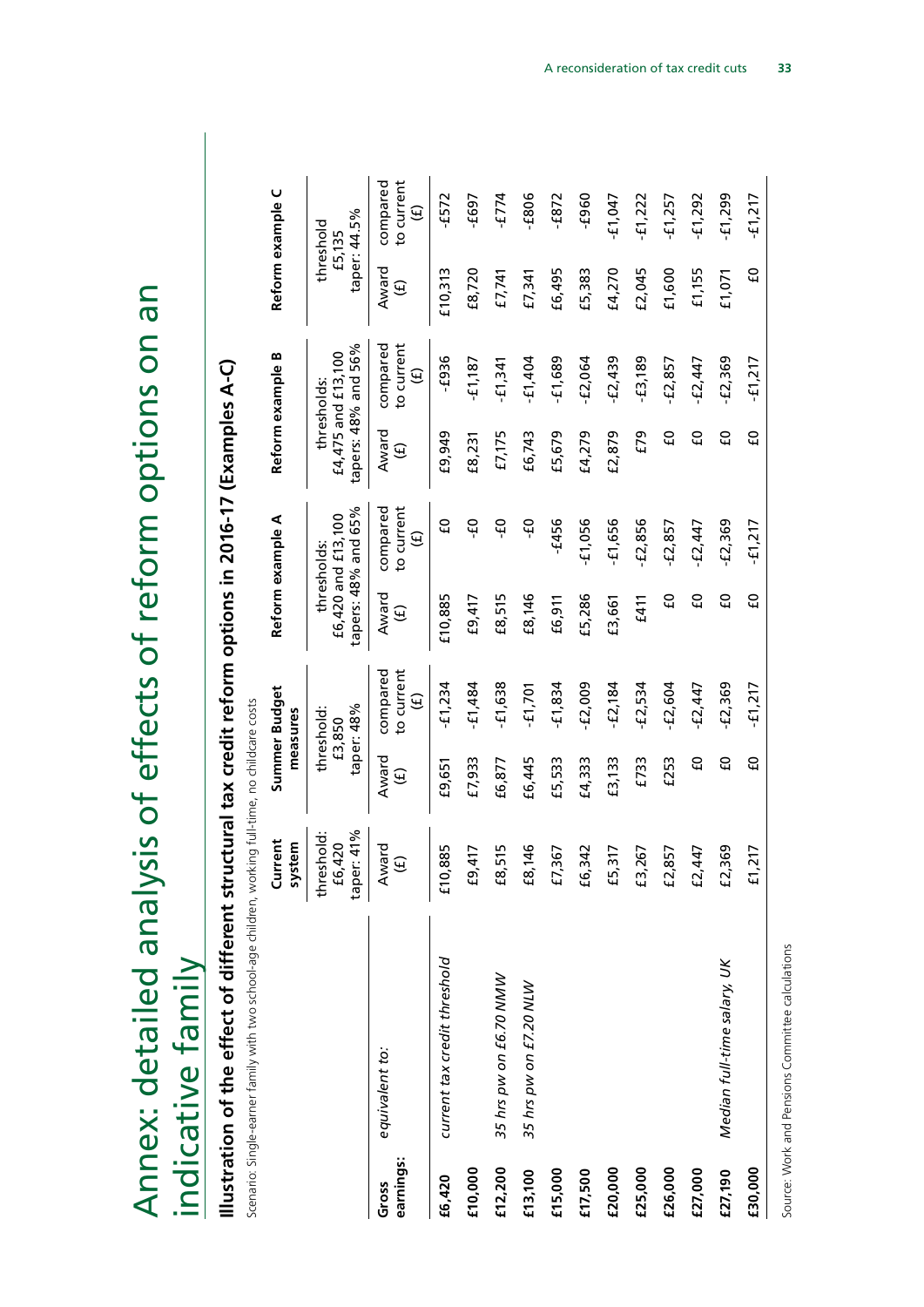| nentation of tax credit threshold and taper changes over four years (Example D)<br>Staggered implem | o childcare cost:<br>י היו או א<br>בריטטובאי<br>cenario: Single-earner fami |
|-----------------------------------------------------------------------------------------------------|-----------------------------------------------------------------------------|

|                    |                              | <b>Current:</b><br>$2015 - 16$ | Quarter-way point:<br>2016-17 |                                              | Halfway point:<br>2017-18       |                                           | Three-quarter way:<br>2018-19 |                                              | implementation:<br>$2019 - 20$<br>쿦 |                                                  |
|--------------------|------------------------------|--------------------------------|-------------------------------|----------------------------------------------|---------------------------------|-------------------------------------------|-------------------------------|----------------------------------------------|-------------------------------------|--------------------------------------------------|
|                    |                              | threshold:<br>£6,420           | threshold:<br>£5,780          |                                              | threshold:<br>£5,135            |                                           | threshold:<br>£4,495          |                                              | threshold:<br>£3,850                |                                                  |
|                    |                              | taper:<br>41%                  | taper: 42.75%                 |                                              | taper: 44.5%                    |                                           | taper: 46.25%                 |                                              | taper: 48%                          |                                                  |
| earnings:<br>Gross | equivalent to:               | Award<br>$\Theta$              | Award<br>$\widehat{\Theta}$   | to current<br>compared<br>$\widehat{\Theta}$ | Award<br>$\widehat{\mathbf{e}}$ | to current<br>compared<br>$\widehat{\Xi}$ | Award<br>$\widehat{\Theta}$   | to current<br>compared<br>$\widehat{\Theta}$ | Award<br>$\widehat{\Theta}$         | compared<br>to current<br>$\widehat{\mathbf{e}}$ |
| £6,420             | current tax credit threshold | 1,885<br>E10                   | £10,611                       | $-5274$                                      | £10,313                         | $-572$                                    | £9,995                        | $-589$                                       | £9,651                              | $-51,234$                                        |
| £10,000            |                              | £9,417                         | £9,081                        | $-£336$                                      | £8,720                          | -£697                                     | £8,339                        | $-£1,078$                                    | £7,933                              | $-51,484$                                        |
| £12,200            | 35 hrs pw on £6.70 NMW       | £8,515                         | £8,140                        | -£375                                        | £7,741                          | $-5774$                                   | £7,321                        | $-5(1, 194$                                  | £6,877                              | $-51,638$                                        |
| £13,100            | 35 hrs pw on £7.20 NLW       | £8,146                         | £7,756                        | £391                                         | £7,341                          | $-508$                                    | £6,905                        | $-51,241$                                    | £6,445                              | $-£1,701$                                        |
| £15,000            |                              | 7,367<br>£7                    | £6,943                        | $-5424$                                      | £6,495                          | $-583-$                                   | £6,026                        | $-£1,341$                                    | £5,533                              | $-£1,834$                                        |
| £17,500            |                              | 342<br>٩£                      | £5,875                        | $-£468$                                      | £5,383                          | $-5960$                                   | £4,870                        | $-51,472$                                    | £4,333                              | $-52,009$                                        |
| £20,000            |                              | £5,317                         | £4,806                        | $-511$                                       | £4,270                          | $-£1,047$                                 | £3,714                        | $-503$                                       | £3,133                              | $-52,184$                                        |
| £25,000            |                              | ,267<br>ር<br>ተ                 | £2,668                        | E599                                         | £2,045                          | $-51,222$                                 | £1,401                        | $-£1,866$                                    | £733                                | $-52,534$                                        |
| £26,000            |                              | £2,857                         | £2,241                        | $-£616$                                      | £1,600                          | $-57$                                     | £939                          | $-51,918$                                    | £253                                | $-52,604$                                        |
| £27,000            |                              | 2,447<br>£2                    | £1, 813                       | £634                                         | £1,155                          | $-51,292$                                 | £476                          | $-51,971$                                    | ဌ                                   | £2,447                                           |
| £27,190            | Median full-time salary, UK  | £2,369                         | £1,732                        | £637                                         | £1,071                          | $-51,299$                                 | £389                          | $-5981$                                      | ဌ                                   | $-52,369$                                        |
| £30,000            |                              | 1217<br>្ន                     | £531                          | -£686                                        | C)                              | £1,217                                    | ဌ                             | $-51,217$                                    | ဌ                                   | $-51,217$                                        |
|                    |                              |                                |                               |                                              |                                 |                                           |                               |                                              |                                     |                                                  |

**34** A reconsideration of tax credit cuts

Source: Work and Pensions Committee calculations Source: Work and Pensions Committee calculations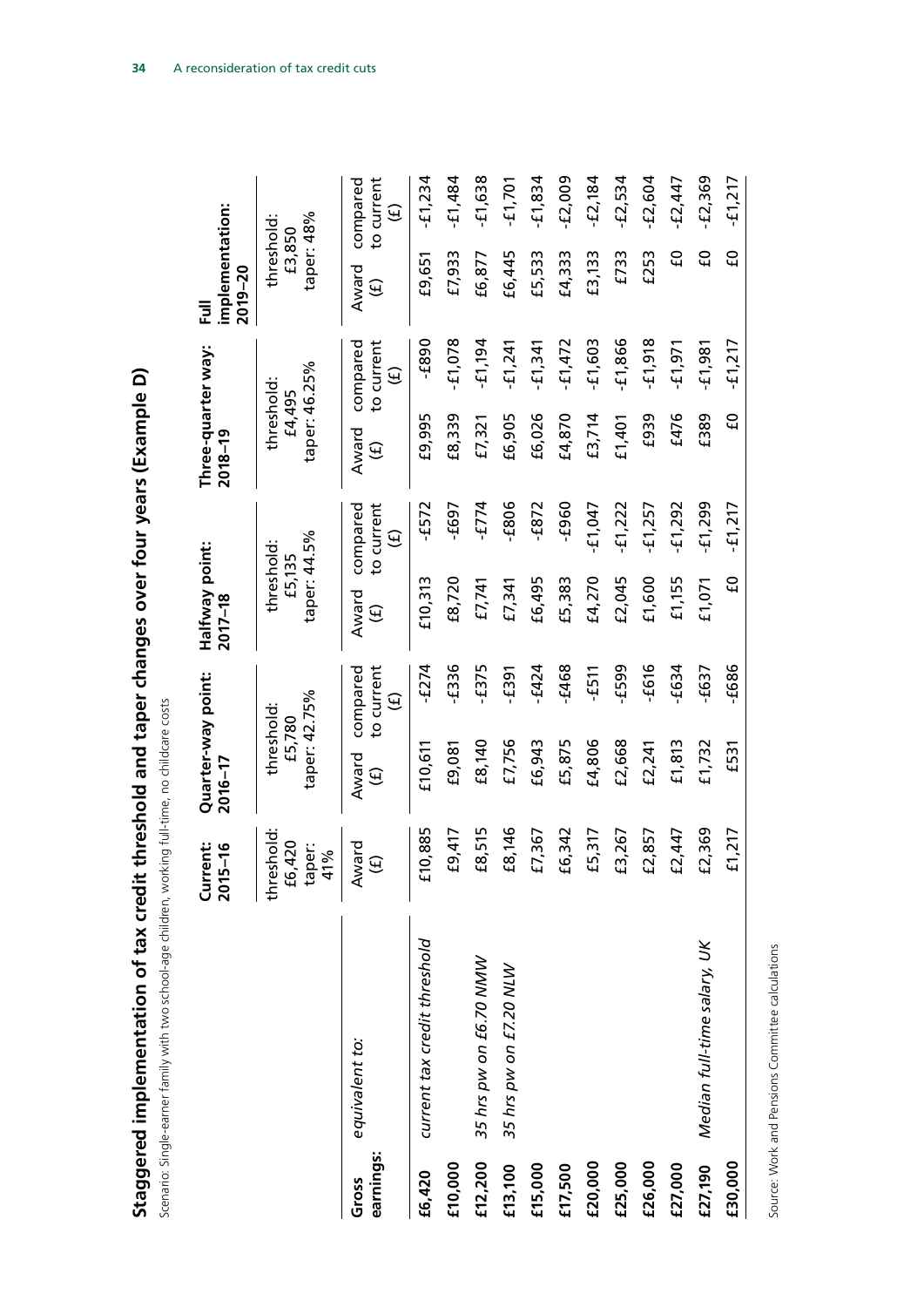# <span id="page-36-0"></span>Formal Minutes

### **Monday 9 November 2015**

Members present:

Rt Hon Frank Field, in the Chair

| Heidi Allen    | M   |
|----------------|-----|
| Mhairi Black   | Cл  |
| Ms Karen Buck  | St  |
| John Glen      | Je: |
| Richard Graham | C)  |

Irs Emma Lewell-Buck raig Mackinlay teve McCabe remy Quin raig Williams

Draft Report (*A reconsideration of tax credit cuts*), proposed by the Chair, brought up and read.

*Ordered*, That the draft Report be read a second time, paragraph by paragraph.

Paragraphs 1 to 81 read and agreed to.

Summary agreed to.

Annex agreed to.

*Resolved*, That the Report be the Third Report of the Committee to the House.

*Ordered*, That the Chair make the Report to the House.

*Ordered*, That embargoed copies of the Report be made available, in accordance with the provisions of Standing Order No. 134.

[Adjourned till Wednesday 18 November at 9.15 a.m.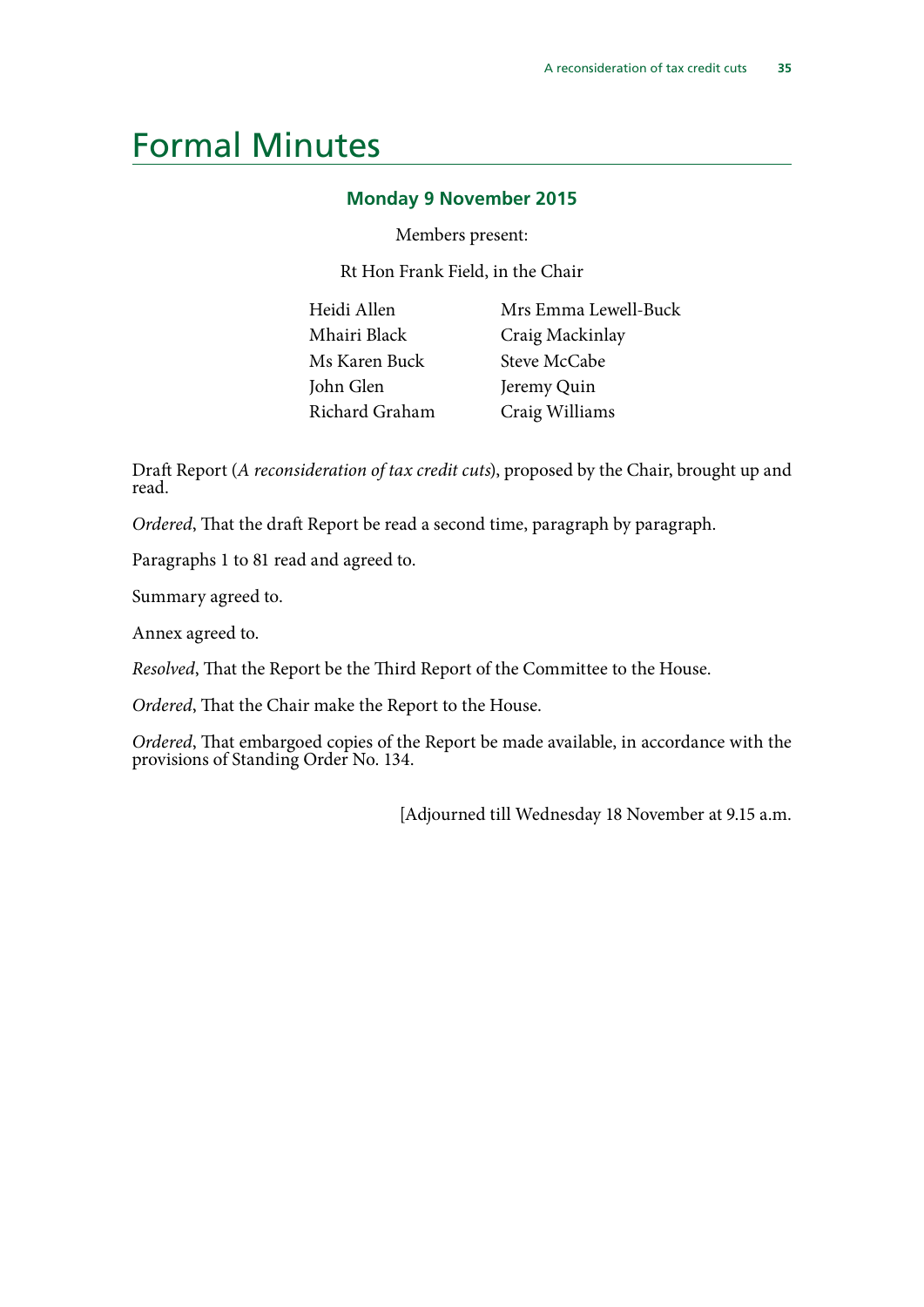# <span id="page-37-0"></span>**Witnesses**

The following witnesses gave evidence. Transcripts can be viewed on the [inquiry page](http://www.parliament.uk/business/committees/committees-a-z/commons-select/work-and-pensions-committee/inquiries/parliament-2015/tax-credits-15-16/) of the Committee's website.

### **Monday 26 October 2015** *Question number*

**Paul Johnson**, Director, Institute for Fiscal Studies, **William Elming**, Research Economist, Institute for Fiscal Studies, **Torsten Bell**, Director, Resolution Foundation, and **Adam Corlett**, Economic Analyst, Resolution Foundation

[Q1–76](http://data.parliament.uk/writtenevidence/committeeevidence.svc/evidencedocument/work-and-pensions-committee/tax-credits/oral/23508.html)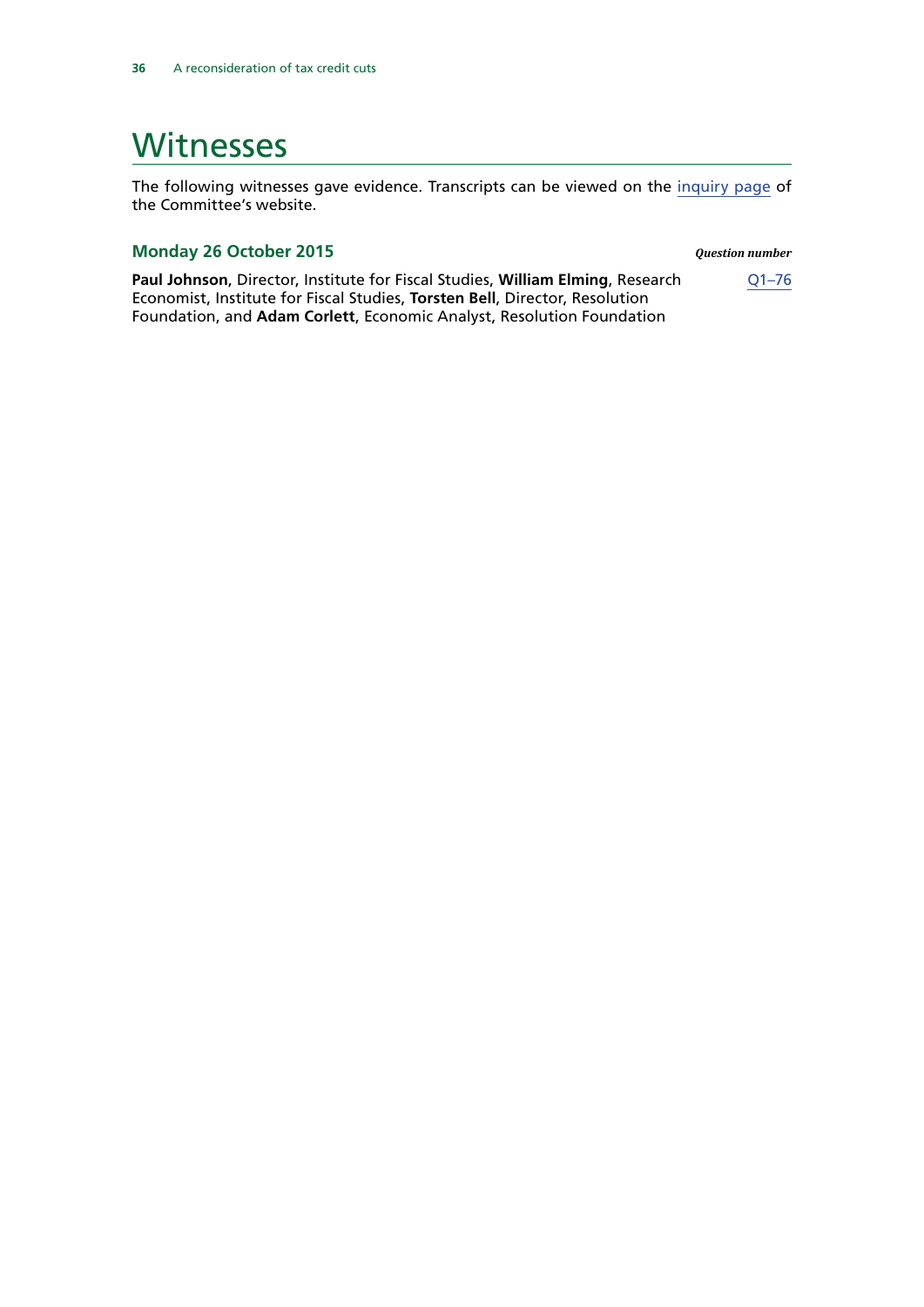# <span id="page-38-0"></span>Published written evidence

The following written evidence was received and can be viewed on the [inquiry page](http://www.parliament.uk/business/committees/committees-a-z/commons-select/work-and-pensions-committee/inquiries/parliament-2015/tax-credits-15-16/) of the Committee's website.

- 1 Gingerbread ([TXC0002](http://data.parliament.uk/WrittenEvidence/CommitteeEvidence.svc/EvidenceDocument/Work%20and%20Pensions/Tax%20credits/written/24265.html))
- 2 Institute For Fiscal Studies ([TXC0001](http://data.parliament.uk/WrittenEvidence/CommitteeEvidence.svc/EvidenceDocument/Work%20and%20Pensions/Tax%20credits/written/24051.html))
- 3 [Resolution Foundation \(TX0003\)](http://data.parliament.uk/writtenevidence/committeeevidence.svc/evidencedocument/work-and-pensions-committee/tax-credits/written/24325.html)